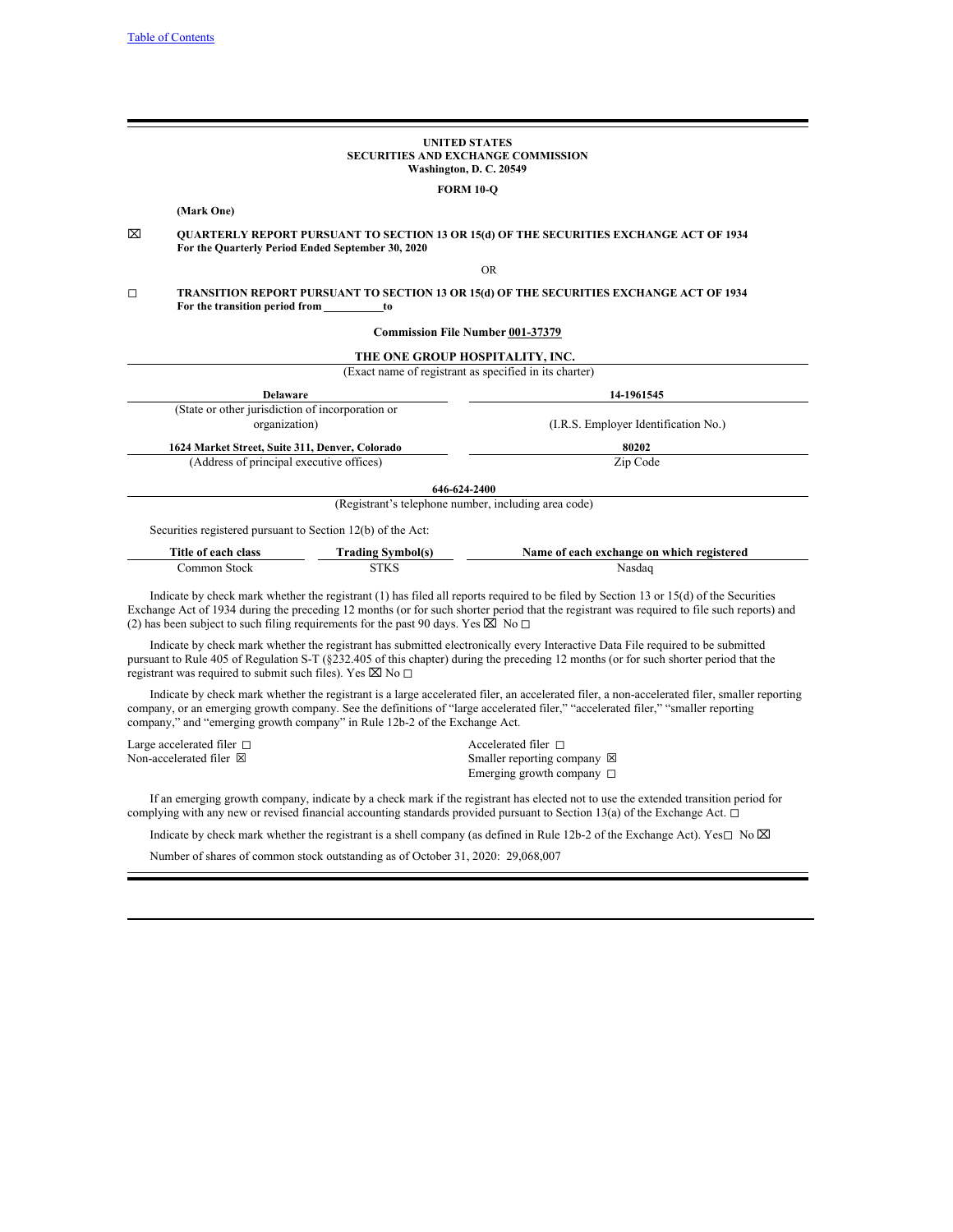# <span id="page-1-0"></span>**TABLE OF CONTENTS**

|                                                                                               | Page |
|-----------------------------------------------------------------------------------------------|------|
| <b>PART I – Financial Information</b>                                                         |      |
| Item 1. Financial Statements                                                                  | 3    |
| Item 2. Management's Discussion and Analysis of Financial Condition and Results of Operations | 18   |
| Item 3. Quantitative and Qualitative Disclosures About Market Risk                            | 29   |
| Item 4. Controls and Procedures                                                               | 30   |
| <b>PART II - Other Information</b>                                                            |      |
| Item 1. Legal Proceedings                                                                     | 30   |
| Item 1A Risk Factors                                                                          | 30   |
| Item 6. Exhibits                                                                              | 31   |
| <b>Signatures</b>                                                                             | 32   |
|                                                                                               |      |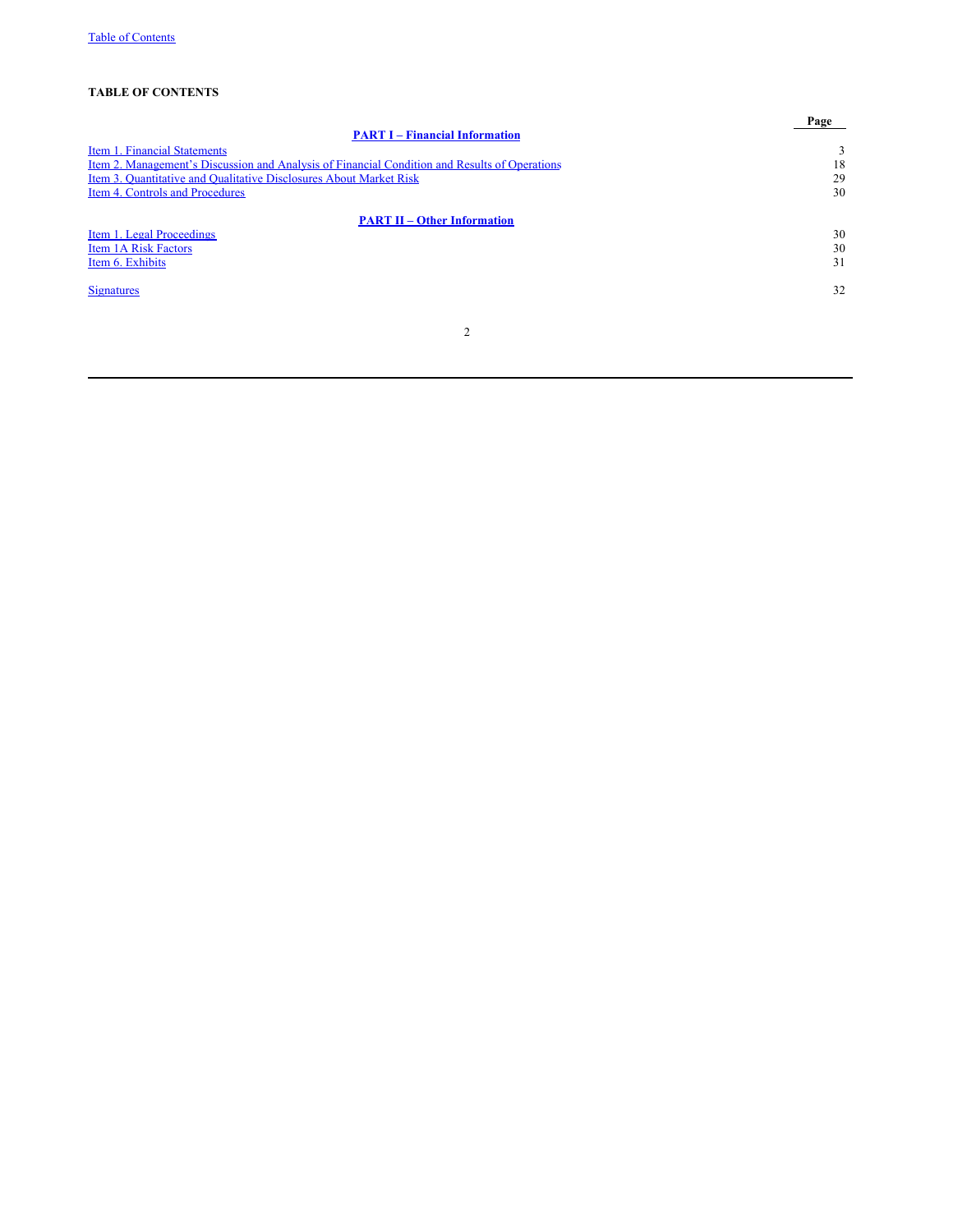# <span id="page-2-1"></span><span id="page-2-0"></span>**PART I. FINANCIAL INFORMATION Item 1. Financial Statements**

### **THE ONE GROUP HOSPITALITY, INC. CONDENSED CONSOLIDATED BALANCE SHEETS (in thousands, except share information)**

|                                                                                                                           | September 30,<br>2020 |             |              | December 31,<br>2019    |
|---------------------------------------------------------------------------------------------------------------------------|-----------------------|-------------|--------------|-------------------------|
| <b>ASSETS</b>                                                                                                             |                       | (Unaudited) |              |                         |
| Current assets:                                                                                                           |                       |             |              |                         |
| Cash and cash equivalents                                                                                                 | $\mathbb{S}$          | 26,565      | $\mathbb{S}$ | 12,344                  |
| Accounts receivable                                                                                                       |                       | 5,487       |              | 10,351                  |
| Inventory                                                                                                                 |                       | 2.256       |              | 3,058                   |
| Other current assets                                                                                                      |                       | 1,346       |              | 1,047                   |
| Due from related parties                                                                                                  |                       | 376         |              | 341                     |
| Total current assets                                                                                                      |                       | 36,030      |              | 27,141                  |
|                                                                                                                           |                       |             |              |                         |
| Property and equipment, net                                                                                               |                       | 66,641      |              | 70,483                  |
| Operating lease right-of-use assets                                                                                       |                       | 82,156      |              | 81,097                  |
| Deferred tax assets, net                                                                                                  |                       | 12,023      |              | 7,751                   |
| Intangibles, net                                                                                                          |                       | 16,530      |              | 17,183                  |
| Other assets                                                                                                              |                       | 2,607       |              | 1,622                   |
| Security deposits                                                                                                         |                       | 992         |              | 1,308                   |
| Total assets                                                                                                              | $\mathbb{S}$          | 216,979     | \$           | 206,585                 |
|                                                                                                                           |                       |             |              |                         |
| <b>LIABILITIES AND STOCKHOLDERS' EQUITY</b>                                                                               |                       |             |              |                         |
| <b>Current liabilities:</b>                                                                                               |                       |             |              |                         |
| Accounts payable                                                                                                          | \$                    | 7,722       | \$           | 8,274                   |
| Accrued expenses                                                                                                          |                       | 11,410      |              | 11,198                  |
| Deferred license revenue                                                                                                  |                       | 207         |              | 332                     |
| Deferred gift card revenue and other                                                                                      |                       | 2,081       |              | 3,183                   |
| Current portion of operating lease liabilities                                                                            |                       | 4,596       |              | 4,397                   |
|                                                                                                                           |                       | 628         |              |                         |
| Current portion of long-term debt                                                                                         |                       |             |              | 749                     |
| Total current liabilities                                                                                                 |                       | 26.644      |              | 28,133                  |
| Deferred license revenue, long-term                                                                                       |                       | 1,005       |              | 1,036                   |
| Operating lease liabilities, net of current portion                                                                       |                       | 99,849      |              | 98,278                  |
| <b>CARES Act Loans</b>                                                                                                    |                       | 18,314      |              |                         |
| Long-term debt, net of current portion                                                                                    |                       | 45,060      |              | 45,226                  |
| <b>Total liabilities</b>                                                                                                  |                       | 190,872     |              | 172,673                 |
|                                                                                                                           |                       |             |              |                         |
| Commitments and contingencies                                                                                             |                       |             |              |                         |
| Stockholders' equity:                                                                                                     |                       |             |              |                         |
| Common stock, \$0.0001 par value, 75,000,000 shares authorized; 29,030,846 and 28,603,829 shares issued and               |                       |             |              |                         |
| outstanding at September 30, 2020 and December 31, 2019, respectively                                                     |                       | 3           |              | $\overline{\mathbf{3}}$ |
| Preferred stock, \$0.0001 par value, 10,000,000 shares authorized; no shares issued and outstanding at September 30, 2020 |                       |             |              |                         |
| and December 31, 2019, respectively                                                                                       |                       |             |              |                         |
| Additional paid-in capital                                                                                                |                       |             |              |                         |
|                                                                                                                           |                       | 46,104      |              | 44,853                  |
| Accumulated deficit                                                                                                       |                       | (16, 237)   |              | (7,891)                 |
| Accumulated other comprehensive loss                                                                                      |                       | (2,674)     |              | (2,651)                 |
| Total stockholders' equity                                                                                                |                       | 27,196      |              | 34,314                  |
| Noncontrolling interests                                                                                                  |                       | (1,089)     |              | (402)                   |
| Total equity                                                                                                              |                       | 26.107      |              | 33.912                  |
| Total liabilities and equity                                                                                              | $\mathbb S$           | 216,979     | \$           | 206,585                 |

See notes to the condensed consolidated financial statements.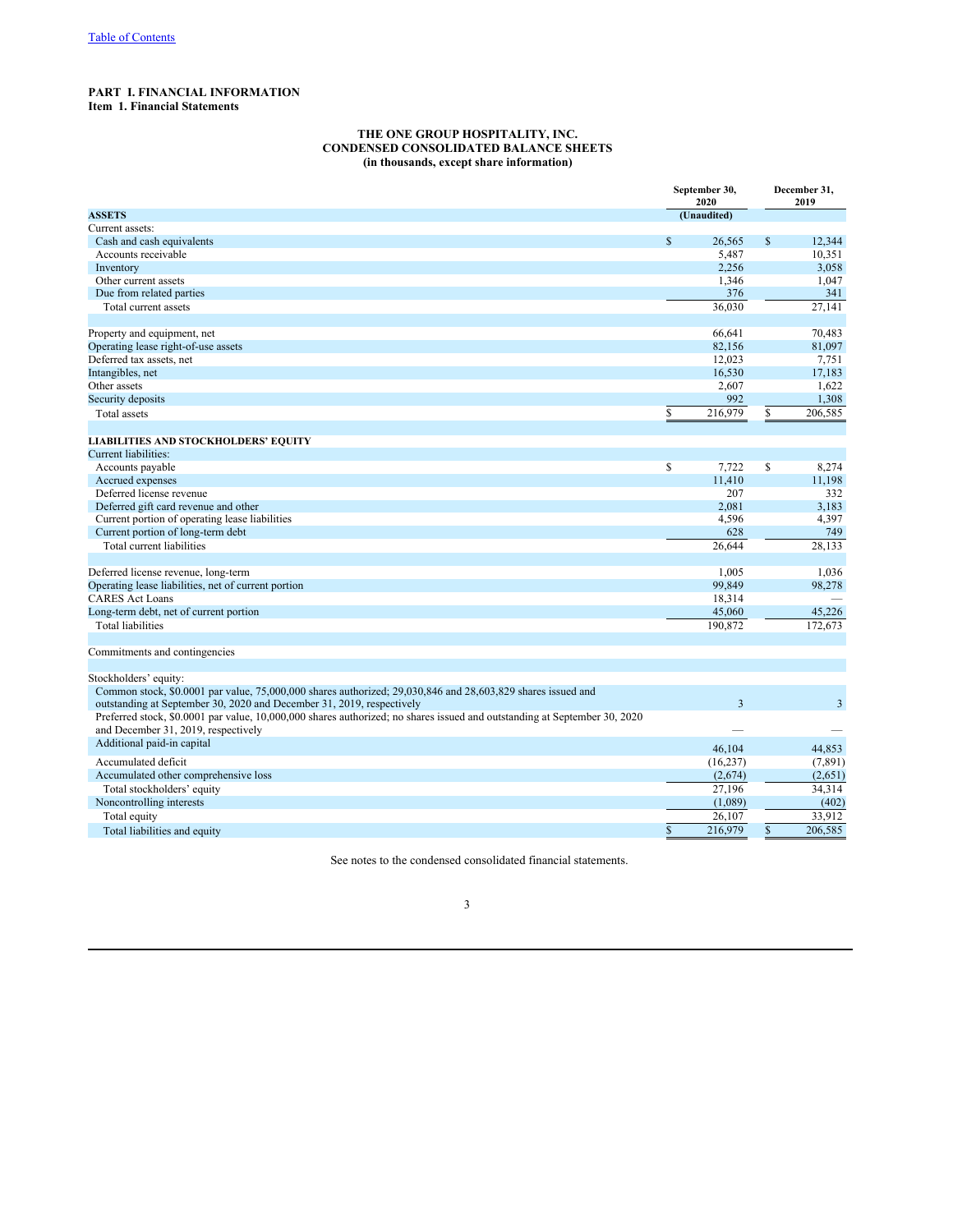# **THE ONE GROUP HOSPITALITY, INC. CONDENSED CONSOLIDATED STATEMENTS OF OPERATIONS AND COMPREHENSIVE (LOSS) INCOME (Unaudited, in thousands, except (loss) earnings per share and related share information)**

|                                                                                                                                     |             | For the three months ended September 30, |              |            |             |            | For the nine months ended September 30, |            |  |  |  |
|-------------------------------------------------------------------------------------------------------------------------------------|-------------|------------------------------------------|--------------|------------|-------------|------------|-----------------------------------------|------------|--|--|--|
|                                                                                                                                     |             | 2020                                     |              | 2019       |             | 2020       |                                         | 2019       |  |  |  |
| Revenues:                                                                                                                           |             |                                          |              |            |             |            |                                         |            |  |  |  |
| Owned restaurant net revenue                                                                                                        | \$          | 37,822                                   | \$           | 19,185     | S           | 92,908     | \$                                      | 60,221     |  |  |  |
| Management, license and incentive fee revenue                                                                                       |             | 1,745                                    |              | 2,921      |             | 4,042      |                                         | 8,260      |  |  |  |
| Total revenues                                                                                                                      |             | 39.567                                   |              | 22.106     |             | 96.950     |                                         | 68,481     |  |  |  |
| Cost and expenses:                                                                                                                  |             |                                          |              |            |             |            |                                         |            |  |  |  |
| Owned operating expenses:                                                                                                           |             |                                          |              |            |             |            |                                         |            |  |  |  |
| Owned restaurant cost of sales                                                                                                      |             | 9,091                                    |              | 4,921      |             | 23,378     |                                         | 15,466     |  |  |  |
| Owned restaurant operating expenses                                                                                                 |             | 22,454                                   |              | 12,305     |             | 60,991     |                                         | 38,652     |  |  |  |
| Total owned operating expenses                                                                                                      |             | 31,545                                   |              | 17,226     |             | 84,369     |                                         | 54,118     |  |  |  |
| General and administrative (including stock-based compensation<br>of \$496, \$338, \$1,316, and \$975 for the three and nine months |             |                                          |              |            |             |            |                                         |            |  |  |  |
| ended September 30, 2020 and 2019 respectively)                                                                                     |             | 3,400                                    |              | 2.352      |             | 9.235      |                                         | 7.706      |  |  |  |
| Depreciation and amortization                                                                                                       |             | 2.655                                    |              | 1.103      |             | 7.605      |                                         | 3.049      |  |  |  |
| Transaction and integration costs                                                                                                   |             |                                          |              | 358        |             | 1,109      |                                         | 510        |  |  |  |
| COVID-19 related expenses                                                                                                           |             | 1.716                                    |              |            |             | 3,759      |                                         |            |  |  |  |
| Lease termination expenses                                                                                                          |             | 185                                      |              | 252        |             | 453        |                                         | 393        |  |  |  |
| Pre-opening expenses                                                                                                                |             | 45                                       |              | ÷.         |             | 45         |                                         | 545        |  |  |  |
| Other income, net                                                                                                                   |             | $\mathbf{1}$                             |              | 40         |             | (11)       |                                         | (226)      |  |  |  |
| Total costs and expenses                                                                                                            |             | 39,547                                   |              | 21,331     |             | 106,564    |                                         | 66,095     |  |  |  |
| Operating income (loss)                                                                                                             |             | 20                                       |              | 775        |             | (9,614)    |                                         | 2,386      |  |  |  |
| Other expenses, net:                                                                                                                |             |                                          |              |            |             |            |                                         |            |  |  |  |
| Interest expense, net of interest income                                                                                            |             | 1,280                                    |              | 230        |             | 3,650      |                                         | 717        |  |  |  |
| Loss on early debt extinguishment                                                                                                   |             |                                          |              |            |             |            |                                         | 437        |  |  |  |
| Total other expenses, net                                                                                                           |             | 1,280                                    |              | 230        |             | 3,650      |                                         | 1,154      |  |  |  |
| (Loss) income before (benefit) provision for income taxes                                                                           |             | (1,260)                                  |              | 545        |             | (13, 264)  |                                         | 1,232      |  |  |  |
| (Benefit) provision for income taxes                                                                                                |             | (350)                                    |              | 76         |             | (4,231)    |                                         | 157        |  |  |  |
| Net (loss) income                                                                                                                   |             | (910)                                    |              | 469        |             | (9,033)    |                                         | 1,075      |  |  |  |
| Less: net (loss) income attributable to noncontrolling interest                                                                     |             | (35)                                     |              | 9          |             | (687)      |                                         | 83         |  |  |  |
| Net (loss) income attributable to The ONE Group Hospitality, Inc.                                                                   | \$          | (875)                                    | $\mathbb{S}$ | 460        | \$          | (8,346)    | $\mathbb S$                             | 992        |  |  |  |
| Currency translation gain (loss)                                                                                                    |             | 19                                       |              | (40)       |             | (23)       |                                         | (329)      |  |  |  |
| Comprehensive (loss) income attributable to The ONE Group                                                                           |             |                                          |              |            |             |            |                                         |            |  |  |  |
| Hospitality, Inc.                                                                                                                   | \$          | (856)                                    | S            | 420        | S           | (8,369)    | S                                       | 663        |  |  |  |
|                                                                                                                                     |             |                                          |              |            |             |            |                                         |            |  |  |  |
| Net (loss) income attributable to The ONE Group<br>Hospitality, Inc. per share:                                                     |             |                                          |              |            |             |            |                                         |            |  |  |  |
| Basic net (loss) earnings per share                                                                                                 | \$          | (0.03)                                   | \$           | 0.02       | S           | (0.29)     | \$                                      | 0.03       |  |  |  |
| Diluted net (loss) earnings per share                                                                                               | $\mathbf S$ | (0.03)                                   | $\mathbf S$  | 0.02       | $\mathbf S$ | (0.29)     | $\mathbf S$                             | 0.03       |  |  |  |
| Shares used in computing basic (loss) earnings per share                                                                            |             | 29,010,348                               |              | 28,537,477 |             | 28,857,990 |                                         | 28,429,074 |  |  |  |
| Shares used in computing diluted (loss) earnings per share                                                                          |             | 29,010,348                               |              | 29.901.144 |             | 28,857,990 |                                         | 29,642,926 |  |  |  |

See notes to the condensed consolidated financial statements.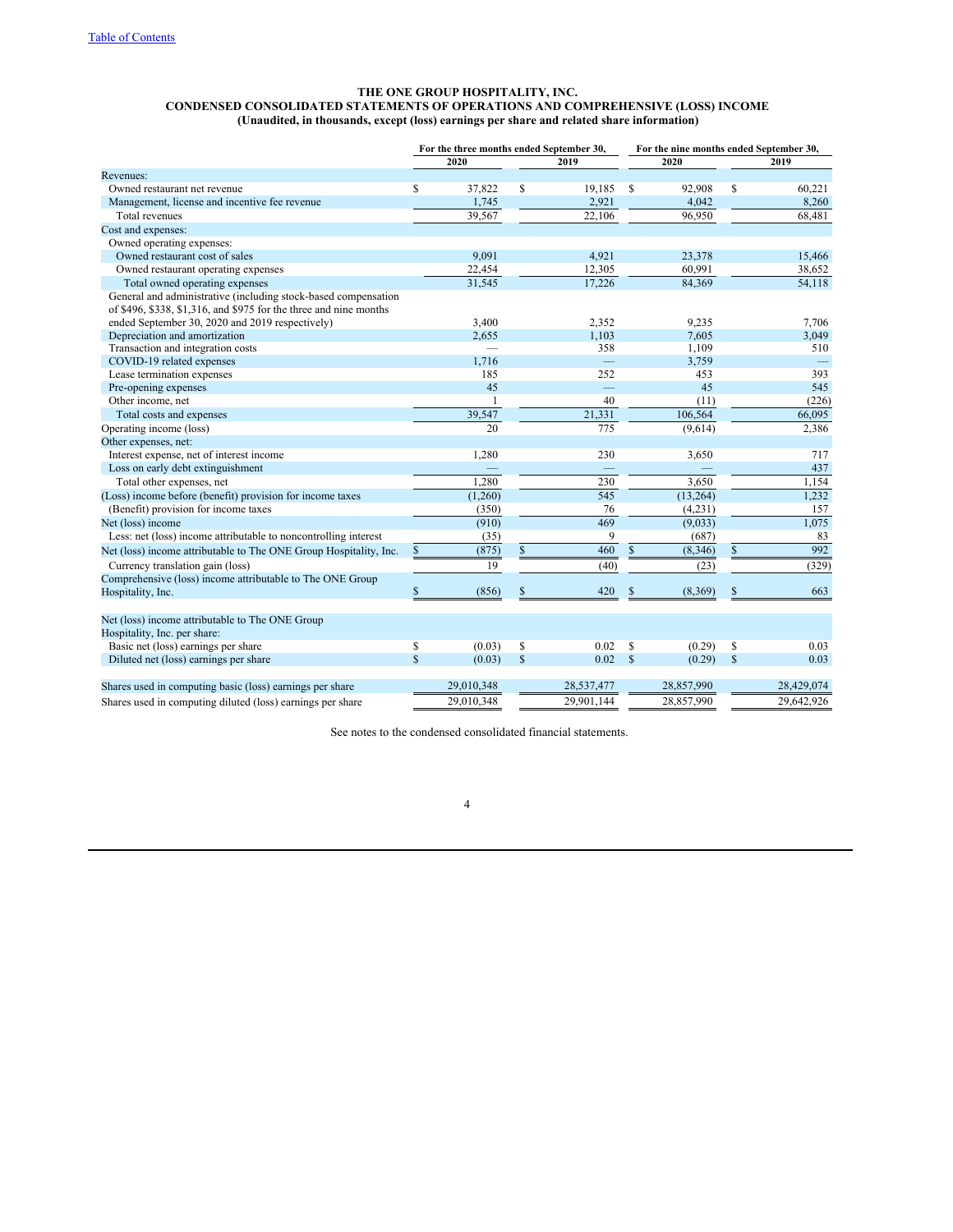# **THE ONE GROUP HOSPITALITY, INC. CONDENSED CONSOLIDATED STATEMENTS OF CHANGES IN STOCKHOLDERS' EQUITY (Unaudited, in thousands, except share information)**

|                                           |                     |               |                |               | <b>Additional</b>        |             |             |              | Accumulated<br>other     |              |                |             |                          |             |                |
|-------------------------------------------|---------------------|---------------|----------------|---------------|--------------------------|-------------|-------------|--------------|--------------------------|--------------|----------------|-------------|--------------------------|-------------|----------------|
|                                           | <b>Common stock</b> |               |                |               | paid-in                  |             | Accumulated |              | comprehensive            |              | Stockholders'  |             | Noncontrolling           |             |                |
|                                           | <b>Shares</b>       |               | Par value      |               | capital                  |             | deficit     |              | loss                     |              | equity         |             | interests                |             | Total          |
| Balance at December 31, 2019              | 28,603,829          | $\mathbf S$   | $\overline{3}$ | $\mathbf S$   | 44.853                   | $\mathbf S$ | (7,891)     | $\mathbf{s}$ | (2,651)                  | $\mathbb{S}$ | 34.314         | $\mathbf S$ | (402)                    | $\mathbf S$ | 33.912         |
| Stock-based compensation                  | 69,327              |               |                |               | 338                      |             |             |              |                          |              | 338            |             |                          |             | 338            |
| Exercise of stock options                 | 18,000              |               |                |               | 38                       |             |             |              |                          |              | 38             |             |                          |             | 38             |
| Issuance of common shares, net of tax     |                     |               |                |               |                          |             |             |              |                          |              |                |             |                          |             |                |
| withholding                               | 116,644             |               |                |               |                          |             |             |              |                          |              |                |             |                          |             |                |
| Loss on foreign currency translation, net |                     |               |                |               |                          |             |             |              | (44)                     |              | (44)           |             |                          |             | (44)           |
| Net loss                                  |                     |               |                |               |                          |             | (4,599)     |              |                          |              | (4, 599)       |             | (274)                    |             | (4, 873)       |
| Balance at March 31, 2020                 | 28,807,800          | $\mathbf S$   | $\overline{3}$ | $\mathsf{s}$  | 45.229                   | \$          | (12, 490)   | $\mathbf S$  | (2,695)                  | $\mathbb{S}$ | 30,047         | $\mathbf S$ | (676)                    | $\mathbf S$ | 29,371         |
| Stock-based compensation                  | 58,929              |               |                |               | 482                      |             |             |              |                          |              | 482            |             |                          |             | 482            |
| Issuance of common shares, net of tax     |                     |               |                |               |                          |             |             |              |                          |              |                |             |                          |             |                |
| withholding                               | 93,418              |               |                |               | (90)                     |             |             |              |                          |              | (90)           |             |                          |             | (90)           |
| Gain on foreign currency translation, net |                     |               |                |               |                          |             |             |              | $\overline{2}$           |              | $\overline{2}$ |             |                          |             | $\overline{c}$ |
| Net loss                                  |                     |               |                |               |                          |             | (2,872)     |              |                          |              | (2,872)        |             | (378)                    |             | (3,250)        |
| Balance at June 30, 2020                  | 28,960,147          | $\mathbb{S}$  | 3              | S             | 45.621                   | S           | (15,362)    | S            | (2,693)                  | \$           | 27,569         | \$          | (1,054)                  | $\mathbf S$ | 26.515         |
| Stock-based compensation                  | 61.566              |               |                |               | 496                      |             |             |              |                          |              | 496            |             |                          |             | 496            |
| Issuance of common shares, net of tax     |                     |               |                |               |                          |             |             |              |                          |              |                |             |                          |             |                |
| withholding                               | 9.133               |               |                |               | (13)                     |             |             |              |                          |              | (13)           |             |                          |             | (13)           |
| Gain on foreign currency translation, net |                     |               |                |               |                          |             |             |              | 19                       |              | 19             |             |                          |             | 19             |
| Net loss                                  |                     |               |                |               | $\overline{\phantom{a}}$ |             | (875)       |              | $\overline{\phantom{a}}$ |              | (875)          |             | (35)                     |             | (910)          |
| Balance at September 30, 2020             | 29,030,846          | $\mathbb{S}$  | $\mathbf{3}$   | $\mathsf{s}$  | 46,104                   | S           | (16, 237)   | \$           | (2,674)                  | $\mathbb{S}$ | 27,196         | \$          | (1,089)                  | S           | 26,107         |
|                                           |                     |               |                |               |                          |             |             |              |                          |              |                |             |                          |             |                |
|                                           |                     |               |                |               |                          |             |             |              |                          |              |                |             |                          |             |                |
| Balance at December 31, 2018              | 28,313,017          | \$            | 3              | S             | 43,543                   | \$          | (28, 722)   | - \$         | (2,310)                  | \$           | 12,514         | \$          | (452)                    | \$          | 12,062         |
| Stock-based compensation                  |                     |               |                |               | 181                      |             |             |              |                          |              | 181            |             |                          |             | 181            |
| Issuance of common shares, net of tax     |                     |               |                |               |                          |             |             |              |                          |              |                |             |                          |             |                |
| withholding                               | 20.544              |               |                |               |                          |             |             |              |                          |              | $\sim$         |             |                          |             |                |
| Loss on foreign currency translation, net |                     |               |                |               |                          |             |             |              | (160)                    |              | (160)          |             |                          |             | (160)          |
| Net income (loss)                         |                     |               |                |               |                          |             | 854         |              |                          |              | 854            |             | (85)                     |             | 769            |
| Balance at March 31, 2019                 | 28,333,561          | $\mathcal{S}$ | $\overline{3}$ | <sup>\$</sup> | 43,724                   | \$          | (27, 868)   | \$           | (2, 470)                 | $\mathbb{S}$ | 13,389         | \$          | (537)                    | $\mathbf S$ | 12,852         |
| Stock-based compensation                  |                     |               |                |               | 456                      |             |             |              |                          |              | 456            |             | $\qquad \qquad$          |             | 456            |
| Loss on foreign currency translation, net |                     |               |                |               | $\qquad \qquad$          |             |             |              | (120)                    |              | (120)          |             | $\overline{\phantom{0}}$ |             | (120)          |
| Net loss (income)                         |                     |               |                |               |                          |             | (322)       |              |                          |              | (322)          |             | 159                      |             | (163)          |
| Balance at June 30, 2019                  | 28,333,561          | $\mathcal{S}$ | $\overline{3}$ | $\mathbb{S}$  | 44,180                   | $\mathbf S$ | (28, 190)   | \$           | (2, 590)                 | $\mathbb{S}$ | 13,403         | \$          | (378)                    | \$          | 13,025         |
| Stock-based compensation                  | 47,469              |               |                |               | 338                      |             |             |              |                          |              | 338            |             |                          |             | 338            |
| Exercise of stock options                 | 30,000              |               |                |               | 66                       |             |             |              |                          |              | 66             |             |                          |             | 66             |
| Issuance of common shares, net of tax     |                     |               |                |               |                          |             |             |              |                          |              |                |             |                          |             |                |
| withholding                               | 166,457             |               |                |               |                          |             |             |              |                          |              |                |             |                          |             |                |
| Loss on foreign currency translation, net |                     |               |                |               |                          |             |             |              | (49)                     |              | (49)           |             |                          |             | (49)           |
| Net income                                |                     |               |                |               |                          |             | 460         |              |                          |              | 460            |             | 9                        |             | 469            |
| Balance at September 30, 2019             | 28,577,487          | <sup>\$</sup> | $\overline{3}$ | $\mathbb{S}$  | 44,584                   | S           | (27,730)    | \$           | (2,639)                  | \$           | 14,218         | \$          | (369)                    | \$          | 13.849         |

See notes to the condensed consolidated financial statements.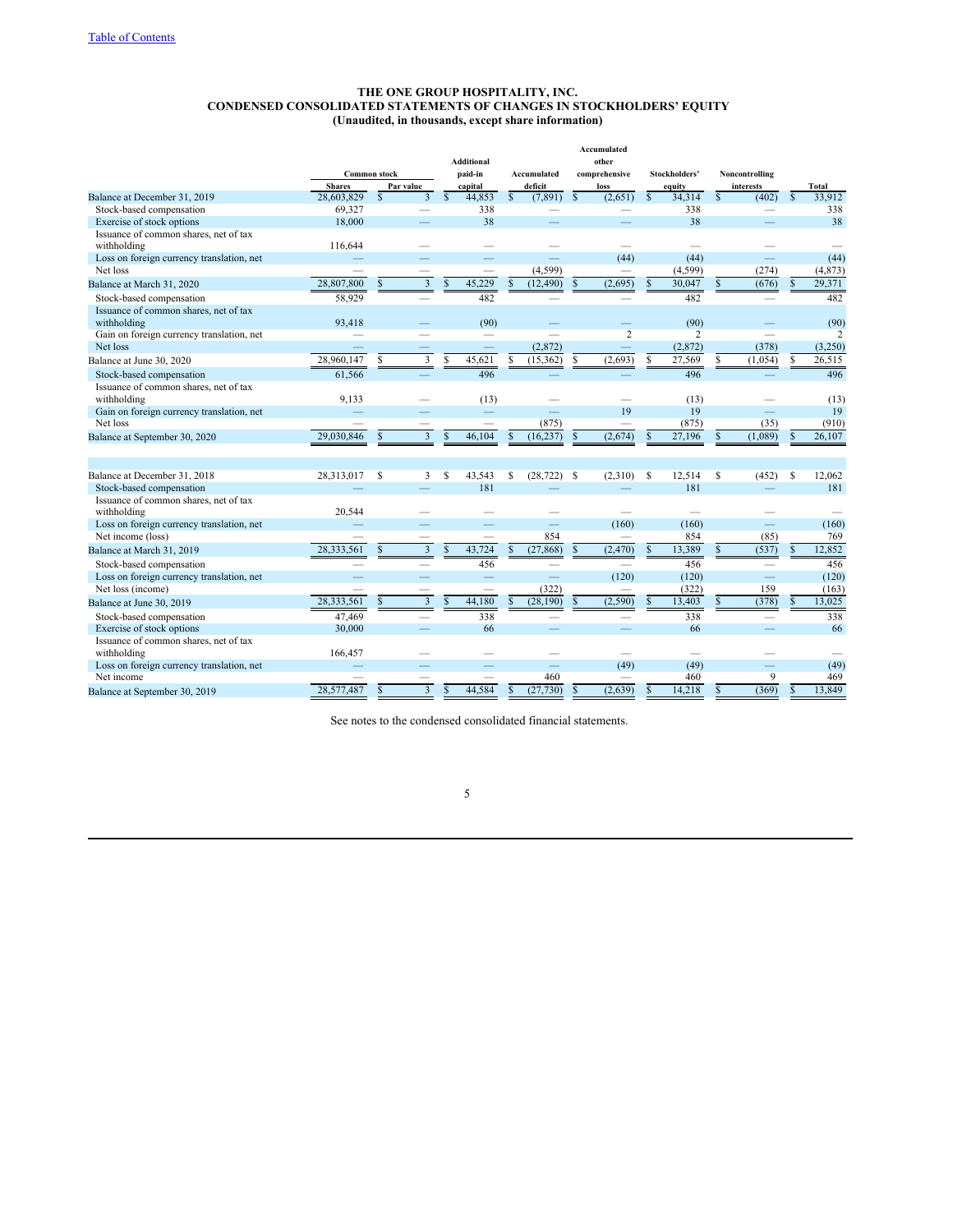### **THE ONE GROUP HOSPITALITY, INC. CONDENSED CONSOLIDATED STATEMENTS OF CASH FLOWS (Unaudited, in thousands)**

| 2020<br>2019<br><b>Operating activities:</b><br>Net (loss) income<br>S<br><sup>\$</sup><br>1,075<br>(9,033)<br>Adjustments to reconcile net (loss) income to net cash (used in) provided by operating activities:<br>Depreciation and amortization<br>7,605<br>3,049<br>Stock-based compensation<br>1.316<br>975<br>Loss on early debt extinguishment<br>437<br>Amortization of discount on warrants and debt issuance costs<br>356<br>103<br>Deferred taxes<br>(4,272)<br>27<br>Changes in operating assets and liabilities:<br>Accounts receivable<br>4,567<br>908<br>802<br>(198)<br>Inventory<br>Other current assets<br>(299)<br>(332)<br>Due from related parties<br>(291)<br>(35)<br>Security deposits<br>315<br>1,271<br>Other assets<br>(986)<br>(13)<br>(441)<br>Accounts payable<br>(706)<br>Accrued expenses<br>241<br>(3,951)<br>710<br>Operating lease liabilities and right-of-use assets<br>489<br>Deferred gift card and license revenue<br>(1,256)<br>(130)<br>(675)<br>2,978<br><b>Investing activities:</b><br>Purchase of property and equipment<br>(2,660)<br>(3,509)<br>Net cash used in investing activities<br>(2,660)<br>(3,509)<br><b>Financing activities:</b><br>Proceeds from CARES Act Loans<br>18,314<br>Borrowings of long-term debt<br>14,750<br>Repayments of long-term debt<br>(592)<br>(11, 543)<br>Repayments to related parties<br>(1, 197)<br>Debt issuance costs<br>(50)<br>(734)<br>Exercise of stock options<br>38<br>66<br>Tax-withholding obligation on stock based compensation<br>(103)<br>Net cash provided by financing activities<br>17,607<br>1,342<br>(357)<br>(51)<br>14,221<br>454<br>12,344<br>1,592<br>\$<br>Ŝ<br>26,565<br>2,046<br>Interest paid<br>S<br>\$<br>2,871<br>779<br>Income taxes paid<br>253<br>193<br>Non-cash property and equipment additions<br>303 |                                                      | For the nine months ended September 30, |  |  |  |
|------------------------------------------------------------------------------------------------------------------------------------------------------------------------------------------------------------------------------------------------------------------------------------------------------------------------------------------------------------------------------------------------------------------------------------------------------------------------------------------------------------------------------------------------------------------------------------------------------------------------------------------------------------------------------------------------------------------------------------------------------------------------------------------------------------------------------------------------------------------------------------------------------------------------------------------------------------------------------------------------------------------------------------------------------------------------------------------------------------------------------------------------------------------------------------------------------------------------------------------------------------------------------------------------------------------------------------------------------------------------------------------------------------------------------------------------------------------------------------------------------------------------------------------------------------------------------------------------------------------------------------------------------------------------------------------------------------------------------------------------------------------------------------------------------------------------------|------------------------------------------------------|-----------------------------------------|--|--|--|
|                                                                                                                                                                                                                                                                                                                                                                                                                                                                                                                                                                                                                                                                                                                                                                                                                                                                                                                                                                                                                                                                                                                                                                                                                                                                                                                                                                                                                                                                                                                                                                                                                                                                                                                                                                                                                              |                                                      |                                         |  |  |  |
|                                                                                                                                                                                                                                                                                                                                                                                                                                                                                                                                                                                                                                                                                                                                                                                                                                                                                                                                                                                                                                                                                                                                                                                                                                                                                                                                                                                                                                                                                                                                                                                                                                                                                                                                                                                                                              |                                                      |                                         |  |  |  |
|                                                                                                                                                                                                                                                                                                                                                                                                                                                                                                                                                                                                                                                                                                                                                                                                                                                                                                                                                                                                                                                                                                                                                                                                                                                                                                                                                                                                                                                                                                                                                                                                                                                                                                                                                                                                                              |                                                      |                                         |  |  |  |
|                                                                                                                                                                                                                                                                                                                                                                                                                                                                                                                                                                                                                                                                                                                                                                                                                                                                                                                                                                                                                                                                                                                                                                                                                                                                                                                                                                                                                                                                                                                                                                                                                                                                                                                                                                                                                              |                                                      |                                         |  |  |  |
|                                                                                                                                                                                                                                                                                                                                                                                                                                                                                                                                                                                                                                                                                                                                                                                                                                                                                                                                                                                                                                                                                                                                                                                                                                                                                                                                                                                                                                                                                                                                                                                                                                                                                                                                                                                                                              |                                                      |                                         |  |  |  |
|                                                                                                                                                                                                                                                                                                                                                                                                                                                                                                                                                                                                                                                                                                                                                                                                                                                                                                                                                                                                                                                                                                                                                                                                                                                                                                                                                                                                                                                                                                                                                                                                                                                                                                                                                                                                                              |                                                      |                                         |  |  |  |
|                                                                                                                                                                                                                                                                                                                                                                                                                                                                                                                                                                                                                                                                                                                                                                                                                                                                                                                                                                                                                                                                                                                                                                                                                                                                                                                                                                                                                                                                                                                                                                                                                                                                                                                                                                                                                              |                                                      |                                         |  |  |  |
|                                                                                                                                                                                                                                                                                                                                                                                                                                                                                                                                                                                                                                                                                                                                                                                                                                                                                                                                                                                                                                                                                                                                                                                                                                                                                                                                                                                                                                                                                                                                                                                                                                                                                                                                                                                                                              |                                                      |                                         |  |  |  |
|                                                                                                                                                                                                                                                                                                                                                                                                                                                                                                                                                                                                                                                                                                                                                                                                                                                                                                                                                                                                                                                                                                                                                                                                                                                                                                                                                                                                                                                                                                                                                                                                                                                                                                                                                                                                                              |                                                      |                                         |  |  |  |
|                                                                                                                                                                                                                                                                                                                                                                                                                                                                                                                                                                                                                                                                                                                                                                                                                                                                                                                                                                                                                                                                                                                                                                                                                                                                                                                                                                                                                                                                                                                                                                                                                                                                                                                                                                                                                              |                                                      |                                         |  |  |  |
|                                                                                                                                                                                                                                                                                                                                                                                                                                                                                                                                                                                                                                                                                                                                                                                                                                                                                                                                                                                                                                                                                                                                                                                                                                                                                                                                                                                                                                                                                                                                                                                                                                                                                                                                                                                                                              |                                                      |                                         |  |  |  |
|                                                                                                                                                                                                                                                                                                                                                                                                                                                                                                                                                                                                                                                                                                                                                                                                                                                                                                                                                                                                                                                                                                                                                                                                                                                                                                                                                                                                                                                                                                                                                                                                                                                                                                                                                                                                                              |                                                      |                                         |  |  |  |
|                                                                                                                                                                                                                                                                                                                                                                                                                                                                                                                                                                                                                                                                                                                                                                                                                                                                                                                                                                                                                                                                                                                                                                                                                                                                                                                                                                                                                                                                                                                                                                                                                                                                                                                                                                                                                              |                                                      |                                         |  |  |  |
|                                                                                                                                                                                                                                                                                                                                                                                                                                                                                                                                                                                                                                                                                                                                                                                                                                                                                                                                                                                                                                                                                                                                                                                                                                                                                                                                                                                                                                                                                                                                                                                                                                                                                                                                                                                                                              |                                                      |                                         |  |  |  |
|                                                                                                                                                                                                                                                                                                                                                                                                                                                                                                                                                                                                                                                                                                                                                                                                                                                                                                                                                                                                                                                                                                                                                                                                                                                                                                                                                                                                                                                                                                                                                                                                                                                                                                                                                                                                                              |                                                      |                                         |  |  |  |
|                                                                                                                                                                                                                                                                                                                                                                                                                                                                                                                                                                                                                                                                                                                                                                                                                                                                                                                                                                                                                                                                                                                                                                                                                                                                                                                                                                                                                                                                                                                                                                                                                                                                                                                                                                                                                              |                                                      |                                         |  |  |  |
|                                                                                                                                                                                                                                                                                                                                                                                                                                                                                                                                                                                                                                                                                                                                                                                                                                                                                                                                                                                                                                                                                                                                                                                                                                                                                                                                                                                                                                                                                                                                                                                                                                                                                                                                                                                                                              |                                                      |                                         |  |  |  |
|                                                                                                                                                                                                                                                                                                                                                                                                                                                                                                                                                                                                                                                                                                                                                                                                                                                                                                                                                                                                                                                                                                                                                                                                                                                                                                                                                                                                                                                                                                                                                                                                                                                                                                                                                                                                                              |                                                      |                                         |  |  |  |
|                                                                                                                                                                                                                                                                                                                                                                                                                                                                                                                                                                                                                                                                                                                                                                                                                                                                                                                                                                                                                                                                                                                                                                                                                                                                                                                                                                                                                                                                                                                                                                                                                                                                                                                                                                                                                              |                                                      |                                         |  |  |  |
|                                                                                                                                                                                                                                                                                                                                                                                                                                                                                                                                                                                                                                                                                                                                                                                                                                                                                                                                                                                                                                                                                                                                                                                                                                                                                                                                                                                                                                                                                                                                                                                                                                                                                                                                                                                                                              |                                                      |                                         |  |  |  |
|                                                                                                                                                                                                                                                                                                                                                                                                                                                                                                                                                                                                                                                                                                                                                                                                                                                                                                                                                                                                                                                                                                                                                                                                                                                                                                                                                                                                                                                                                                                                                                                                                                                                                                                                                                                                                              | Net cash (used in) provided by operating activities  |                                         |  |  |  |
|                                                                                                                                                                                                                                                                                                                                                                                                                                                                                                                                                                                                                                                                                                                                                                                                                                                                                                                                                                                                                                                                                                                                                                                                                                                                                                                                                                                                                                                                                                                                                                                                                                                                                                                                                                                                                              |                                                      |                                         |  |  |  |
|                                                                                                                                                                                                                                                                                                                                                                                                                                                                                                                                                                                                                                                                                                                                                                                                                                                                                                                                                                                                                                                                                                                                                                                                                                                                                                                                                                                                                                                                                                                                                                                                                                                                                                                                                                                                                              |                                                      |                                         |  |  |  |
|                                                                                                                                                                                                                                                                                                                                                                                                                                                                                                                                                                                                                                                                                                                                                                                                                                                                                                                                                                                                                                                                                                                                                                                                                                                                                                                                                                                                                                                                                                                                                                                                                                                                                                                                                                                                                              |                                                      |                                         |  |  |  |
|                                                                                                                                                                                                                                                                                                                                                                                                                                                                                                                                                                                                                                                                                                                                                                                                                                                                                                                                                                                                                                                                                                                                                                                                                                                                                                                                                                                                                                                                                                                                                                                                                                                                                                                                                                                                                              |                                                      |                                         |  |  |  |
|                                                                                                                                                                                                                                                                                                                                                                                                                                                                                                                                                                                                                                                                                                                                                                                                                                                                                                                                                                                                                                                                                                                                                                                                                                                                                                                                                                                                                                                                                                                                                                                                                                                                                                                                                                                                                              |                                                      |                                         |  |  |  |
|                                                                                                                                                                                                                                                                                                                                                                                                                                                                                                                                                                                                                                                                                                                                                                                                                                                                                                                                                                                                                                                                                                                                                                                                                                                                                                                                                                                                                                                                                                                                                                                                                                                                                                                                                                                                                              |                                                      |                                         |  |  |  |
|                                                                                                                                                                                                                                                                                                                                                                                                                                                                                                                                                                                                                                                                                                                                                                                                                                                                                                                                                                                                                                                                                                                                                                                                                                                                                                                                                                                                                                                                                                                                                                                                                                                                                                                                                                                                                              |                                                      |                                         |  |  |  |
|                                                                                                                                                                                                                                                                                                                                                                                                                                                                                                                                                                                                                                                                                                                                                                                                                                                                                                                                                                                                                                                                                                                                                                                                                                                                                                                                                                                                                                                                                                                                                                                                                                                                                                                                                                                                                              |                                                      |                                         |  |  |  |
|                                                                                                                                                                                                                                                                                                                                                                                                                                                                                                                                                                                                                                                                                                                                                                                                                                                                                                                                                                                                                                                                                                                                                                                                                                                                                                                                                                                                                                                                                                                                                                                                                                                                                                                                                                                                                              |                                                      |                                         |  |  |  |
|                                                                                                                                                                                                                                                                                                                                                                                                                                                                                                                                                                                                                                                                                                                                                                                                                                                                                                                                                                                                                                                                                                                                                                                                                                                                                                                                                                                                                                                                                                                                                                                                                                                                                                                                                                                                                              |                                                      |                                         |  |  |  |
|                                                                                                                                                                                                                                                                                                                                                                                                                                                                                                                                                                                                                                                                                                                                                                                                                                                                                                                                                                                                                                                                                                                                                                                                                                                                                                                                                                                                                                                                                                                                                                                                                                                                                                                                                                                                                              |                                                      |                                         |  |  |  |
|                                                                                                                                                                                                                                                                                                                                                                                                                                                                                                                                                                                                                                                                                                                                                                                                                                                                                                                                                                                                                                                                                                                                                                                                                                                                                                                                                                                                                                                                                                                                                                                                                                                                                                                                                                                                                              |                                                      |                                         |  |  |  |
|                                                                                                                                                                                                                                                                                                                                                                                                                                                                                                                                                                                                                                                                                                                                                                                                                                                                                                                                                                                                                                                                                                                                                                                                                                                                                                                                                                                                                                                                                                                                                                                                                                                                                                                                                                                                                              |                                                      |                                         |  |  |  |
|                                                                                                                                                                                                                                                                                                                                                                                                                                                                                                                                                                                                                                                                                                                                                                                                                                                                                                                                                                                                                                                                                                                                                                                                                                                                                                                                                                                                                                                                                                                                                                                                                                                                                                                                                                                                                              |                                                      |                                         |  |  |  |
|                                                                                                                                                                                                                                                                                                                                                                                                                                                                                                                                                                                                                                                                                                                                                                                                                                                                                                                                                                                                                                                                                                                                                                                                                                                                                                                                                                                                                                                                                                                                                                                                                                                                                                                                                                                                                              | Effect of exchange rate changes on cash              |                                         |  |  |  |
|                                                                                                                                                                                                                                                                                                                                                                                                                                                                                                                                                                                                                                                                                                                                                                                                                                                                                                                                                                                                                                                                                                                                                                                                                                                                                                                                                                                                                                                                                                                                                                                                                                                                                                                                                                                                                              | Net increase (decrease) in cash and cash equivalents |                                         |  |  |  |
|                                                                                                                                                                                                                                                                                                                                                                                                                                                                                                                                                                                                                                                                                                                                                                                                                                                                                                                                                                                                                                                                                                                                                                                                                                                                                                                                                                                                                                                                                                                                                                                                                                                                                                                                                                                                                              | Cash and cash equivalents, beginning of period       |                                         |  |  |  |
|                                                                                                                                                                                                                                                                                                                                                                                                                                                                                                                                                                                                                                                                                                                                                                                                                                                                                                                                                                                                                                                                                                                                                                                                                                                                                                                                                                                                                                                                                                                                                                                                                                                                                                                                                                                                                              | Cash and cash equivalents, end of period             |                                         |  |  |  |
|                                                                                                                                                                                                                                                                                                                                                                                                                                                                                                                                                                                                                                                                                                                                                                                                                                                                                                                                                                                                                                                                                                                                                                                                                                                                                                                                                                                                                                                                                                                                                                                                                                                                                                                                                                                                                              | Supplemental disclosure of cash flow data:           |                                         |  |  |  |
|                                                                                                                                                                                                                                                                                                                                                                                                                                                                                                                                                                                                                                                                                                                                                                                                                                                                                                                                                                                                                                                                                                                                                                                                                                                                                                                                                                                                                                                                                                                                                                                                                                                                                                                                                                                                                              |                                                      |                                         |  |  |  |
|                                                                                                                                                                                                                                                                                                                                                                                                                                                                                                                                                                                                                                                                                                                                                                                                                                                                                                                                                                                                                                                                                                                                                                                                                                                                                                                                                                                                                                                                                                                                                                                                                                                                                                                                                                                                                              |                                                      |                                         |  |  |  |
|                                                                                                                                                                                                                                                                                                                                                                                                                                                                                                                                                                                                                                                                                                                                                                                                                                                                                                                                                                                                                                                                                                                                                                                                                                                                                                                                                                                                                                                                                                                                                                                                                                                                                                                                                                                                                              |                                                      |                                         |  |  |  |

See notes to the condensed consolidated financial statements.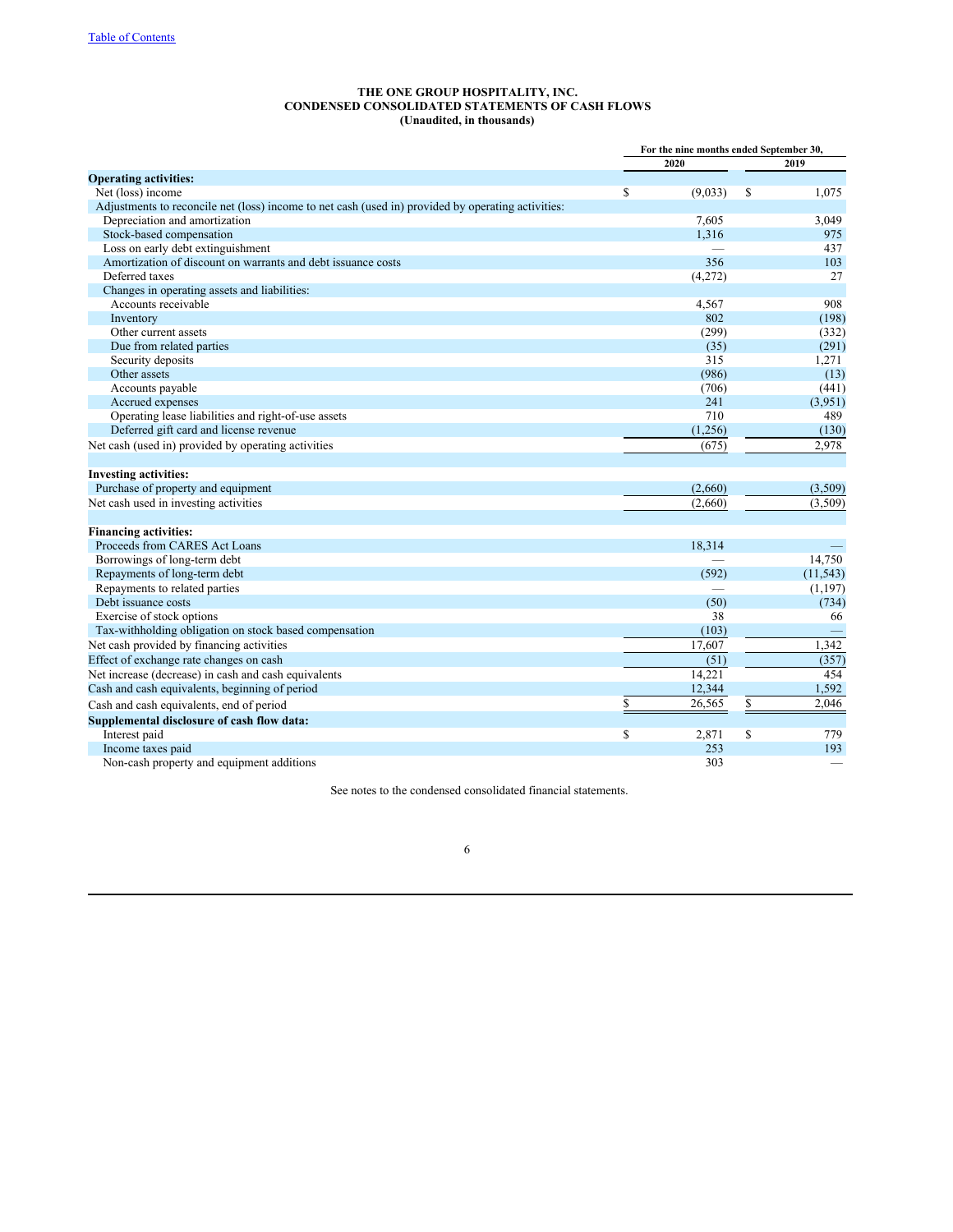### **THE ONE GROUP HOSPITALITY, INC. Notes to Condensed Consolidated Financial Statements (Unaudited)**

# **Note 1 – Summary of Business and Significant Accounting Policies**

#### *Summary of Business*

The ONE Group Hospitality, Inc. and its subsidiaries (collectively, the "Company") is a global hospitality company that develops, owns and operates, manages and licenses upscale and polished casual, high-energy restaurants and lounges and provides turn-key food and beverage ("F&B") services for hospitality venues including hotels, casinos and other high-end locations. Turn-key F&B services are food and beverage services that can be scaled, customized and implemented by the Company for the client at a particular hospitality venue. The Company's primary restaurant brands are STK, a multiunit steakhouse concept that combines a high-energy, social atmosphere with the quality and service of a traditional upscale steakhouse, and Kona Grill, a bar-centric grill concept featuring American favorites, award-winning sushi, and specialty cocktails in a polished casual atmosphere.

As of September 30, 2020, the Company owned, operated, managed or licensed 55 venues, including 20 STKs and 24 Kona Grills in major metropolitan cities in North America, Europe and the Middle East and 11 F&B venues including 10 in five hotels and casinos in the United States and Europe.

On October 4, 2019, the Company acquired substantially all of the assets of Kona Grill Inc. and its affiliates ("Kona Grill"), which was composed of 24 domestic restaurants. The Company purchased the assets for a contractual price of \$25.0 million plus approximately \$1.5 million of consideration paid primarily for the apportionment of rent and utilities. The Company also assumed approximately \$7.7 million in current liabilities. The Company has integrated Kona Grill by leveraging its corporate infrastructure, bar-business knowledge and unique Vibe Dining program, elevating the brand experience and driving improved performance. The results of operations of these restaurants are included in the Company's condensed consolidated financial statements from the date of acquisition.

The following pro forma results of operations for the three and nine months ended September 30, 2019 have been prepared as though the acquisition occurred as of January 1, 2019. The pro forma financial information is not indicative of the results of operations that the Company would have attained had the acquisition occurred at the beginning of the periods presented, nor is the pro forma financial information indicative of the results of operations that may occur in the future. Amounts are in thousands, except earnings per share data.

|                                                                       | Three months ended | Nine months ended |                    |  |
|-----------------------------------------------------------------------|--------------------|-------------------|--------------------|--|
|                                                                       | September 30, 2019 |                   | September 30, 2019 |  |
| Total revenues                                                        | 46.625             |                   | 143.721            |  |
| Net income attributable to The ONE Group Hospitality, Inc.            | 1.306              |                   | 1.560              |  |
| Net income attributable to The ONE Group Hospitality, Inc. per share: |                    |                   |                    |  |
| Basic net earnings per share                                          | 0.04               |                   | 0.05               |  |
| Diluted net earnings per share                                        | 0.04               |                   | 0.05               |  |

### *COVID-19*

The novel coronavirus ("COVID-19") pandemic has significantly impacted the Company's business, and public concerns about the spread of COVID-19 continue to be widespread. The Company experienced a significant reduction in guest traffic at its restaurants as a result of restrictions mandated by state and local governments and temporary closure of several restaurants and the shift in operations to provide only take-out and delivery service. Starting in May 2020, state and local governments began easing restrictions on stay-at-home orders. Currently, 34 of 36 domestic restaurants are open for outdoor dining or in-person dining with seating capacity restrictions. The Company has taken significant steps to adapt its business to increase sales while providing a safe environment for guests and employees, which resulted in a significant increase in revenues in the third quarter of 2020 compared to the second quarter of 2020.

In response to these conditions, and out of concern for its customers and partners, the Company has implemented enhanced safety measures and sanitation procedures to allow for in-person dining at its restaurants. As the Company navigates through the pandemic, it has also implemented measures to reduce its costs including the deferral of capital projects and negotiations with suppliers and landlords regarding deferral or abatement of payments.

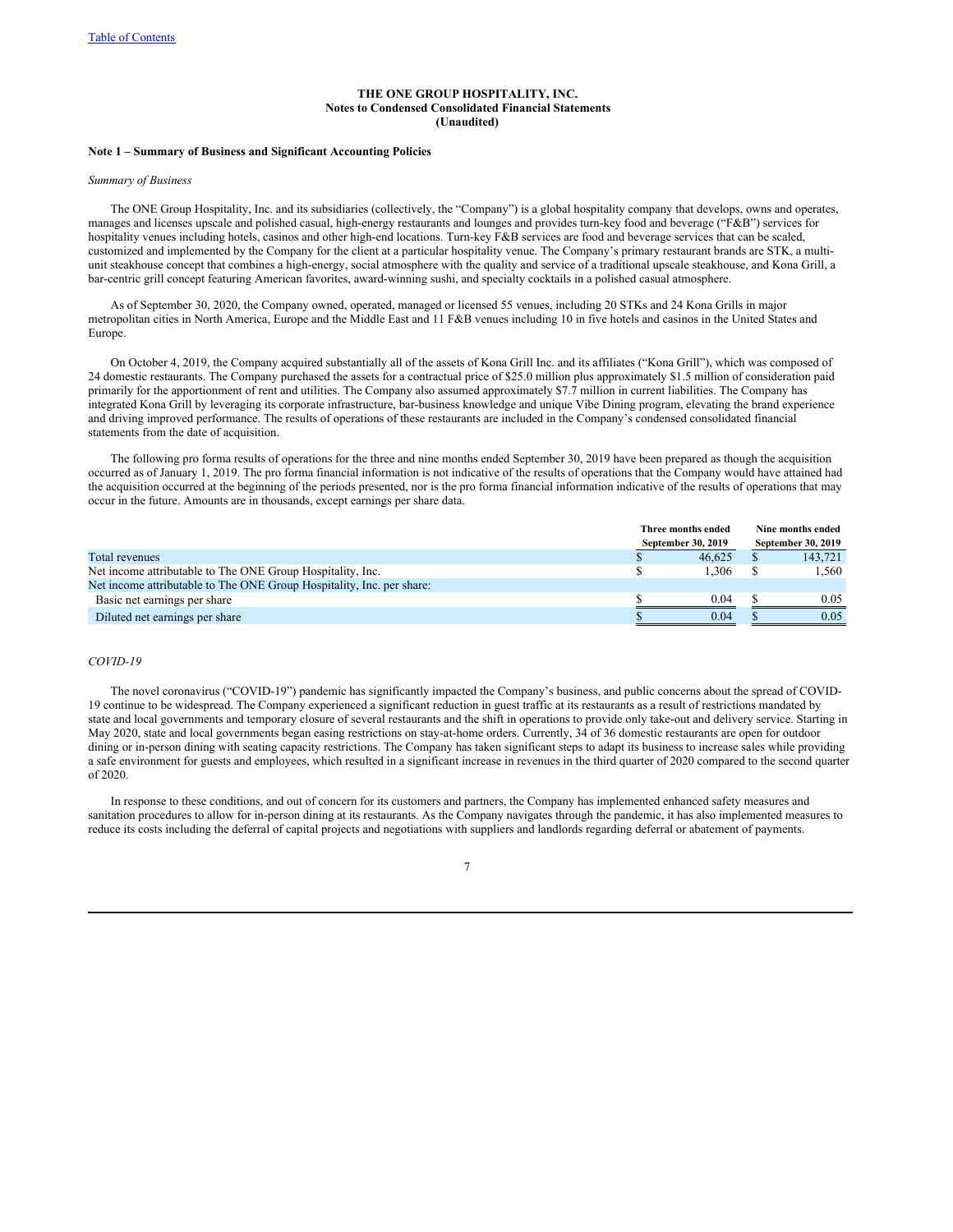Given the ongoing uncertainty surrounding the effects of the COVID-19 pandemic, the Company cannot reasonably predict when its restaurants will be able to return to normal dining room operations. The Company expects that its results of operations could be materially and negatively affected by COVID-19 for the remainder of 2020. The Company's resumption of normal dining operations is subject to events beyond its control, including the effectiveness of governmental efforts to halt the spread of COVID-19.

### *Basis of Presentation*

The accompanying condensed consolidated balance sheet as of December 31, 2019, which has been derived from audited financial statements, and the accompanying unaudited interim condensed consolidated financial statements of the Company have been prepared pursuant to the rules and regulations of the Securities and Exchange Commission ("SEC") and in accordance with accounting principles generally accepted in the United States ("GAAP"). Certain information and footnote disclosures normally included in annual audited financial statements have been omitted pursuant to SEC rules and regulations. These unaudited interim condensed consolidated financial statements should be read in conjunction with the consolidated financial statements and notes thereto included in the Company's Annual Report on Form 10-K for the year ended December 31, 2019.

In the Company's opinion, the accompanying unaudited interim financial statements reflect all adjustments (consisting only of normal recurring accruals and adjustments) necessary for a fair presentation of the results for the interim periods presented. The results of operations for any interim period are not necessarily indicative of the results expected for the full year. Additionally, the Company believes that the disclosures are sufficient for interim financial reporting purposes.

#### *Prior Period Reclassifications*

Certain reclassifications of the 2019 financial statements amounts have been made to conform to the current year presentation. The Company has combined owned restaurant net revenues and owned food, beverage and other net revenues to be presented in total as owned restaurant net revenue. Additionally, the Company reclassified \$0.5 million and \$1.4 million of owned food, beverage and other expenses to owned restaurant cost of sales and \$1.5 million and \$5.1 million of owned food, beverage and other expenses to owned restaurant expenses on the accompanying condensed consolidated statements of operations and comprehensive (loss) income for the three and nine months ended September 30, 2019, respectively. Certain reclassifications were also made to conform the prior period segment reporting to the current year segment presentation. Refer to Note 13 – Segment Reporting for additional information regarding the Company's reportable operating segments.

### *Recent Accounting Pronouncements*

In June 2020, the American Institute of Certified Public Accountants in conjunction with the Financial Accounting Standards Board ("FASB") developed Technical Question and Answer ("TQA") 3200.18, "Borrower Accounting for a Forgivable Loan Received Under the Small Business Administration Paycheck Protection Program", which is intended to provide clarification on how to account for loans received from the Paycheck Protection Program ("PPP"). TQA 3200.18 states that an entity may account for PPP loans under ASC 470, "Debt" or, if the entity is expected to meet PPP eligibility criteria and the PPP loan is expected to be forgiven, the entity may account for the loans under IAS 20, "Accounting for Government Grants and Disclosure of Government Assistance". Although the Company anticipates forgiveness of the entire amount of the CARES Act Loans, no assurances can be provided that the Company will obtain forgiveness of the CARES Act Loans in whole or in part. Therefore, the Company has elected to account for PPP loan proceeds under ASC 470 as allowed by TQA 3200.18.

In December 2019, FASB issued Accounting Standards Update ("ASU") No. 2019-12, "Income Taxes (Topic 740): Simplifying the Accounting for Income Taxes," ("ASU 2019-12") which is intended to simplify various aspects related to accounting for income taxes. ASU 2019-12 removes certain exceptions to the general principles in Accounting Standard Codification Topic 740, Income Taxes, and it clarifies and amends existing guidance to improve consistent application. ASU 2019-12 is effective for annual and interim periods beginning after December 15, 2020. The Company is evaluating the impact of the adoption of ASU 2019-12 on its financial statements but does not expect the adoption of ASU 2019-12 to be material.

In October 2018, the FASB issued ASU No. 2018-17, "Consolidation (Topic 810): Targeted Improvements to Related Party Guidance for Variable Interest Entities" ("ASU 2018-17"). ASU 2018-17 states that indirect interests held through related parties in common control arrangements should be considered on a proportional basis to determine whether fees paid to decision makers and service providers are variable interests. This is consistent with how indirect interests held through related parties under common control are considered for determining whether a reporting entity must consolidate a variable interest entity. ASU 2018-17 is effective for annual and interim periods beginning after December 15, 2019, with early adoption permitted. Entities are required to adopt the new guidance retrospectively with a cumulative adjustment to retained earnings at the beginning of the earliest period presented. The adoption of ASU 2018-17 did not have a material impact on the Company's financial position, results of operations or cash flows.

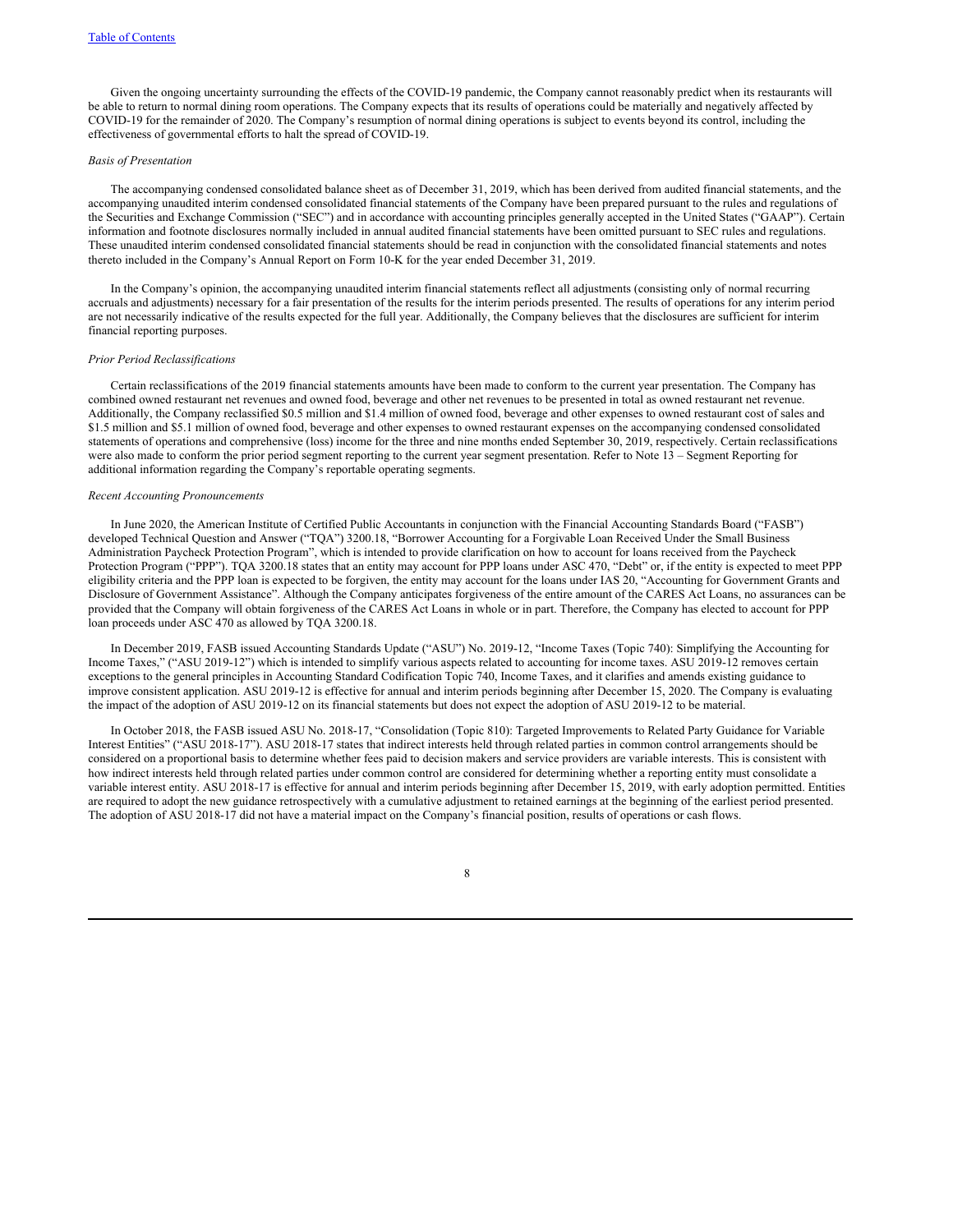In August 2018, the FASB issued ASU No. 2018-15, "Intangibles – Goodwill and Other – Internal-Use Software (Subtopic 350-40): Customer's Accounting for Implementation Costs Incurred in a Cloud Computing Arrangement that is a Service Contract" ("ASU 2018-15"). ASU 2018-15 aligns the requirements for capitalizing implementation costs in cloud computing arrangements with the requirements for capitalizing implementation costs incurred to develop or obtain internal-use software. ASU 2018-15 is effective for annual and interim periods beginning after December 15, 2019, with early adoption permitted. Entities can choose to adopt the new guidance prospectively or retrospectively. The adoption of ASU 2018-15 did not have a material impact on the Company's financial position, results of operations or cash flows.

In August 2018, the FASB issued ASU No. 2018-13, "Fair Value Measurement (Topic 820): Disclosure Framework – Changes to the Disclosure Requirements for Fair Value Measurement" ("ASU 2018-13"). ASU 2018-13 eliminates, modifies and adds disclosure requirements for fair value measurements. The amendments in ASU 2018-13 are effective for annual and interim periods beginning after December 15, 2019, with early adoption permitted. The adoption of ASU 2018-3 did not have a material impact on the Company's disclosures of fair value measurement, which are included in Note 6 – Fair Value of Financial Instruments.

# **Note 2 – Property and Equipment, net**

Property and equipment, net consist of the following (in thousands):

|                                   | September 30,<br>2020 |           |  | December 31,<br>2019 |
|-----------------------------------|-----------------------|-----------|--|----------------------|
| Furniture, fixtures and equipment |                       | 21,573    |  | 20,512               |
| Leasehold improvements            |                       | 71.269    |  | 69.925               |
| Less: accumulated depreciation    |                       | (28, 742) |  | (21,997)             |
| Subtotal                          |                       | 64,100    |  | 68,440               |
| Construction in progress          |                       | 595       |  | 97                   |
| Restaurant smallwares             |                       | 1,946     |  | 1,946                |
| Total                             |                       | 66,641    |  | 70,483               |

Depreciation related to property and equipment was \$2.5 million and \$1.1 million for the three months ended September 30, 2020 and 2019, respectively, and \$6.9 million and \$3.0 million for the nine months ended September 30, 2020 and 2019, respectively. The Company does not depreciate construction in progress, assets not yet put into service or restaurant smallwares.

### **Note 3 – Intangibles, net**

Intangibles, net consists of the following (in thousands):

|                                | September 30, | December 31, |        |
|--------------------------------|---------------|--------------|--------|
|                                | 2020          | 2019         |        |
| Kona Grill tradename           | 17,400        |              | 17.400 |
| Less: accumulated amortization | (870)         |              | (217)  |
| Total intangibles, net         | 16.530        |              | 17.183 |

The Kona Grill trade name is amortized using the straight-line method over its estimated useful life of 20 years. Amortization expense was \$0.2 million and \$0.7 million for the three and nine months ending September 30, 2020. The Company's estimated aggregate amortization expense for each of the five succeeding fiscal years is approximately \$0.9 million annually.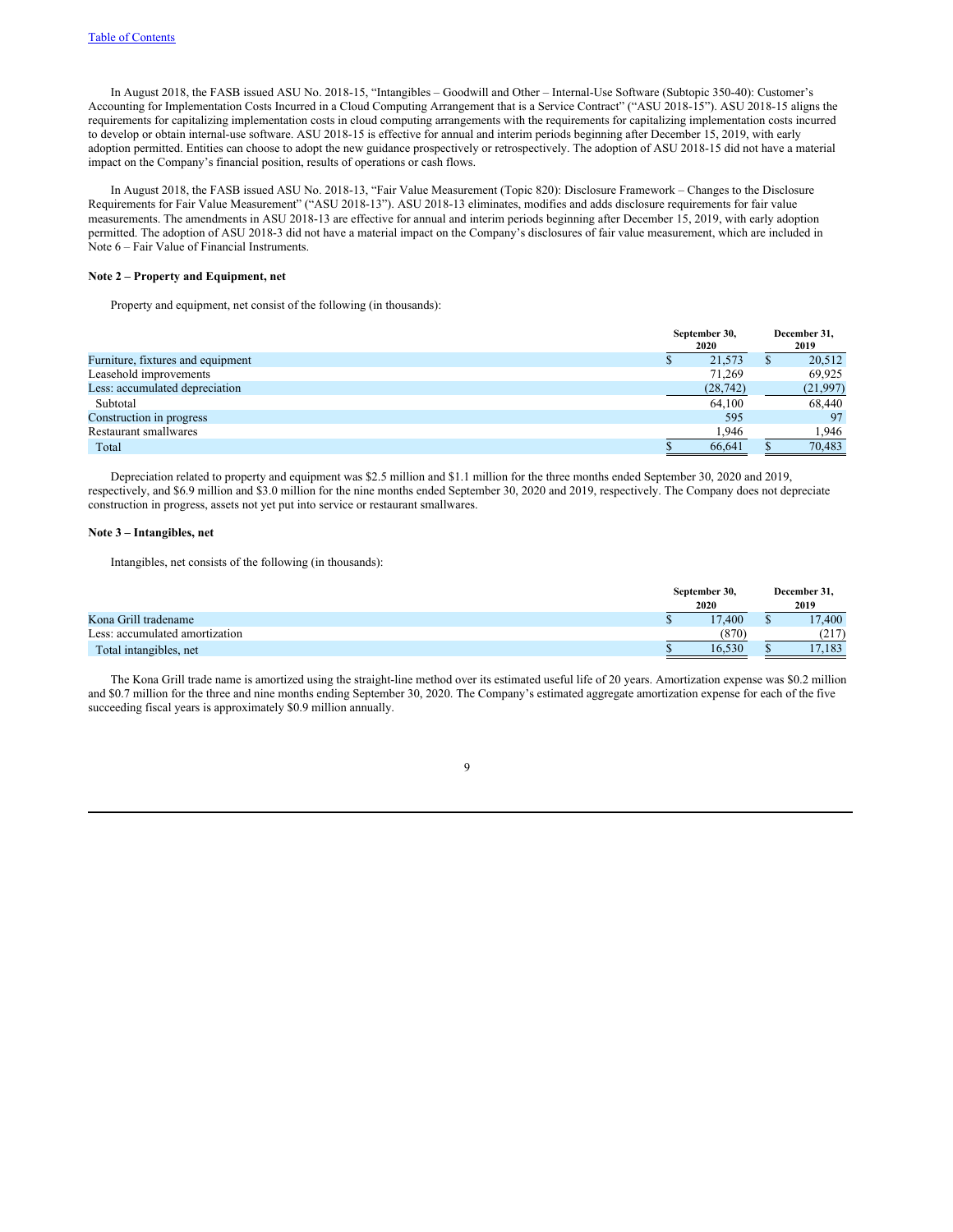# **Note 4 – Accrued Expenses**

Accrued expenses consist of the following (in thousands):

|                                                           | September 30,<br>2020 |        |  | December 31, |
|-----------------------------------------------------------|-----------------------|--------|--|--------------|
|                                                           |                       |        |  | 2019         |
| Payroll and related                                       |                       | 4.517  |  | 4,519        |
| Amounts due to landlords, including disputed rent amounts |                       | 2,727  |  | 1,956        |
| VAT, sales and other taxes                                |                       | 1,075  |  | 1,488        |
| Income taxes and related                                  |                       | 489    |  | 547          |
| Legal, professional and other services                    |                       | 459    |  | 1,103        |
| Interest                                                  |                       | 428    |  |              |
| Insurance                                                 |                       | 205    |  | 100          |
| Other                                                     |                       | 1,510  |  | 1,483        |
| Total                                                     |                       | 11,410 |  | 11,198       |

# **Note 5 – Long-Term Debt and CARES Act Loans**

Long-term debt consists of the following (in thousands):

|                                              |  | September 30,<br>2020 |  | December 31, |
|----------------------------------------------|--|-----------------------|--|--------------|
|                                              |  |                       |  | 2019         |
| Term loan agreements                         |  | 47.520                |  | 47,880       |
| Revolving credit facility                    |  |                       |  |              |
| Equipment financing agreements               |  | 148                   |  | 380          |
| Total long-term debt                         |  | 47.668                |  | 48,260       |
| Less: current portion of long-term debt      |  | (628)                 |  | (749)        |
| Less: debt issuance costs                    |  | (1,980)               |  | (2,285)      |
| Total long-term debt, net of current portion |  | 45,060                |  | 45,226       |

Interest expense for all the Company's debt arrangements, excluding the amortization of debt issuance costs and other discounts and fees, was approximately \$1.2 million and \$0.2 million for the three months ended September 30, 2020 and 2019 and \$3.3 million and \$0.6 million for the nine months ended September 30, 2020 and 2019, respectively.

As of September 30, 2020, the Company had \$1.3 million in standby letters of credit outstanding for certain restaurants and \$10.7 million available in its revolving credit facility, subject to certain conditions. As of December 31, 2019, the Company had \$0.4 million of cash collateralized letters of credit, which are recorded as a component of security deposits on the condensed consolidated balance sheet.

### *Credit and Guaranty Agreement*

On October 4, 2019, in conjunction with the acquisition of Kona Grill, the Company entered into a credit and guaranty agreement with Goldman Sachs Bank USA ("Credit Agreement"). The Credit Agreement provides for a secured revolving credit facility of \$12.0 million and a \$48.0 million term loan. The term loan is payable in quarterly installments, with the final payment due in October 2024. The revolving credit facility also matures in October 2024. Additionally, the Company's consolidated adjusted EBITDA as defined by the Credit Agreement for determining covenant compliance includes pro forma adjustments for the annualization of the Kona Grill restaurant performance which includes results before the acquisition date.

On May 4, 2020, Goldman Sachs Bank USA ("GSB"), as administrative agent, collateral agent and lead arranger under the Credit Agreement, (1) consented to the CARES Act Loans described below and (2) agreed that the amount of the CARES Act Loans will not be counted toward the permitted amount of Consolidated Total Debt, as defined under the Credit Agreement, to the extent the amounts are retained as cash during the term of the CARES Act Loans in a segregated deposit account or used for purposes that are forgivable under the CARES Act, provided that the proceeds of the CARES Act Loans must be used only for "allowable uses" under the CARES Act (with at least 75% of the utilized proceeds to be used for purposes that result in the CARES Act Loans being eligible for forgiveness) or used for the repayment of the CARES Act Loans.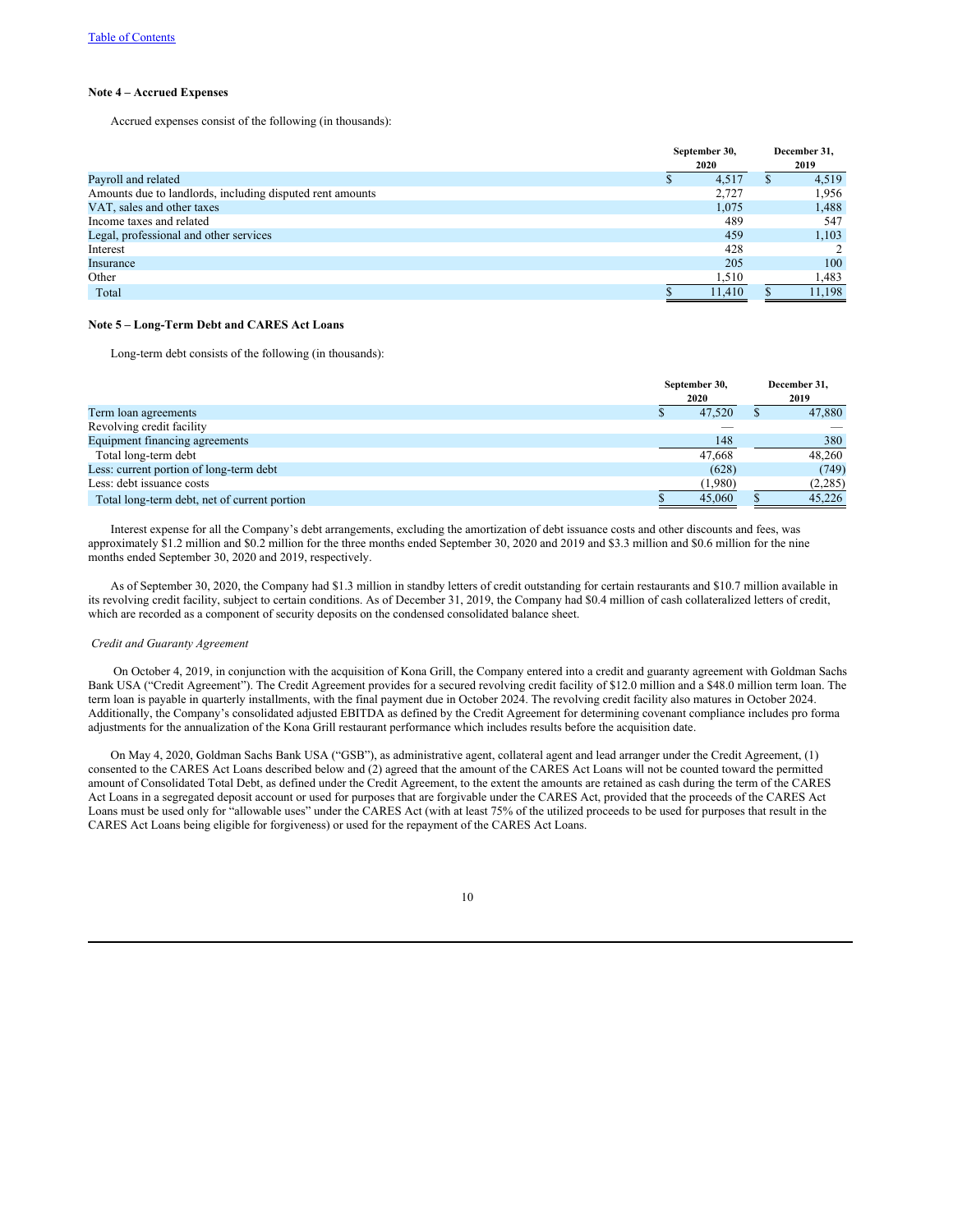On May 8, 2020 and August 10, 2020, GSB and the Company and certain of its subsidiaries amended the Credit Agreement to:

- Eliminate testing of the fixed charge coverage ratio for the balance of 2020 and 2021;
- For the purpose of testing, replace maximum "Leverage Ratio" with maximum "Net Leverage Ratio". The maximum Net Leverage Ratio is (i) 2.85 to 1.00 as of the fiscal quarter ending September 30, 2020, (ii) 3.60 to 1.00 as of the fiscal quarter ending December 31, 2020, (iii) 3.10 to 1.00 as of the fiscal quarter ending March 31, 2021, (iv) 2.10 to 1.00 as of the fiscal quarters ending June 30, 2021 and September 30, 2021, and (v) 1.90 to 1.00 as of the fiscal quarter ending December 31, 2021. The Credit Agreement provides for a pro forma adjustment to reflect one full year of Kona Grill operations;
- Reduce the maximum consolidated capital expenditures to \$7,000,000 for 2020 and \$7,000,000 for 2021; and
- Require minimum "Consolidated Liquidity" of not less than \$4,000,000 for the balance of 2020 and 2021 (from \$1,500,000 for 2021).

A summary of the financial covenants under the Credit Agreement, as amended, is as follows:

- The minimum consolidated fixed charge coverage ratio is (i) eliminated for the balance of 2020 and 2021; and (ii) 1.50 to 1.00 as of any fiscal quarter thereafter;
- A maximum consolidated Net Leverage Ratio of (i) 2.85 to 1.00 as of the fiscal quarter ending September 30, 2020, (ii) 3.60 to 1.00 as of the fiscal quarter ending December 31, 2020, (iii) 3.10 to 1.00 as of the fiscal quarter ending March 31, 2021, (iv) 2.10 to 1.00 as of the fiscal quarters ending June 30, 2021 and September 30, 2021, (v) 1.90 to 1.00 as of the fiscal quarter ending December 31, 2021, and (vi) maximum consolidated Leverage Ratio of 1.50 to 1.00 as of the end of any fiscal quarter thereafter. For purposes of calculating this ratio for the first four quarters, the agreement provides for a pro forma adjustment to reflect one full year of Kona Grill operations. In addition, the consolidated net leverage ratio reduces the Company's debt by its cash and cash equivalents. The consolidated leverage ratio has no such reductions;
- Maximum consolidated capital expenditures not to exceed (i) \$7,000,000 in each of 2020 and 2021, and (ii) \$8,000,000 in every fiscal year thereafter; and,
- Minimum consolidated liquidity of not less than (i) \$4,000,000 for the remainder of 2020 and 2021, and (ii) \$1,500,000 at any time thereafter.

The Company's ability to borrow under its revolving credit facility is dependent on several factors. The Company's total borrowings cannot exceed a leverage incurrence multiple of (i) 2.25 to 1.00 as of the fiscal quarters ending September 30, 2020 and December 31, 2020, (ii) 2.00 to 1.00 as of the fiscal quarter ending March 31, 2021, (iii) 1.75 to 1.00 as of the fiscal quarter ending June 30, 2021, (iv) 1.70 to 1.00 as of the fiscal quarter ending September 30, 2021, (v) 1.65 to 1.00 as of the fiscal quarter ending December 31, 2021, and (vi) 1.50 to 1.00 as of the end of any fiscal quarter thereafter. In addition, after giving effect to any new borrowings under the revolving credit facility, the Company's cash and cash equivalents cannot exceed \$4,000,000.

The Credit Agreement has several borrowing and interest rate options, including the following: (a) a LIBOR rate (or a comparable successor rate) subject to a 1.75% floor; or (b) a base rate equal to the greatest of (i) the prime rate, (ii) the federal funds rate plus 0.50%, (iii) the LIBOR rate for a onemonth period plus 1.00%, or (iv) 4.75%. Loans under the Credit Agreement bear interest at a rate per annum using the applicable indices plus a varying interest rate margin of between 5.75% and 6.75% (for LIBOR rate loans) and 4.75% and 5.75% (for base rate loans). The Company's weighted average interest rate on the borrowings under the Credit Agreement as of September 30, 2020 and December 31, 2019 was 8.50% and 8.55%, respectively.

The Credit Agreement contains customary representations, warranties and conditions to borrowing including customary affirmative and negative covenants, which include covenants that limit or restrict the Company's ability to incur indebtedness and other obligations, grant liens to secure obligations, make investments, merge or consolidate, alter the organizational structure of the Company and its subsidiaries, and dispose of assets outside the ordinary course of business, in each case subject to customary exceptions for credit facilities of this size and type.

The Company and certain operating subsidiaries of the Company guarantee the obligations under the Credit Agreement, which also are secured by liens on substantially all of the assets of the Company and its subsidiaries.

The Company has incurred approximately \$2.5 million of debt issuance costs related to the Credit Agreement, which were capitalized and are recorded as a direct deduction to the long-term debt, net of current portion, on the condensed consolidated balance sheets. As of September 30, 2020, the Company was in compliance with the covenants required by the Credit Agreement.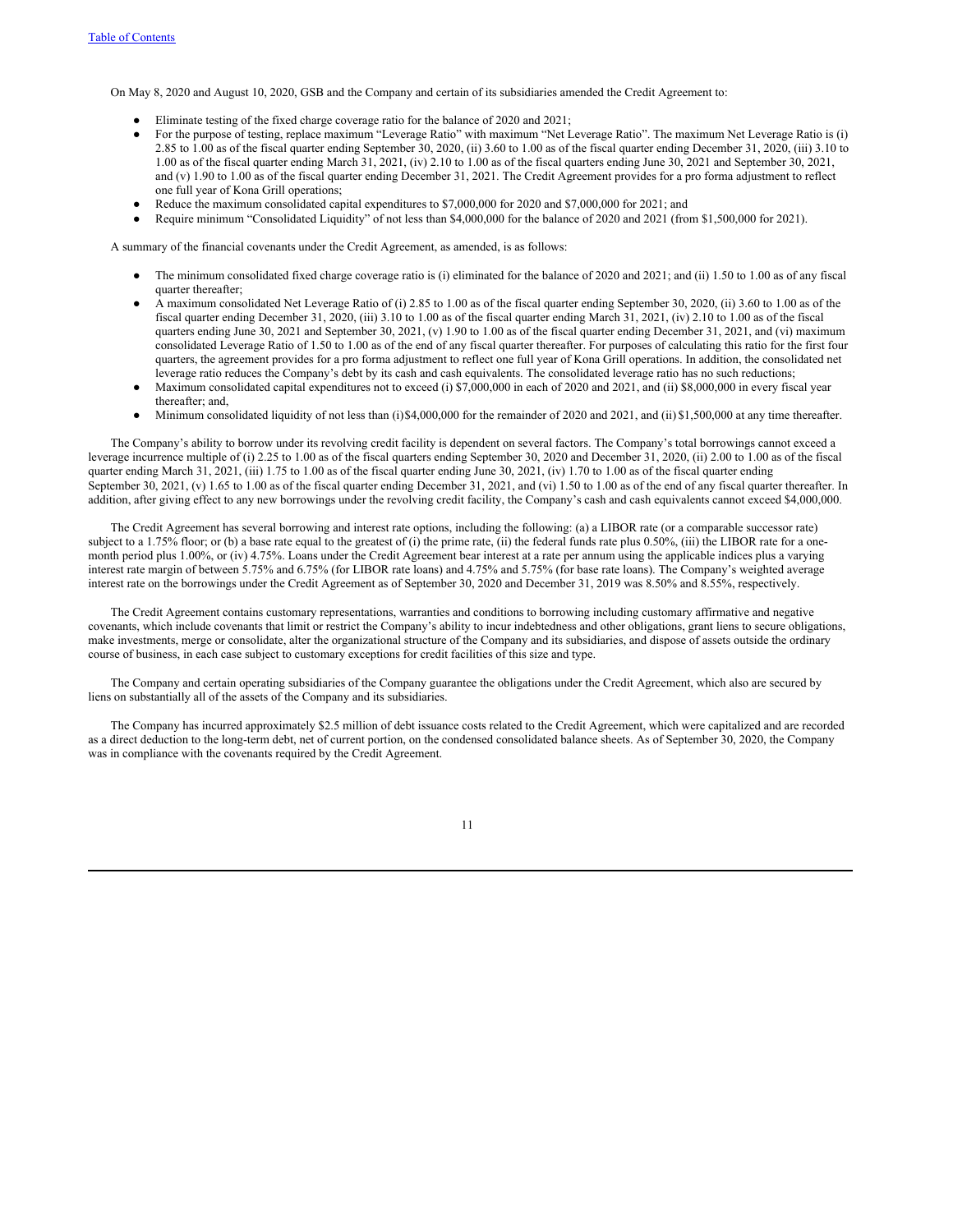### *CARES Act Loans*

On May 4, 2020, two subsidiaries of the Company entered into promissory notes ("CARES Act Loans") with BBVA USA under the Paycheck Protection Program ("PPP") created by the Coronavirus Aid, Relief, and Economic Security Act ("CARES Act"). Repayment of the CARES Act Loans is guaranteed by the U.S. Small Business Administration ("SBA"). The ONE Group, LLC received a loan of \$9.8 million related to the operations of STK restaurants, and Kona Grill Acquisition, LLC received a loan of \$8.5 million related to the operation of Kona Grill restaurants.

The CARES Act Loans are scheduled to mature on April 28, 2022 and have a 1.00% interest rate and are subject to the terms and conditions applicable to PPP loans. Among other terms, BBVA USA may declare a default of the CARES Act Loans if the SBA disputes the validity of the guaranty of indebtedness, if a material adverse change occurs in the Company's financial condition, or if BBVA USA believes the prospect of repayment of the CARES Act Loans or performance of obligations under the promissory notes is impaired. On an event of default, BBVA USA may declare principal and unpaid interest immediately due and payable, and it may charge default interest of 10%.

The CARES Act Loans are eligible for forgiveness if the proceeds are used for qualified purposes within a specified period and if at least 60% is spent on payroll costs. As of September 30, 2020, the Company has used all of the proceeds from the CARES Act Loans for qualified purposes in accordance with the CARES Act and SBA regulations, and these funds have supported the re-opening of in person dining and the return of approximately 3,000 furloughed employees to work. The Company anticipates forgiveness of the entire amount of the CARES Act Loans; however, no assurance can be provided that the Company will obtain forgiveness of the CARES Act Loans in whole or in part. Therefore, the Company has elected to classify the entire principal amount of the CARES Act Loans as long-term debt on the condensed consolidated balance sheet as of September 30, 2020.

#### *Equipment Financing Agreements*

On June 5, 2015 and August 16, 2016, the Company entered into financing agreements with Sterling National Bank for \$1.0 million and \$0.7million, respectively, to purchase equipment for the STKs in Orlando, Chicago, San Diego, and Denver. Each of these financing agreements have five- year terms and bear interest at a rate of 5% per annum, payable in equal monthly installments.

# **Note 6 – Fair Value of Financial Instruments**

Cash and cash equivalents, accounts receivable, inventory, accounts payable and accrued expenses are carried at cost, which approximates fair value due to their short maturities. Long-lived assets are measured and disclosed at fair value on a nonrecurring basis if an impairment is identified. There were no long-lived assets measured at fair value as of September 30, 2020.

The Company's long-term debt, including the current portion, is carried at cost on the condensed consolidated balance sheets. Fair value of long-term debt, including the current portion, is estimated based on Level 2 inputs, except the amount outstanding on the revolving credit facility for which the carrying value approximates fair value. Fair value is determined by discounting future cash flows using interest rates available for issuers with similar terms and maturities.

#### **Note 7 – Investments in Bagatelle NY**

As of September 30, 2020 and December 31, 2019, the Company owned interests in the following companies, which directly or indirectly operate a restaurant:

- 31.24% interest in Bagatelle NY LA Investors, LLC ("Bagatelle Investors")
- 51.13% aggregate interest, held directly and indirectly through other entities, in Bagatelle Little West 12th, LLC ("Bagatelle NY")

Bagatelle Investors is a holding company that has an interest in Bagatelle NY. The Company records its retained interests in Bagatelle Investors and Bagatelle NY as investments as the Company has determined that it does not have the ability to exercise significant influence over its investees, Bagatelle Investors and Bagatelle NY. As of September 30, 2020 and December 31, 2019, the Company has zero carrying value in these investments.

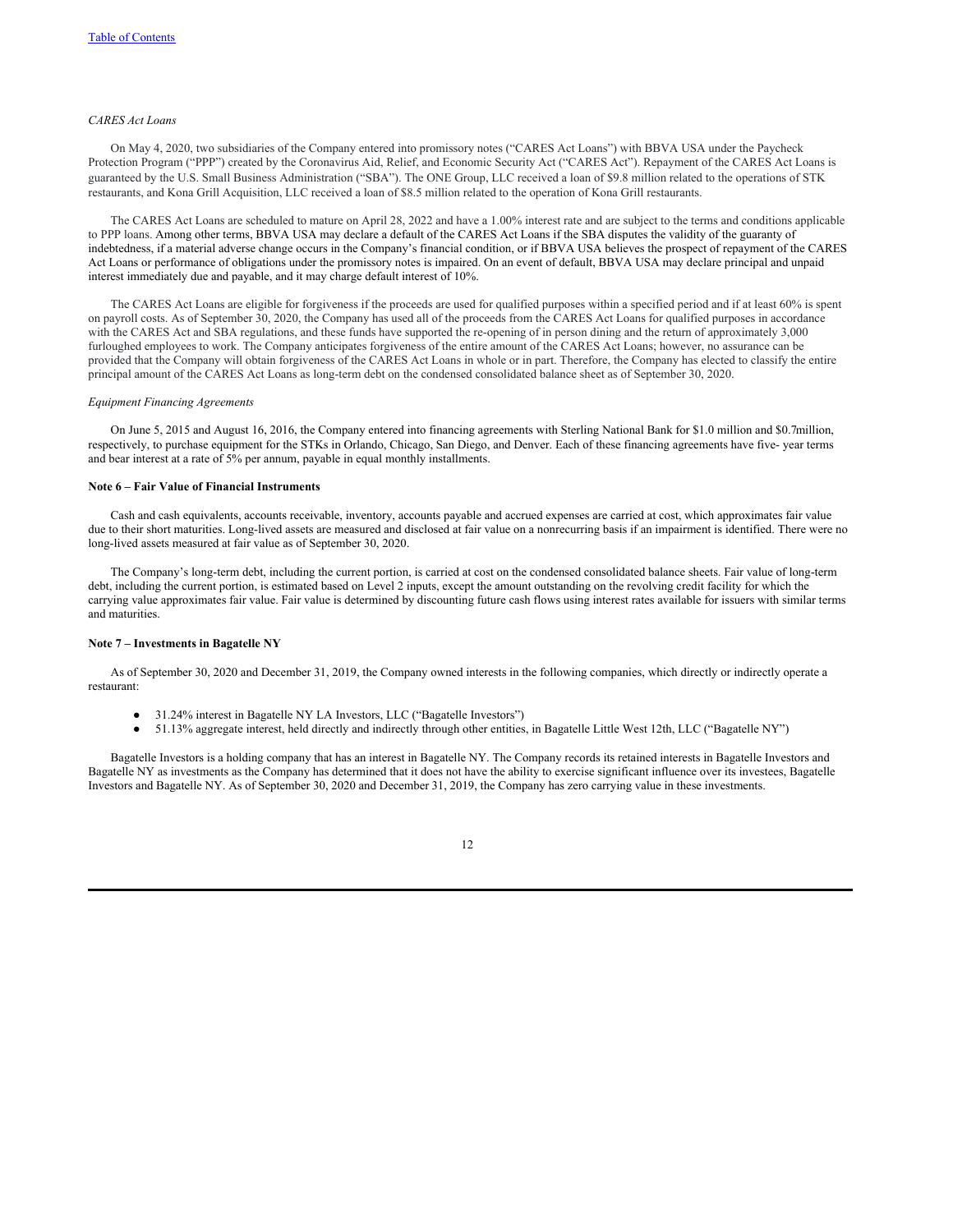Additionally, the Company has a management agreement with Bagatelle NY. Under this agreement, the Company did not record management fee revenue for the three months ended September 30, 2020 because the restaurant has remained closed since March 2020 and recorded less than \$0.1 million of management fee revenue in the nine months ended September 30, 2020. The Company recorded \$0.1 million of management fee revenue in the three months ended September 30, 2019, and \$0.3 million for the nine months ended September 30, 2019.

### **Note 8 – Income taxes**

The Company's effective income tax rate was 32% for the nine months ended September 30, 2020 compared to 12.7% for the nine months ended September 30, 2019. The Company's projected annual effective tax rate differs from the statutory U.S. tax rate of 21% primarily due to the following: (i) tax credits for FICA taxes on certain employees' tips (ii) taxes owed in foreign jurisdictions such as the United Kingdom, Canada and Italy; and, (iii) taxes owed in state and local jurisdictions.

The CARES Act includes provisions allowing for the carryback of net operating losses generated for specific periods and technical amendments regarding the expensing of qualified improvement property. The CARES Act also allows for the deferral of the employer-paid portion of social security taxes, which the Company has elected to defer. The Company continues to evaluate the tax-related provisions under the CARES Act.

The Company is subject to income taxes in the U.S. federal jurisdiction, and the various states and local jurisdictions in which it operates. Tax regulations within each jurisdiction are subject to the interpretation of the related tax laws and regulations and require significant judgment to apply. In the normal course of business, the Company is subject to examination by the federal, state, local and foreign taxing authorities.

### **Note 9 – Revenue from contracts with customers**

The following table provides information about contract receivables and liabilities from contracts with customers, which include deferred license revenue, deferred gift card revenue and the Konavore rewards program (in thousands):

|                                                       | September 30, | December 31, |
|-------------------------------------------------------|---------------|--------------|
|                                                       | 2020          | 2019         |
| Receivables (1)                                       |               | 250          |
| Deferred license revenue (2)                          | .212          | 1.368        |
| Deferred gift card and gift certificate revenue $(3)$ | 2.244         | 3.210        |
| Konavore rewards program <sup>(4)</sup>               | 95            | 84           |

(1) Receivables are included in accounts receivable on the condensed consolidated balance sheets.

(2) Includes the current and long-term portion of deferred license revenue.

(3) Deferred gift card revenue is included in deferred gift card revenue and other on the condensed consolidated balance sheets.

(4) Konavore rewards program is included in accrued expenses on the condensed consolidated balance sheets.

Significant changes in deferred license revenue and deferred gift card revenue for the nine months ended September 30, 2020 and 2019 are as follows (in thousands):

|                                                    | September 30.<br>2020 | September 30.<br>2019 |
|----------------------------------------------------|-----------------------|-----------------------|
| Revenue recognized from deferred license revenue   | 154                   | 148                   |
| Revenue recognized from deferred gift card revenue | 1.173                 | 707                   |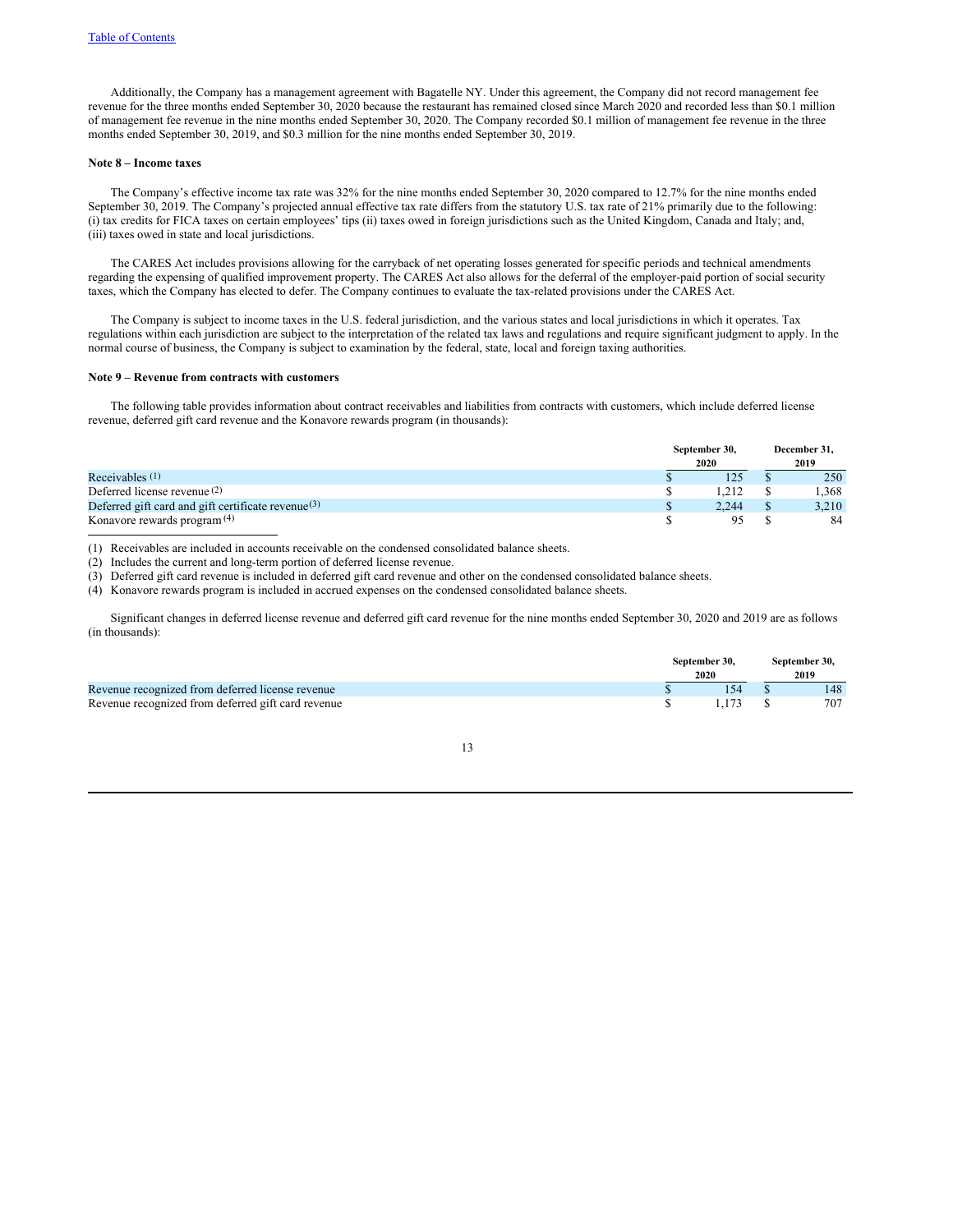The estimated deferred license revenue to be recognized in the future related to performance obligations that are unsatisfied as of September 30, 2020 were as follows for each year ending (in thousands):

| 2020, three months remaining                    | 52  |
|-------------------------------------------------|-----|
| 2021                                            | 207 |
| 2022                                            | 180 |
| 2023                                            | 169 |
| 2024                                            | 134 |
| Thereafter                                      | 470 |
| Total future estimated deferred license revenue |     |

# **Note 10 – Leases**

The components of lease expense for the period were as follows (in thousands):

|                                                          | September 30, |   | September 30, |
|----------------------------------------------------------|---------------|---|---------------|
|                                                          | 2020          |   | 2019          |
| Lease cost                                               |               |   |               |
| Operating lease cost                                     | 9.950         | S | 5,040         |
| Variable lease cost                                      | (415)         |   | 1,811         |
| Short-term lease cost                                    | 315           |   | 273           |
| Sublease income                                          | (404)         |   | (582)         |
| Total lease cost                                         | 9.446         |   | 6,542         |
|                                                          |               |   |               |
| Weighted average remaining lease term – operating leases | 12 years      |   | 14 years      |
| Weighted average discount rate – operating leases        | 8.10 %        |   | $8.22 \%$     |
|                                                          |               |   |               |

Due to the negative effects of COVID-19, the Company implemented measures to reduce its costs, including negotiations with landlords regarding rent concessions. The Company is in ongoing discussions with landlords regarding rent obligations, including deferrals, abatements, and/or restructuring of rent. As the rent concessions received and currently being contemplated do not result in a significant increase in cash payments, the Company has elected to account for these concessions as a variable lease payment in accordance with ASC Topic 842. The Company's right-of-use assets and operating lease liabilities have not been remeasured for lease concessions received. Variable lease cost is comprised of percentage rent and common area maintenance, offset by rent concessions received as a result of COVID-19.

The Company has entered into an operating lease for a future restaurant in Bellevue, Washington that had not commenced as of September 30, 2020. The aggregate future commitment related to this lease totals \$4.8 million. The Company expects this lease, which will have a lease term of 11 years, to commence within the next twelve months.

Supplemental cash flow information related to leases for the period was as follows (in thousands):

|                                                                                  | September 30. |            | September 30, |
|----------------------------------------------------------------------------------|---------------|------------|---------------|
|                                                                                  |               | 2020       | 2019          |
| Cash paid for amounts included in the measurement of operating lease liabilities |               | $6.263$ \$ | 5.212         |
| Right-of-use assets obtained in exchange for operating lease obligations         |               | 4.968 \$   | 1.076         |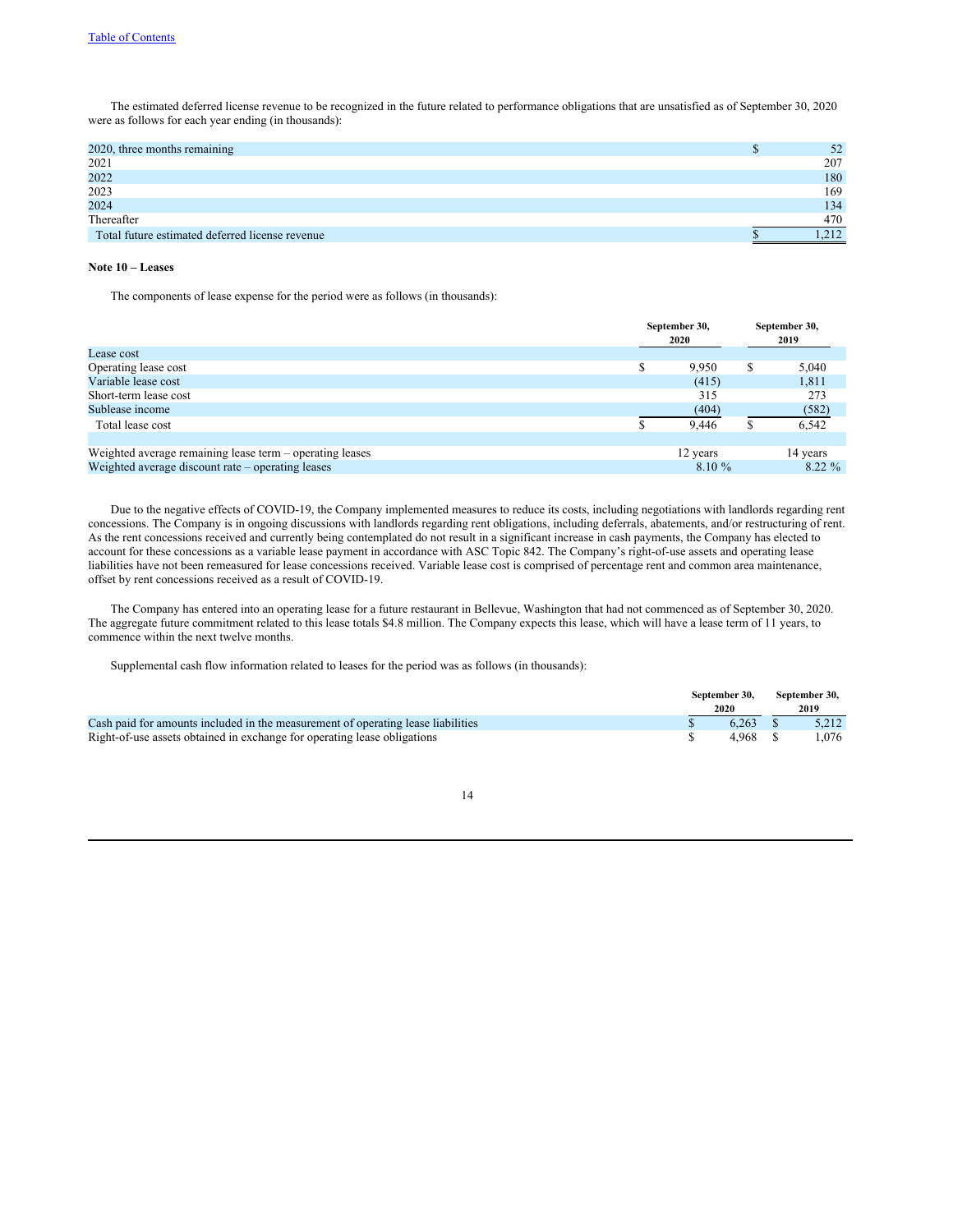As of September 30, 2020, maturities of the Company's operating lease liabilities are as follows (in thousands):

| 2020, three months remaining                 | D | 3,315     |
|----------------------------------------------|---|-----------|
| 2021                                         |   | 13,220    |
| 2022                                         |   | 13,228    |
| 2023                                         |   | 13,524    |
| 2024                                         |   | 12,927    |
| Thereafter                                   |   | 124,760   |
| Total lease payments                         |   | 180,974   |
| Less: imputed interest                       |   | (76, 529) |
| Present value of operating lease liabilities |   | 104.445   |
|                                              |   |           |

For the three months remaining in 2020, the Company's operating lease liabilities does not include future rent abatements that have been or will be negotiated with landlords.

# **Note 11 – (Loss) earnings per share**

Basic (loss) earnings per share is computed using the weighted average number of common shares outstanding during the period and income available to common stockholders. Diluted (loss) earnings per share is computed using the weighted average number of common shares outstanding during the period plus the dilutive effect of all potential shares of common stock including common stock issuable pursuant to stock options, warrants, and restricted stock units.

For the three and nine months ended September 30, 2020 and 2019, the (loss) earnings per share was calculated as follows (in thousands, except earnings per share and related share data):

| Three months ended September 30. |            |  |            | Nine months ended September 30. |            |  |            |
|----------------------------------|------------|--|------------|---------------------------------|------------|--|------------|
| 2020                             |            |  | 2019       |                                 | 2020       |  | 2019       |
|                                  | (875)      |  | 460        |                                 | (8,346)    |  | 992        |
|                                  |            |  |            |                                 |            |  |            |
|                                  | 29,010,348 |  | 28,537,477 |                                 | 28,857,990 |  | 28,429,074 |
|                                  |            |  | 1,363,667  |                                 |            |  | 1,213,852  |
|                                  | 29,010,348 |  | 29.901.144 |                                 | 28.857.990 |  | 29.642.926 |
|                                  |            |  |            |                                 |            |  |            |
|                                  | (0.03)     |  | 0.02       |                                 | (0.29)     |  | 0.03       |
|                                  | (0.03)     |  | 0.02       |                                 | (0.29)     |  | 0.03       |
|                                  |            |  |            |                                 |            |  |            |

For the nine months ended September 30, 2020 and 2019, 1.4 million and 1.0 million stock options, warrants and restricted share units were determined to be anti-dilutive and were therefore excluded from the calculation of diluted earnings per share, respectively.

# **Note 12 – Stock-Based Compensation**

As of September 30, 2020, the Company had 1,204,428 remaining shares available for issuance under the 2019 Equity Incentive Plan ("2019 Equity Plan").

Stock-based compensation cost for the three months ended September 30, 2020 and 2019 was \$0.5 million and \$0.3 million, respectively, and \$1.3 million and \$1.0 million for the nine months ended September 30, 2020 and 2019, respectively. Stock-based compensation is included in general and administrative expenses in the condensed consolidated statements of operations and comprehensive (loss) income. Included in stock-based compensation cost was \$0.1 million and \$0.3 million of stock granted to directors for the three and nine months ended September 30, 2020, respectively. Such grants were awarded consistent with the Board of Director's compensation practices.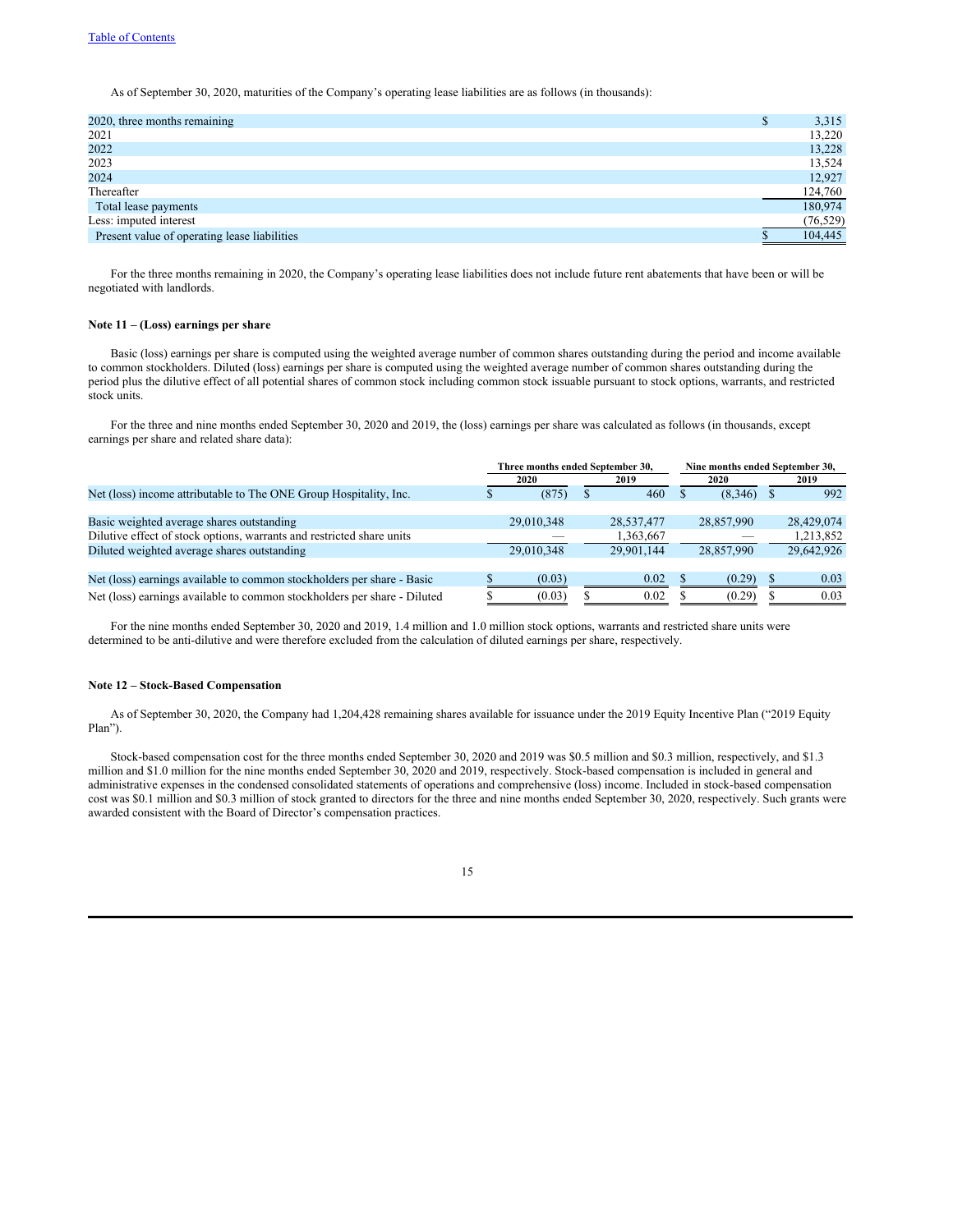# *Stock Option Activity*

Changes in outstanding stock options during the nine months ended September 30, 2020 were as follows:

|                                   |               | Weighted<br>Weighted<br>average<br>remaining<br>average exercise |       |                  | Intrinsic<br>value |
|-----------------------------------|---------------|------------------------------------------------------------------|-------|------------------|--------------------|
|                                   | <b>Shares</b> |                                                                  | price | contractual life | (thousands)        |
| Outstanding at December 31, 2019  | 1.806.508     |                                                                  | 3.37  | 5.87 years       | 1.428              |
| Exercisable at December 31, 2019  | 1.270.508     |                                                                  | 3.93  | $5.10$ years     | 665                |
| Exercised                         | (18,000)      |                                                                  | 2.13  |                  |                    |
| Cancelled, expired or forfeited   | (81,500)      |                                                                  | 3.75  |                  |                    |
| Outstanding at September 30, 2020 | 1,707,008     |                                                                  | 3.37  | 5.24 years       | 174                |
| Exercisable at September 30, 2020 | 1,343,675     |                                                                  | 3.73  | 4.77 years       | 116                |

A summary of the status of the Company's non-vested stock options as of December 31, 2019 and September 30, 2020 and changes during the nine months then ended, is presented below:

|                                                |               | Weighted average      |      |
|------------------------------------------------|---------------|-----------------------|------|
|                                                | <b>Shares</b> | grant date fair value |      |
| Non-vested stock options at December 31, 2019  | 536,000       |                       | 0.87 |
| Vested                                         | (172.667)     |                       | 0.88 |
| Non-vested stock options at September 30, 2020 | 363.333       |                       | 0.86 |

The fair value of options that vested in the nine months ended September 30, 2020 was \$0.2 million. As of September 30, 2020, there are 579,402 milestone-based options outstanding and \$0.7 million of unrecognized compensation cost related to these milestone-based options. These options vest based on the achievement of Company and individual objectives as set by the Board of Directors. As of September 30, 2020, there is \$0.2 million of total unrecognized compensation cost related to non-vested awards, which will be recognized over a weighted-average period of 2.1 years.

#### *Restricted Stock Unit Activity*

The Company issues restricted stock units ("RSUs") under the 2019 Equity Plan. The fair value of these RSUs is determined based upon the closing fair market value of the Company's common stock on the grant date.

A summary of the status of RSUs and changes during the nine months ended September 30, 2020 is presented below:

|                                       |               | Weighted average      |
|---------------------------------------|---------------|-----------------------|
|                                       | <b>Shares</b> | grant date fair value |
| Non-vested RSUs at December 31, 2019  | 955.011       | 2.69                  |
| Granted                               | 1.309.099     | 1.21                  |
| Vested                                | (281, 027)    | 2.75                  |
| Cancelled, expired or forfeited       | (38.566)      | 2.71                  |
| Non-vested RSUs at September 30, 2020 | 1,944,517     | 1.68                  |

As of September 30, 2020, 150,000 RSUs subject to performance-based vesting were outstanding with unrecognized compensation cost of \$0.4 million related to these milestone-based awards. As of September 30, 2020, the Company had approximately \$2.2 million of total unrecognized compensation costs related to RSUs, which will be recognized over a weighted average period of 2.1 years.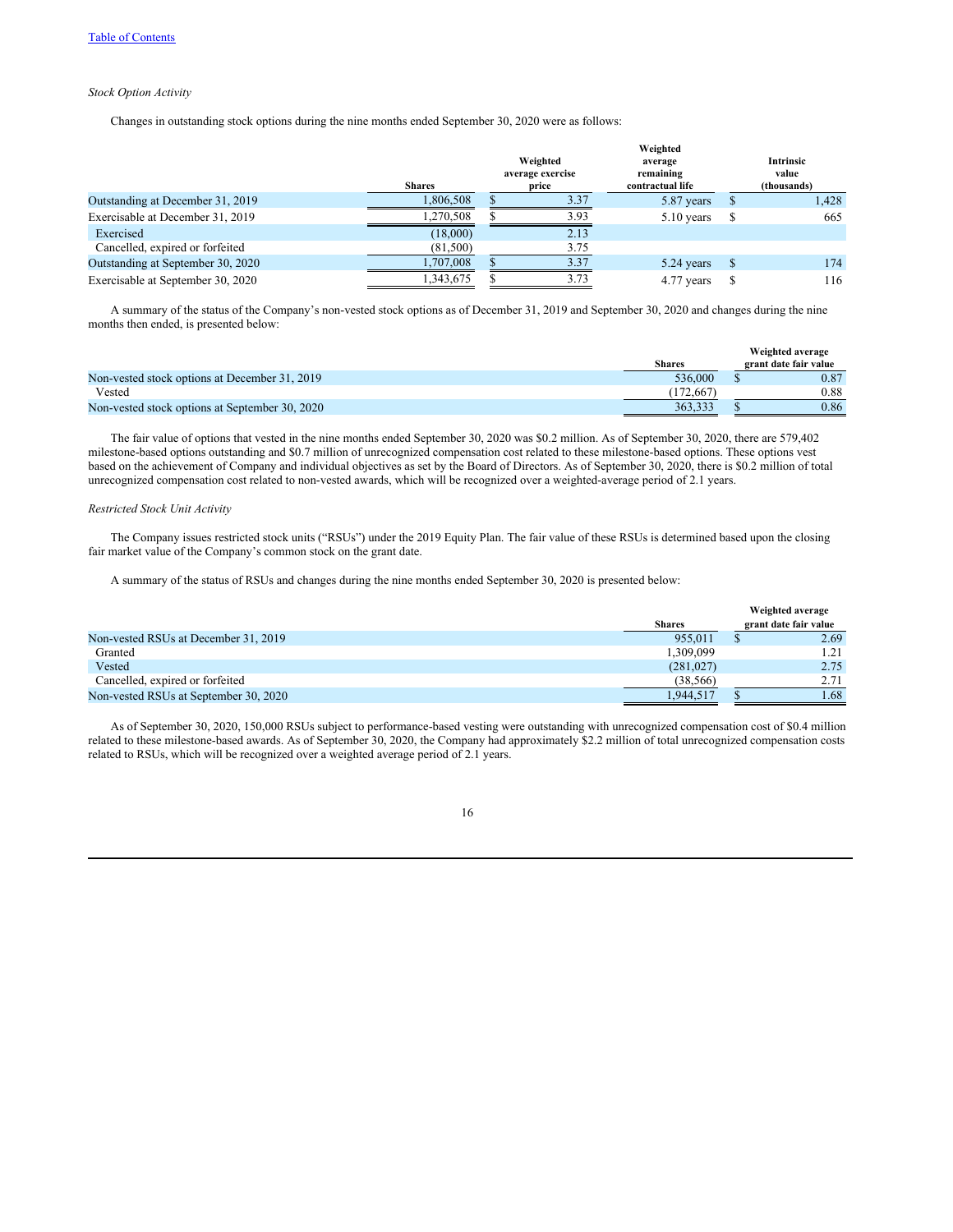# **Note 13 – Segment Reporting**

In the fourth quarter of 2019, in conjunction with the Kona Grill acquisition, the Company implemented certain organizational changes, including the reorganization of the Company's internal reporting structure to better facilitate its strategy for growth and operational efficiency. As a result of these organizational changes, the Company has identified its reportable operating segments as follows:

- *STK*. The STK segment consists of the results of operations from STK restaurant locations, competing in the full-service dining industry, as well as management, license and incentive fee revenue generated from the STK brand and operations of STK restaurant locations.
- *Kona Grill*. The Kona Grill segment includes the results of operations of Kona Grill restaurant locations.
- ONE Hospitality. The ONE Hospitality segment is composed of the management, license and incentive fee revenue and results of operations generated from the Company's other brands and venue concepts, which include ANGEL, Bagatelle, Heliot, Hideout, Marconi, and Radio. Additionally, this segment includes the results of operations generated from F&B hospitality management agreements with hotels, casinos and other high-end locations.
- *Corporate*. The Corporate segment consists of the following: general and administrative costs, stock-based compensation, depreciation and amortization, acquisition related gains and losses, lease termination expenses, transaction costs, COVID-19 related expenses and other income and expenses. This segment also includes STK Meat Market, an e-commerce platform that offers signature steak cuts nationwide, and the Company's major off-site events group, which supports all brands and venue concepts, and revenue generated from gift card programs.

The Company's Chief Executive Officer, who is the Company's Chief Operating Decision Maker, manages the business and allocates resources via a combination of restaurant sales reports and operating segment profit information, defined as revenues less operating expenses, related to the Company's four operating segments.

Certain financial information relating to the three and nine months ended September 30, 2020 and 2019 for each segment is provided below (in thousands). Prior year amounts have been revised to conform to the current year segment presentation.

|                                               |              | <b>STK</b> |    | Kona Grill | <b>ONE Hospitality</b> |                        | Corporate |           |               | <b>Total</b> |
|-----------------------------------------------|--------------|------------|----|------------|------------------------|------------------------|-----------|-----------|---------------|--------------|
| For the three months ended September 30, 2020 |              |            |    |            |                        |                        |           |           |               |              |
| Total revenues                                | S            | 16,475     | S  | 22,794     | \$                     | 169                    | \$        | 129       | S             | 39,567       |
| Operating income (loss)                       | \$.          | 2,406      | \$ | 2,215      | $\mathbb{S}$           | (116)                  | \$        | (4, 485)  | <sup>\$</sup> | 20           |
| Capital asset additions                       | S            | 528        | S  | 398        | \$                     |                        | S         | 46        | S             | 979          |
| For the nine months ended September 30, 2020  |              |            |    |            |                        |                        |           |           |               |              |
| Total revenues                                | S            | 39,740     | S. | 55,831     | S.                     | 1,105                  | \$        | 274       | \$.           | 96,950       |
| Operating income (loss)                       | S            | 3,335      | \$ | 1,816      | \$                     | (209)                  | \$        | (14, 556) | <sup>S</sup>  | (9,614)      |
| Capital asset additions                       | S            | 1,056      | \$ | 1,141      | \$                     | 184                    | \$        | 279       | S             | 2,660        |
| As of September 30, 2020                      |              |            |    |            |                        |                        |           |           |               |              |
| Total assets                                  | S            | 80,780     | \$ | 97,053     | S.                     | 5,590                  | S.        | 33,556    | S.            | 216,979      |
|                                               |              |            |    |            |                        |                        |           |           |               |              |
|                                               |              | <b>STK</b> |    | Kona Grill |                        | <b>ONE Hospitality</b> |           | Corporate |               | Total        |
| For the three months ended September 30, 2019 |              |            |    |            |                        |                        |           |           |               |              |
| Total revenues                                | S            | 20,227     | S  | -          | S                      | 1,762                  | \$        | 117       | S             | 22,106       |
| Operating income (loss)                       | S            | 3,059      | S  |            |                        | 625                    | \$        | (2,909)   | S             | 775          |
| Capital asset additions                       | S            | 490        | S  |            | S                      | 2                      | S         | 100       | \$.           | 592          |
| For the nine months ended September 30, 2019  |              |            |    |            |                        |                        |           |           |               |              |
| Total revenues                                | S            | 63,451     | S  |            | S                      | 4,074                  | \$        | 956       | <b>S</b>      | 68,481       |
| Operating income (loss)                       | $\mathbf{s}$ | 9,412      | S  |            | S                      | 1,170                  | S         | (8,196)   | <sup>S</sup>  | 2,386        |
| Capital asset additions                       | S            | 3,000      | S  | -          | S                      | 40                     | S         | 469       | S             | 3,509        |
| As of December 31, 2019                       |              |            |    |            |                        |                        |           |           |               |              |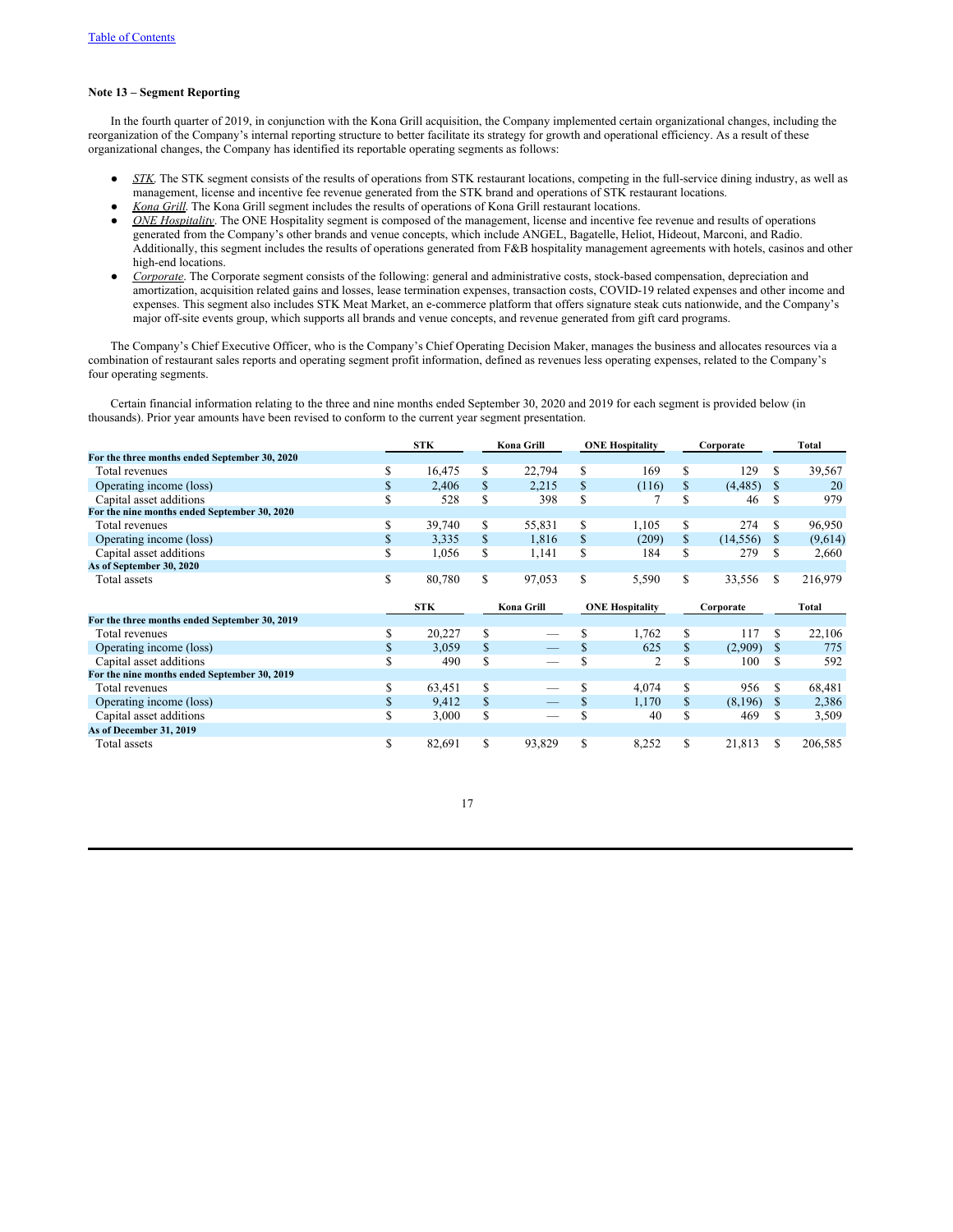# **Note 14 – Geographic Information**

Certain financial information by geographic location is provided below (in thousands).

|                                 |  |        | For the three months ended September 30, |               |         |   | For the nine months ended September 30, |
|---------------------------------|--|--------|------------------------------------------|---------------|---------|---|-----------------------------------------|
| 2020                            |  |        | 2019                                     | 2020          |         |   | 2019                                    |
| Domestic revenues               |  | 38,745 | 20,730                                   | - 8           | 95,304  |   | 65,048<br>S                             |
| International revenues          |  | 822    | 1,376                                    |               | 1,646   |   | 3,433                                   |
| Total revenues                  |  | 39,567 | 22,106                                   |               | 96,950  |   | 68,481                                  |
|                                 |  |        |                                          |               |         |   |                                         |
|                                 |  |        |                                          | September 30, |         |   | December 31,                            |
|                                 |  |        |                                          | 2020          |         |   | 2019                                    |
| Domestic long-lived assets      |  |        |                                          |               | 180,670 | Ж | 179.143                                 |
| International long-lived assets |  |        |                                          |               | 279     |   | 301                                     |
| Total long-lived assets         |  |        |                                          |               | 180,949 |   | 179,444                                 |
|                                 |  |        |                                          |               |         |   |                                         |

#### **Note 15 – Commitments and Contingencies**

The Company is party to claims in lawsuits incidental to its business, including lease disputes and employee-related matters. The Company is confident in its defenses and is vigorously defending these disputes. The Company has not recorded any liabilities for these unfounded claims, and the range of possible losses is zero to \$2.2 million. In the opinion of management, the ultimate outcome of such matters, individually or in the aggregate, will not have a material adverse effect on the Company's consolidated financial position or results of operations.

### **Item 2. Management's Discussion and Analysis of Financial Condition and Results of Operations**

This Quarterly Report on Form 10-Q and certain information incorporated herein by reference contain forward-looking statements within the meaning of Section 21E of the Securities Exchange Act of 1934, as amended (the "Exchange Act") and Section 27A of the Securities Act of 1933, as amended (the "Securities Act"). Forward-looking statements speak only as of the date thereof and involve risks and uncertainties that may cause our actual results, performance or achievements to be materially different from the results, performance or achievements expressed or implied by the forward-looking statements. These risk and uncertainties include the risk factors discussed under Item 1A. "Risk Factors" of the Company's Annual Report on Form 10-K for the year ended December 31, 2019 and Part II, Item 1A. "Risk Factors" of this Quarterly Report on Form 10-Q. Factors that might cause actual events or results to differ materially from those indicated by these forward-looking statements include matters such as the effect and duration of the COVID-19 pandemic and related stay at home orders and other government actions and restrictions, the effect of COVID-19 on customer behavior, general economic conditions, consumer preferences and spending, costs, competition, restaurant openings or closings, operating margins, the availability of acceptable real estate locations, the sufficiency of our cash balances and cash generated from operations and financing activities for our future liquidity and capital resource needs, the impact on our business of Federal and State legislation, litigation, the execution of our growth strategy and other matters. We have attempted to identify forward-looking statements by terminology including "anticipates," "believes," "can," "continue," "ongoing," "could," extinates," "expects," "intends," "may," "appears," "suggests," "future," "likely," "goal," "plans," "protential," "projects," "predicts," "should,"<br>"estimates," "expects," "intends," "may," "appears," "suggests," "future, "targets," "would," "will" and similar expressions that convey the uncertainty of future events or outcomes. You should not place undue reliance on any forward-looking statement. We do not undertake any obligation to update or revise any forward-looking statements to reflect events or circumstances after the date of this report or to reflect the occurrence of unanticipated events, except as required under applicable law.

### **General**

This information should be read in conjunction with the condensed consolidated financial statements and the notes included in Item 1 of Part I of this Quarterly Report on Form 10-Q and the audited consolidated financial statements and notes, and Management's Discussion and Analysis of Financial Condition and Results of Operations, contained in the Company's Annual Report on Form 10-K for the fiscal year ended December 31, 2019.

As used in this report, the terms "Company," "we," "our," or "us," refer to The ONE Group Hospitality, Inc. and its consolidated subsidiaries, taken as a whole, unless the context otherwise indicates.

<span id="page-17-0"></span>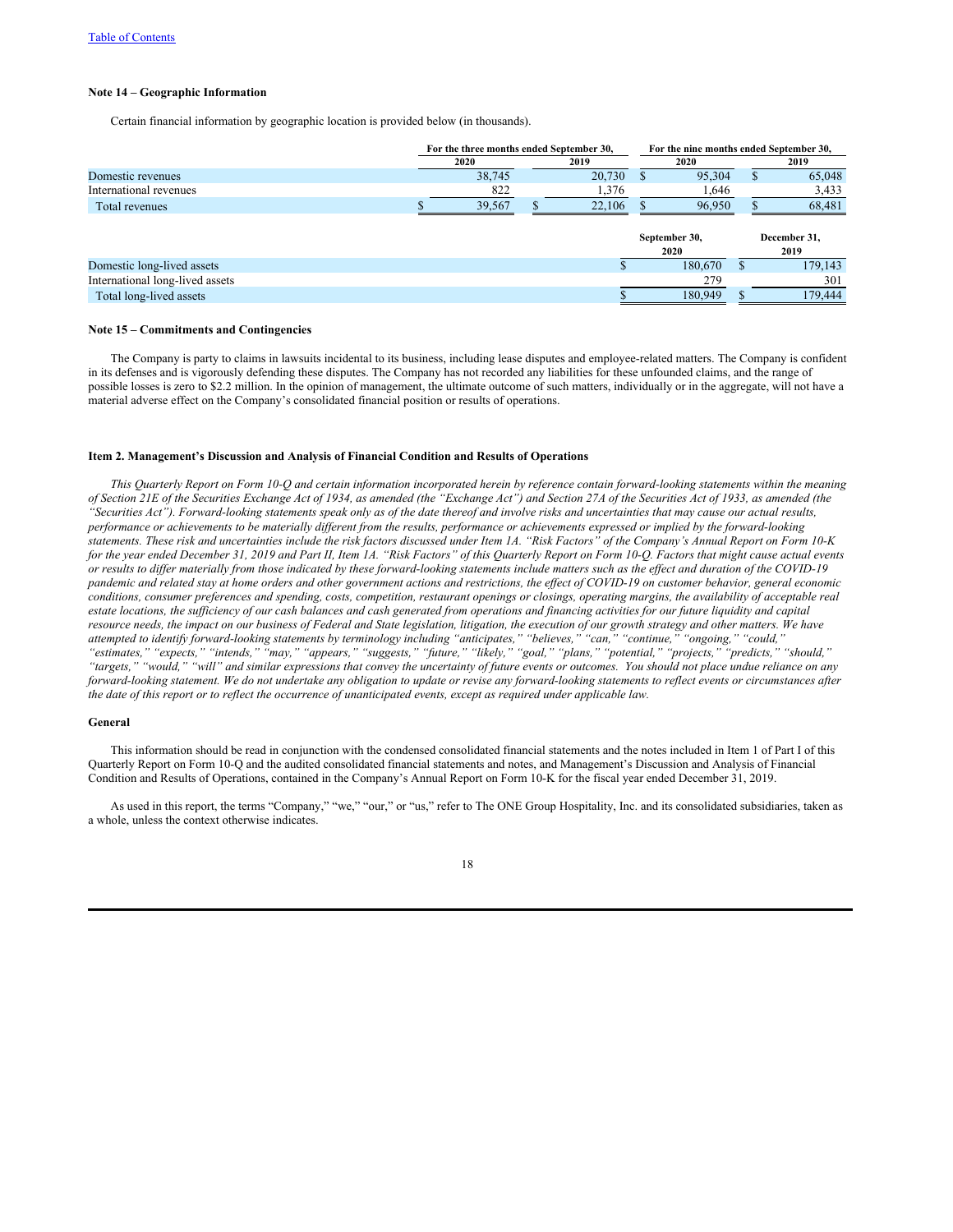### **Business Summary**

We are a global hospitality company that develops, owns and operates, manages and licenses upscale and polished casual, high-energy restaurants and lounges and provides turn-key food and beverage ("F&B") services for hospitality venues including hotels, casinos and other high-end locations. Turn-key F&B services are food and beverage services that can be scaled, customized and implemented by us for the client at a particular hospitality venue. Our vision is to be a global market leader in the hospitality industry by melding high-quality service, ambiance, high-energy and cuisine into one great experience that we refer to as "Vibe Dining". We design all our restaurants, lounges and F&B services to create a social dining and high-energy entertainment experience within a destination location. We believe that this design and operating philosophy separates us from more traditional restaurant and foodservice competitors.

Our primary restaurant brands are STK, a multi-unit steakhouse concept that combines a high-energy, social atmosphere with the quality and service of a traditional upscale steakhouse, and Kona Grill, a bar-centric grill concept featuring American favorites, award-winning sushi, and specialty cocktails in a polished casual atmosphere. Our F&B hospitality management services include developing, managing and operating restaurants, bars, rooftop lounges, pools, banqueting and catering facilities, private dining rooms, room service and mini bars tailored to the specific needs of high-end hotels and casinos. Our F&B hospitality clients operate global hospitality brands such as the W Hotel, Hippodrome Casino, and ME Hotels.

We opened our first restaurant in January 2004 in New York, New York, and, as of September 30, 2020, we owned, operated, managed or licensed 55 venues including 20 STKs and 24 Kona Grills in major metropolitan cities in North America, Europe and the Middle East and 11 F&B venues, including 10 in five hotels and casinos in the United States and Europe. For those restaurants and venues that are managed or licensed, we generate management and incentive fee revenue based on a percentage of the location's revenues and net profits.

The table below reflects our venues by restaurant brand and geographic location as of September 30, 2020:

|                     | <b>Venues</b> |                          |                       |       |  |  |  |  |
|---------------------|---------------|--------------------------|-----------------------|-------|--|--|--|--|
|                     | $STK^{(1)}$   | Kona Grill               | ONE Hospitality $(2)$ | Total |  |  |  |  |
| <b>Domestic</b>     |               |                          |                       |       |  |  |  |  |
| Owned               | 10            | 24                       |                       | 36    |  |  |  |  |
| Managed             |               | $\overline{\phantom{m}}$ |                       |       |  |  |  |  |
| Licensed            |               | $\overline{\phantom{a}}$ |                       |       |  |  |  |  |
| Total domestic      | 12            | 24                       |                       | 39    |  |  |  |  |
| International       |               |                          |                       |       |  |  |  |  |
| Owned               | $-$           | $\overline{\phantom{a}}$ | $-$                   |       |  |  |  |  |
| Managed             |               | $\overline{\phantom{a}}$ | $\circ$               | 11    |  |  |  |  |
| Licensed            |               | _                        | __                    |       |  |  |  |  |
| Total international |               |                          |                       | 16    |  |  |  |  |
| <b>Total venues</b> | 20            | 24                       |                       | 55    |  |  |  |  |

(1) Locations with an STK and STK Rooftop are considered one venue location. This includes the STK Rooftop in San Diego, CA, which is a licensed location.

(2) Includes concepts under the Company's F&B hospitality management agreements and other venue brands such as ANGEL, Bagatelle, Heliot, Hideout, Marconi and Radio.

# **COVID-19**

The novel coronavirus ("COVID-19") pandemic has significantly impacted the Company's business, and public concerns about the spread of COVID-19 continue to be widespread. The Company experienced a significant reduction in guest traffic at its restaurants as a result of restrictions mandated by state and local governments, temporary closure of several restaurants and the shift in operations to provide only take-out and delivery service. Starting in May 2020, state and local governments began easing restrictions on stay-at-home orders. Currently, 34 of 36 domestic restaurants are open for outdoor dining or in-person dining with seating capacity restrictions. The Company has taken significant steps to adapt its business to increase sales while providing a safe environment for guests and employees, which resulted in a significant increase in revenues in the third quarter of 2020 compared to the second quarter of 2020.

In response to the COVID-19 pandemic, and out of concern for its customers and partners, the Company has implemented enhanced safety measures and sanitation procedures to allow for in-person dining at its restaurants. As the Company navigates through the pandemic, it has also implemented measures to reduce its costs including the deferral of capital projects and negotiations with suppliers and landlords regarding deferral or abatement of payments.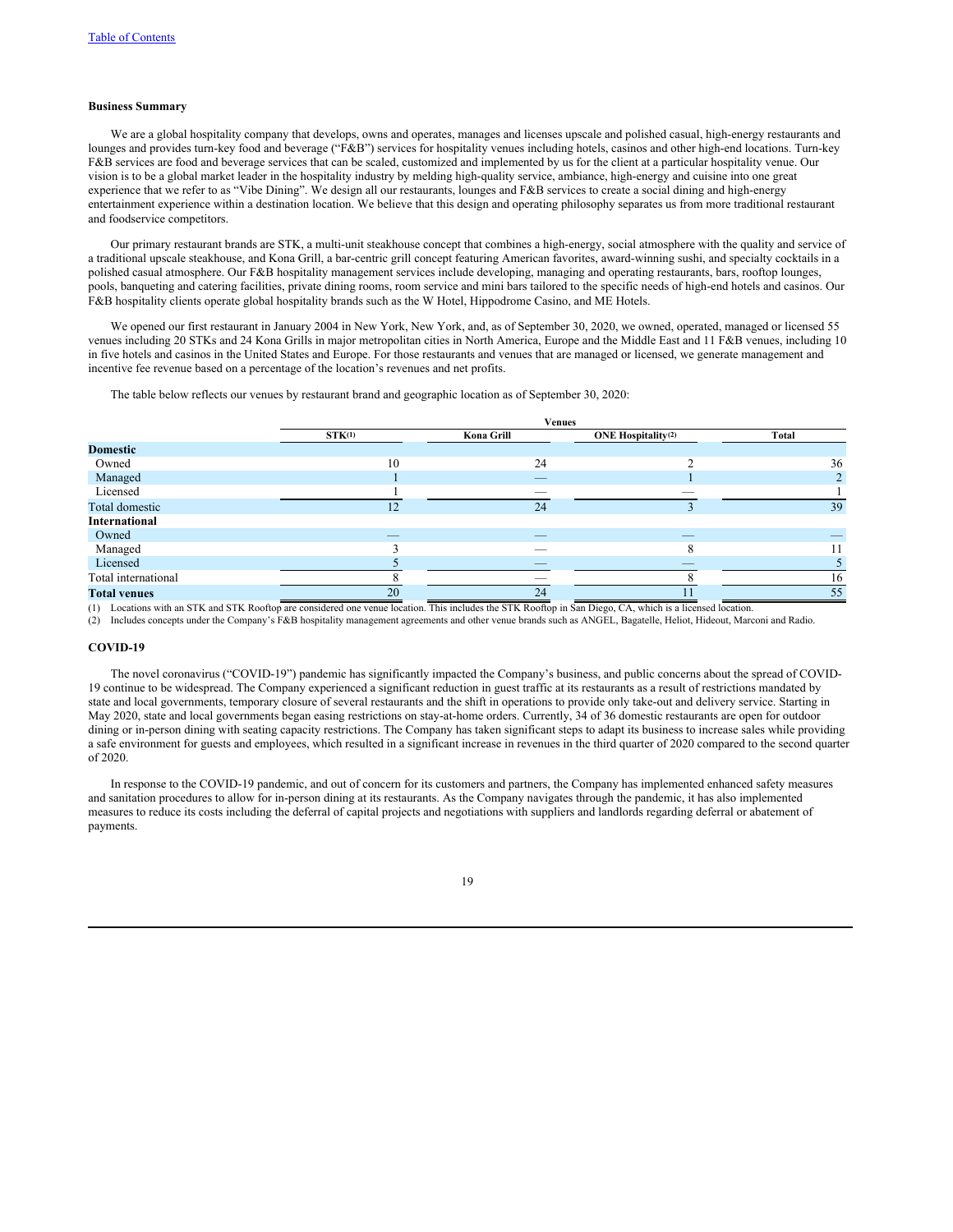Given the ongoing uncertainty surrounding the effects of the COVID-19 pandemic, the Company cannot reasonably predict when its restaurants will be able to return to normal dining room operations. The Company expects that its results of operations could be materially and negatively affected by COVID-19 for the remainder of 2020. The Company's resumption of normal dining operations is subject to events beyond its control, including the effectiveness of governmental efforts to halt the spread of COVID-19.

# **Acquisitions**

On October 4, 2019, we acquired substantially all of the assets of Kona Grill Inc. and its affiliates ("Kona Grill") comprising 24 domestic restaurants. We purchased the assets for a contractual price of \$25.0 million plus approximately \$1.5 million of consideration paid primarily for the apportionment of rent and utilities. We also assumed approximately \$7.7 million in current liabilities. The purchase was financed with proceeds from the credit and guaranty agreement we entered into with Goldman Sachs Bank USA in conjunction with the acquisition ("Credit Agreement"). We have integrated Kona Grill by leveraging our corporate infrastructure, our bar-business knowledge and unique Vibe Dining program, elevating the brand experience and driving improved performance.

# **Executive Summary**

Total revenue increased \$17.5 million, or 79.0% to \$39.6 million for the three months ended September 30, 2020 compared to \$22.1 million for the three months ended September 30, 2019 primarily due to the addition of the Kona Grill restaurants, partly offset by the effects of the COVID-19 pandemic. Same-store sales decreased 15.6% in the third quarter of 2020 compared to the third quarter of 2019 as restaurants were temporarily closed or operated on a limited basis due to state and local seating capacity restrictions. Approximately \$22.8 million of the total revenue for the quarter ended September 30, 2020 was attributable to the addition of the Kona Grill restaurants. Same-store sales improved sequentially each month in the third quarter of 2020. STK samestore sales for the months of July, August, and September 2020 decreased 34.9%, 28.2% and 10.4%, respectively. Kona Grill same-store sales decreased 16.2% and 6.7% for the months of July and August 2020, respectively, and increased 2.3% for the month of September 2020.

We generated a slight operating income for the three months ended September 30, 2020 and operating income of \$0.8 million for the three months ended September 30, 2019. The decrease was primarily driven by temporary closures or limited operations due to the COVID-19 pandemic and COVID-19 related costs. For the nine months ended September 30, 2020, we incurred an operating loss of \$9.6 million compared to operating income of \$2.4 million for the nine months ended September 30, 2019. Funds from the CARES Act Loans were used to support operations and bring workforce back from furlough during the COVID-19 pandemic. Additionally, we incurred \$1.7 million and \$3.8 million of costs related to COVID-19 in the three and nine months ended September 30, 2020, respectively, composed primarily of costs for electrostatic cleaning of our venues, personal protective equipment, and sanitation supplies to prevent the spread of COVID-19; payments to employees for paid-time off during restaurant closures; rent and rent-related costs for closed and limited-operations restaurants from the day that the dining room closed; and inventory waste.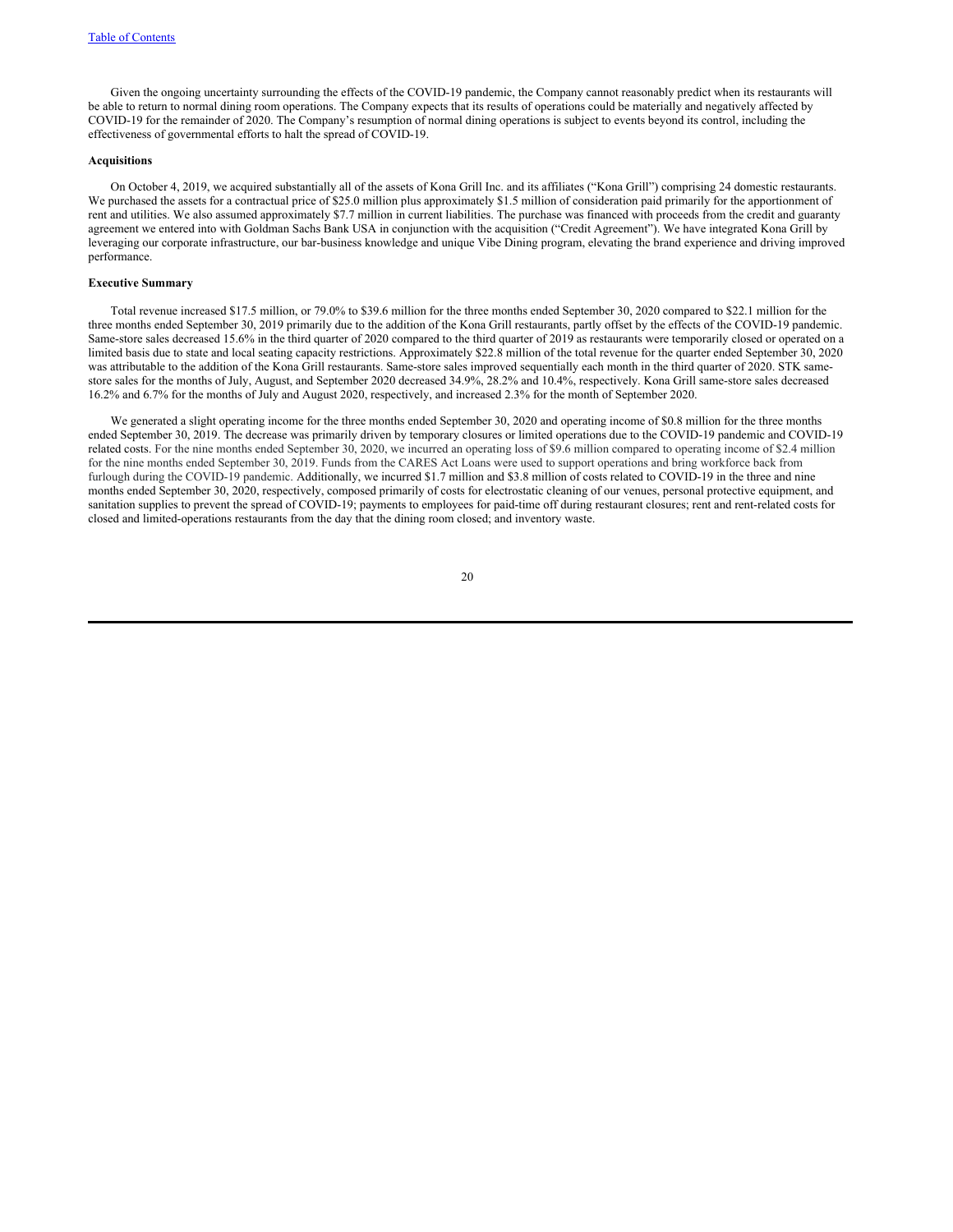# **Results of Operations**

The following table sets forth certain statements of operations data for the periods indicated (in thousands):

|                                                                   | For the three months ended September 30, |         |             | For the nine months ended September 30, |               |           |             |        |
|-------------------------------------------------------------------|------------------------------------------|---------|-------------|-----------------------------------------|---------------|-----------|-------------|--------|
|                                                                   |                                          | 2020    |             | 2019                                    |               | 2020      |             | 2019   |
| Revenues:                                                         |                                          |         |             |                                         |               |           |             |        |
| Owned restaurant net revenue                                      | \$                                       | 37,822  | S           | 19,185                                  | \$            | 92,908    | S           | 60,221 |
| Management, license and incentive fee revenue                     |                                          | 1,745   |             | 2,921                                   |               | 4,042     |             | 8,260  |
| Total revenues                                                    |                                          | 39,567  |             | 22.106                                  |               | 96,950    |             | 68,481 |
| Cost and expenses:                                                |                                          |         |             |                                         |               |           |             |        |
| Owned operating expenses:                                         |                                          |         |             |                                         |               |           |             |        |
| Owned restaurant cost of sales                                    |                                          | 9,091   |             | 4.921                                   |               | 23,378    |             | 15,466 |
| Owned restaurant operating expenses                               |                                          | 22,454  |             | 12,305                                  |               | 60,991    |             | 38,652 |
| Total owned operating expenses                                    |                                          | 31,545  |             | 17,226                                  |               | 84,369    |             | 54,118 |
| General and administrative (including stock-based compensation    |                                          |         |             |                                         |               |           |             |        |
| of \$496, \$338, \$1,316, and \$975 for the three and nine months |                                          |         |             |                                         |               |           |             |        |
| ended September 30, 2020 and 2019 respectively)                   |                                          | 3,400   |             | 2,352                                   |               | 9,235     |             | 7,706  |
| Depreciation and amortization                                     |                                          | 2,655   |             | 1,103                                   |               | 7,605     |             | 3,049  |
| Transaction and integration costs                                 |                                          |         |             | 358                                     |               | 1,109     |             | 510    |
| COVID-19 related expenses                                         |                                          | 1,716   |             |                                         |               | 3,759     |             |        |
| Lease termination expenses                                        |                                          | 185     |             | 252                                     |               | 453       |             | 393    |
| Pre-opening expenses                                              |                                          | 45      |             | -                                       |               | 45        |             | 545    |
| Other income, net                                                 |                                          |         |             | 40                                      |               | (11)      |             | (226)  |
| Total costs and expenses                                          |                                          | 39,547  |             | 21,331                                  |               | 106,564   |             | 66,095 |
| Operating income (loss)                                           |                                          | 20      |             | 775                                     |               | (9,614)   |             | 2,386  |
| Other expenses, net:                                              |                                          |         |             |                                         |               |           |             |        |
| Interest expense, net of interest income                          |                                          | 1,280   |             | 230                                     |               | 3,650     |             | 717    |
| Loss on early debt extinguishment                                 |                                          |         |             |                                         |               |           |             | 437    |
| Total other expenses, net                                         |                                          | 1,280   |             | 230                                     |               | 3,650     |             | 1,154  |
| (Loss) income before (benefit) provision for income taxes         |                                          | (1,260) |             | 545                                     |               | (13, 264) |             | 1,232  |
| (Benefit) provision for income taxes                              |                                          | (350)   |             | 76                                      |               | (4,231)   |             | 157    |
| Net (loss) income                                                 |                                          | (910)   |             | 469                                     |               | (9,033)   |             | 1,075  |
| Less: net (loss) income attributable to noncontrolling interest   |                                          | (35)    |             | 9                                       |               | (687)     |             | 83     |
| Net (loss) income attributable to The ONE Group Hospitality, Inc. | $\mathbb{S}$                             | (875)   | $\mathbf S$ | 460                                     | <sup>\$</sup> | (8,346)   | $\mathbf S$ | 992    |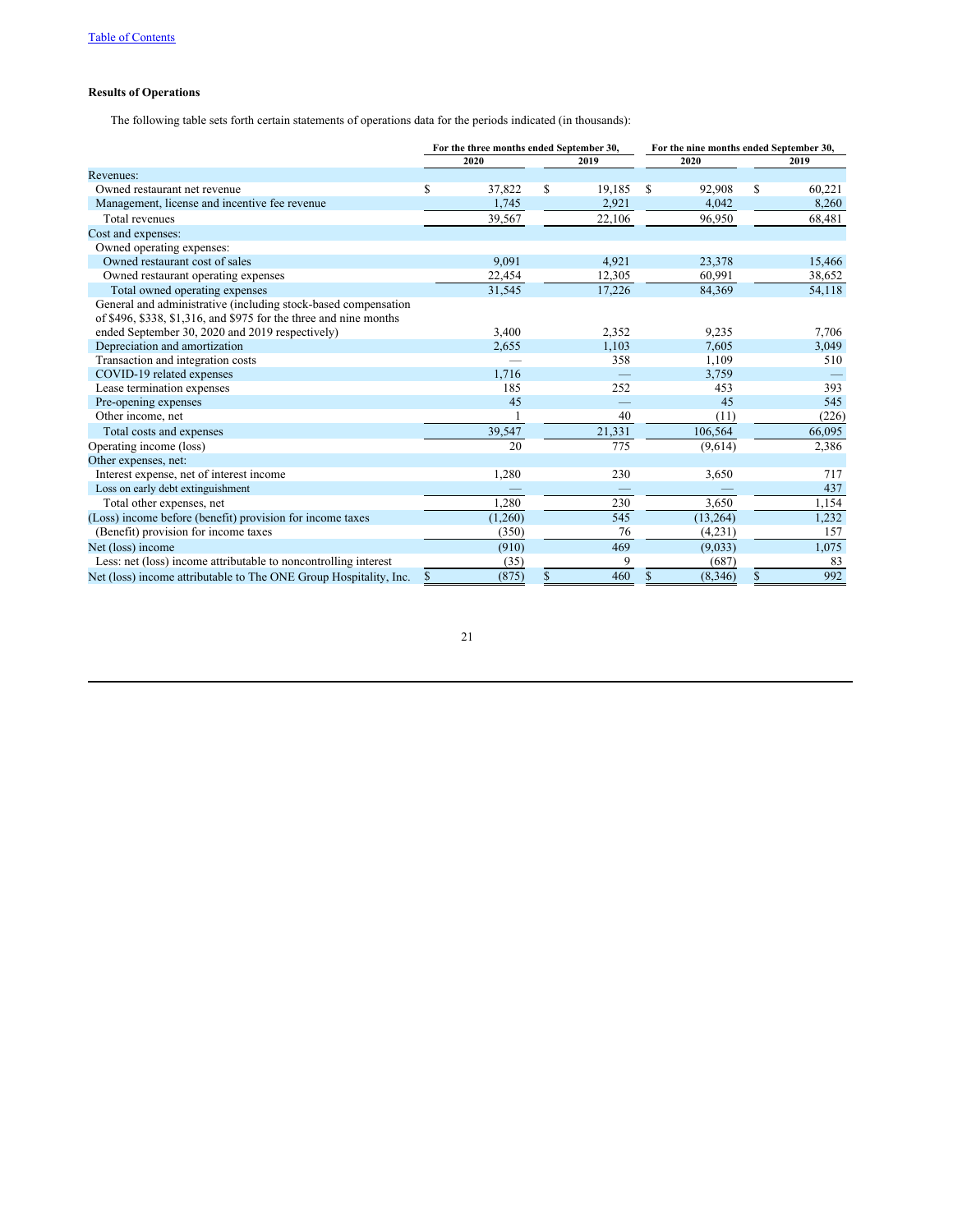The following table sets forth certain statements of operations data as a percentage of total revenues for the periods indicated. Certain percentage amounts may not sum to total due to rounding.

|                                                                            | For the three months ended September 30, |           | For the nine months ended September 30, |           |  |  |
|----------------------------------------------------------------------------|------------------------------------------|-----------|-----------------------------------------|-----------|--|--|
|                                                                            | 2020                                     | 2019      | 2020                                    | 2019      |  |  |
| Revenues:                                                                  |                                          |           |                                         |           |  |  |
| Owned restaurant net revenue                                               | 95.6%                                    | 86.8%     | 95.8%                                   | 87.9%     |  |  |
| Management, license and incentive fee revenue                              | $4.4\%$                                  | $13.2\%$  | $4.2\%$                                 | 12.1%     |  |  |
| Total revenues                                                             | 100.0%                                   | $100.0\%$ | 100.0%                                  | 100.0%    |  |  |
| Cost and expenses:                                                         |                                          |           |                                         |           |  |  |
| Owned operating expenses:                                                  |                                          |           |                                         |           |  |  |
| Owned restaurant cost of sales $(1)$                                       | 24.0%                                    | 25.7%     | 25.2 %                                  | 25.7%     |  |  |
| Owned restaurant operating expenses <sup>(1)</sup>                         | 59.4 %                                   | 64.1 %    | 65.6%                                   | 64.2 %    |  |  |
| Total owned operating expenses (1)                                         | 83.4%                                    | 89.8%     | 90.8%                                   | 89.9%     |  |  |
| General and administrative (including stock-based compensation             |                                          |           |                                         |           |  |  |
| of $1.3\%$ , $1.5\%$ , $1.4\%$ , and $1.4\%$ for the three and nine months |                                          |           |                                         |           |  |  |
| ended September 30, 2020 and 2019 respectively)                            | $8.6\%$                                  | $10.6\%$  | $9.5\%$                                 | $11.3\%$  |  |  |
| Depreciation and amortization                                              | $6.7\%$                                  | $5.0\%$   | 7.8%                                    | 4.5 $%$   |  |  |
| Transaction and integration costs                                          | $-$ %                                    | $1.6\%$   | $1.1\%$                                 | $0.7\%$   |  |  |
| COVID-19 related expenses                                                  | 4.3 $%$                                  | $-$ %     | 3.9%                                    | $-$ %     |  |  |
| Lease termination expenses                                                 | $0.5\%$                                  | $1.1\%$   | $0.5\%$                                 | $0.6\%$   |  |  |
| Pre-opening expenses                                                       | $0.1\%$                                  | $-$ %     | $-$ %                                   | $0.8\%$   |  |  |
| Other income, net                                                          | $-$ %                                    | $0.2\%$   | $-$ %                                   | $(0.3)\%$ |  |  |
| Total costs and expenses                                                   | 99.9%                                    | 96.5%     | 109.9%                                  | 96.5%     |  |  |
| Operating income (loss)                                                    | $0.1\%$                                  | $3.5\%$   | $(9.9)\%$                               | $3.5\%$   |  |  |
| Other expenses, net:                                                       |                                          |           |                                         |           |  |  |
| Interest expense, net of interest income                                   | $3.2\%$                                  | $1.0\%$   | 3.8%                                    | $1.0\%$   |  |  |
| Loss on early debt extinguishment                                          | $-$ %                                    | $-$ %     | $-$ %                                   | $0.6\%$   |  |  |
| Total other expenses, net                                                  | 3.2%                                     | $1.0\%$   | 3.8%                                    | $1.7\%$   |  |  |
| (Loss) income before (benefit) provision for income taxes                  | $(3.2)\%$                                | $2.5\%$   | $(13.7)\%$                              | $1.8\%$   |  |  |
| (Benefit) provision for income taxes                                       | (0.9)%                                   | $0.3\%$   | $(4.4)\%$                               | $0.2\%$   |  |  |
| Net (loss) income                                                          | $(2.3)\%$                                | $2.1\%$   | $(9.3)\%$                               | $1.6\%$   |  |  |
| Less: net (loss) income attributable to noncontrolling interest            | $(0.1)\%$                                | $-$ %     | (0.7)%                                  | $0.1\%$   |  |  |
| Net (loss) income attributable to The ONE Group                            |                                          |           |                                         |           |  |  |
| Hospitality, Inc.                                                          | $(2.2)\%$                                | $2.1\%$   | $(8.6)\%$                               | $1.4\%$   |  |  |

(1) These expenses are being shown as a percentage of owned restaurant net revenue.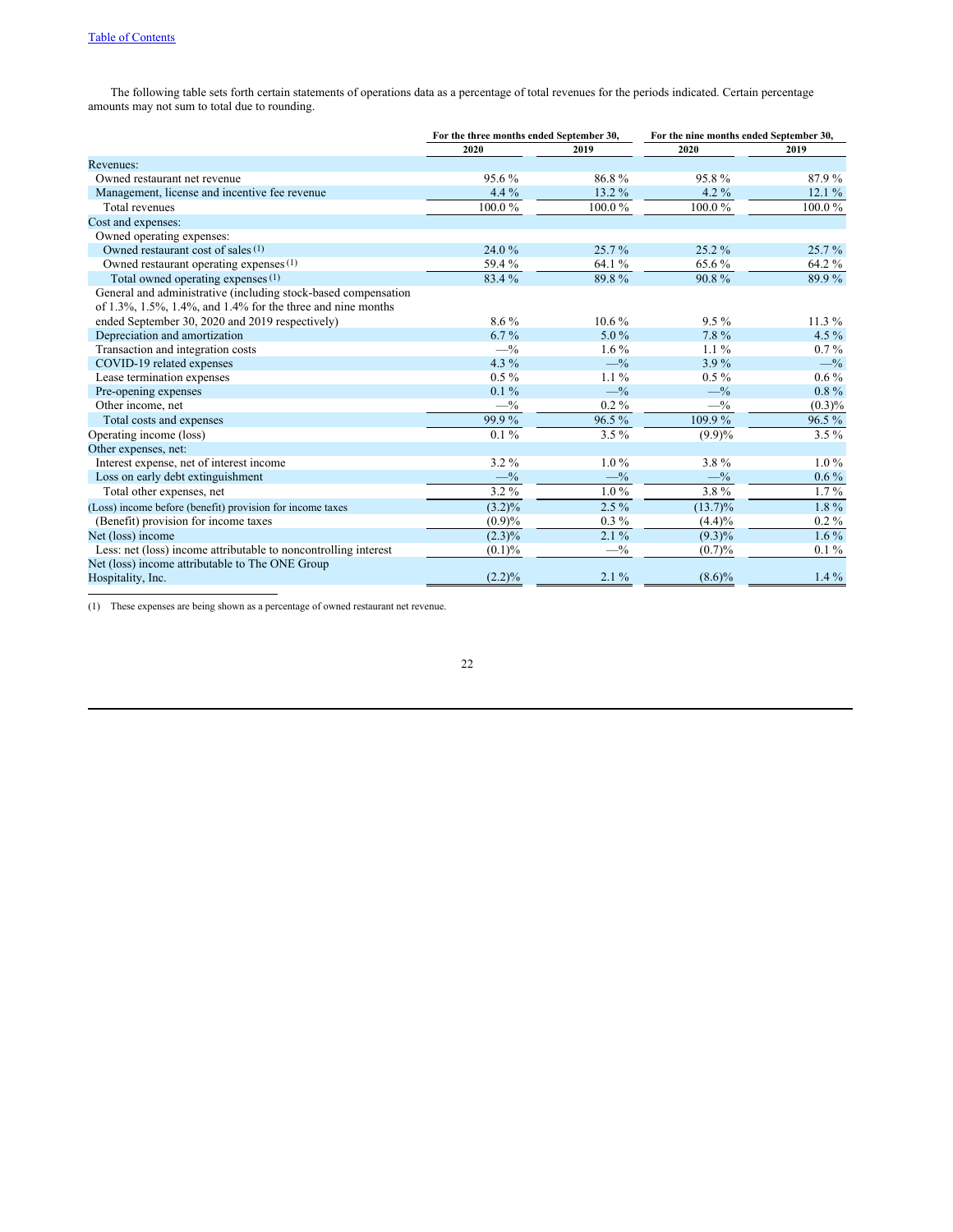The following tables show our operating results by segment for the periods indicated (in thousands). Prior year amounts have been revised to conform to the current year segment presentation.

|                                               |     | <b>STK</b> |    | Kona Grill |               | <b>ONE Hospitality</b> |    | Corporate |               | Total   |
|-----------------------------------------------|-----|------------|----|------------|---------------|------------------------|----|-----------|---------------|---------|
| For the three months ended September 30, 2020 |     |            |    |            |               |                        |    |           |               |         |
| Total revenues                                | S   | 16,475     | S  | 22,794     | \$            | 169                    | S. | 129       | S             | 39,567  |
| Operating income (loss)                       | S   | 2,406      | \$ | 2,215      | \$            | (116)                  | \$ | (4, 485)  | -S            | 20      |
| Capital asset additions                       | \$. | 528        | \$ | 398        | \$            |                        | ъ. | 46        | \$.           | 979     |
| For the nine months ended September 30, 2020  |     |            |    |            |               |                        |    |           |               |         |
| Total revenues                                | S   | 39,740     | \$ | 55,831     | S.            | 1,105                  | \$ | 274       | \$.           | 96,950  |
| Operating income (loss)                       | S   | 3,335      | \$ | 1,816      | <sup>\$</sup> | (209)                  | \$ | (14, 556) | <sup>\$</sup> | (9,614) |
| Capital asset additions                       | S   | 1,056      | S  | 1,141      | S             | 184                    | \$ | 279       | S             | 2,660   |
| As of September 30, 2020                      |     |            |    |            |               |                        |    |           |               |         |
| Total assets                                  | S   | 80,780     | \$ | 97,053     | \$            | 5,590                  | S. | 33,556    | S             | 216,979 |
|                                               |     | <b>STK</b> |    | Kona Grill |               | <b>ONE Hospitality</b> |    | Corporate |               | Total   |
|                                               |     |            |    |            |               |                        |    |           |               |         |
| For the three months ended September 30, 2019 |     |            |    |            |               |                        |    |           |               |         |
| Total revenues                                | S   | 20,227     | \$ |            | \$            | 1,762                  | \$ | 117       | S             | 22,106  |
| Operating income (loss)                       | S.  | 3,059      | \$ |            | S             | 625                    | \$ | (2,909)   | -S            | 775     |
| Capital asset additions                       | S   | 490        | \$ |            |               | 2                      | S  | 100       | S             | 592     |
| For the nine months ended September 30, 2019  |     |            |    |            |               |                        |    |           |               |         |
| Total revenues                                | S   | 63,451     | \$ |            | S             | 4,074                  | \$ | 956       | S             | 68,481  |
| Operating income (loss)                       | \$  | 9,412      | \$ |            | \$.           | 1,170                  | \$ | (8,196)   | -S            | 2,386   |
| Capital asset additions                       | S   | 3,000      | S  |            | S             | 40                     | \$ | 469       | S             | 3,509   |
| As of December 31, 2019                       |     |            |    |            |               |                        |    |           |               |         |

EBITDA, Adjusted EBITDA and Restaurant Operating Profit are presented in this Quarterly Report on Form 10-Q to supplement other measures of financial performance. EBITDA, Adjusted EBITDA and Restaurant Operating Profit are not required by, or presented in accordance with, accounting principles generally accepted in the United States of America ("GAAP"). We define EBITDA as net income before interest expense, provision for income taxes and depreciation and amortization. We define Adjusted EBITDA as net income before interest expense, provision for income taxes, depreciation and amortization, non-cash impairment loss, non-cash rent expense, pre-opening expenses, lease termination expenses, stock-based compensation and nonrecurring gains and losses. Not all of the items defining Adjusted EBITDA occur in each reporting period but have been included in our definitions of these terms based on our historical activity*.* We define Restaurant Operating Profit as owned restaurant net revenue minus owned restaurant cost of sales and owned restaurant operating expenses.

We believe that EBITDA and Adjusted EBITDA are appropriate measures of our operating performance because they eliminate non-cash or nonrecurring expenses that do not reflect our underlying business performance. We believe Restaurant Operating Profit is an important component of financial results because: (i) it is a widely used metric within the restaurant industry to evaluate restaurant-level productivity, efficiency, and performance, and (ii) we use Restaurant Operating Profit as a key metric to evaluate our restaurant financial performance compared to our competitors. We use these metrics to facilitate a comparison of our operating performance on a consistent basis from period to period, to analyze the factors and trends affecting our business and to evaluate the performance of our restaurants. Adjusted EBITDA has limitations as an analytical tool and our calculation of Adjusted EBITDA may not be comparable to that reported by other companies; accordingly, you should not consider it in isolation or as a substitute for analysis of our results as reported under GAAP. Adjusted EBITDA is a key measure used by management. Additionally, Adjusted EBITDA and Restaurant Operating Profit are frequently used by analysts, investors and other interested parties to evaluate companies in our industry. We use Adjusted EBITDA and Restaurant Operating Profit, alongside other GAAP measures such as net income, to measure profitability, as a key profitability target in our budgets, and to compare our performance against that of peer companies despite possible differences in calculation.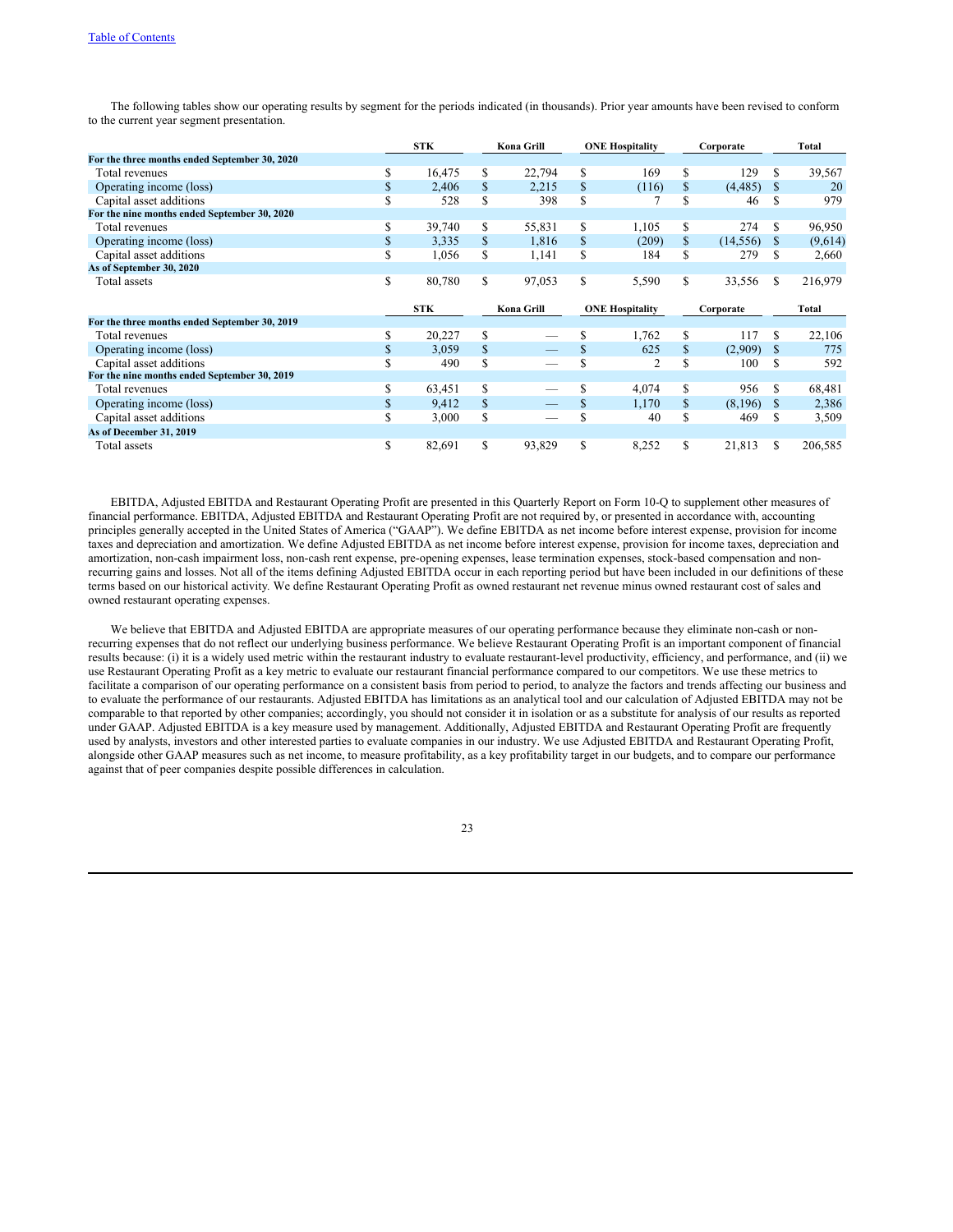The following table presents a reconciliation of net (loss) income to EBITDA and Adjusted EBITDA for the periods indicated (in thousands):

|                                                           |    | For the three months ended September 30, |    |       | For the nine months ended September 30, |         |   |       |
|-----------------------------------------------------------|----|------------------------------------------|----|-------|-----------------------------------------|---------|---|-------|
|                                                           |    | 2020                                     |    | 2019  |                                         | 2020    |   | 2019  |
| Net (loss) income attributable to The ONE Group           |    |                                          |    |       |                                         |         |   |       |
| Hospitality, Inc.                                         | S. | (875)                                    | \$ | 460   | <b>S</b>                                | (8,346) | S | 992   |
| Net (loss) income attributable to noncontrolling interest |    | (35)                                     |    | 9     |                                         | (687)   |   | 83    |
| Net (loss) income                                         |    | (910)                                    |    | 469   |                                         | (9,033) |   | 1,075 |
| Interest expense, net of interest income                  |    | 1,280                                    |    | 230   |                                         | 3,650   |   | 717   |
| (Benefit) provision for income taxes                      |    | (350)                                    |    | 76    |                                         | (4,231) |   | 157   |
| Depreciation and amortization                             |    | 2,655                                    |    | 1,103 |                                         | 7,605   |   | 3,049 |
| <b>EBITDA</b>                                             |    | 2,675                                    |    | 1,878 |                                         | (2,009) |   | 4,998 |
| COVID-19 related expenses                                 |    | 1,716                                    |    |       |                                         | 3,759   |   |       |
| Transaction and integration costs $(1)$                   |    |                                          |    | 358   |                                         | 1,109   |   | 510   |
| Stock-based compensation                                  |    | 496                                      |    | 338   |                                         | 1,316   |   | 975   |
| Lease termination expense (2)                             |    | 185                                      |    | 252   |                                         | 453     |   | 393   |
| Non-cash rent expense $(3)$                               |    | 58                                       |    | 3     |                                         | 268     |   | (86)  |
| Pre-opening expenses                                      |    | 45                                       |    |       |                                         | 45      |   | 545   |
| Loss on debt extinguishment                               |    |                                          |    |       |                                         |         |   | 437   |
| <b>Adjusted EBITDA</b>                                    |    | 5,175                                    |    | 2,829 |                                         | 4,941   |   | 7,772 |
| Adjusted EBITDA attributable to noncontrolling interest   |    | 511                                      |    | 192   |                                         | (475)   |   | 361   |
| Adjusted EBITDA attributable to The ONE Group             |    |                                          |    |       |                                         |         |   |       |
| Hospitality, Inc.                                         |    | 4,664                                    |    | 2,637 |                                         | 5,416   |   | 7,411 |

(1) Primarily transaction and integration costs incurred with the Kona Grill acquisition and subsequent integration activities and internal costs associated with capital raising activities, most recently the Credit Agreement.

(2) Lease termination expense are costs associated with closed, abandoned and disputed locations or leases.

(3) Non-cash rent expense is included in owned restaurant operating expenses and general and administrative expense on the consolidated statements of operations and comprehensive (loss) income.

The following table presents a reconciliation of Operating income (loss) to Restaurant Operating Profit for the periods indicated (in thousands):

|                                                                 | For the three months ended September 30, |                          |   | For the nine months ended September 30, |  |         |   |          |
|-----------------------------------------------------------------|------------------------------------------|--------------------------|---|-----------------------------------------|--|---------|---|----------|
|                                                                 |                                          | 2020                     |   | 2019                                    |  | 2020    |   | 2019     |
| Operating income (loss) as reported                             |                                          | 20                       | æ | 775                                     |  | (9,614) | S | 2,386    |
| Management, license and incentive fee revenue                   |                                          | (1,745)                  |   | (2,921)                                 |  | (4,042) |   | (8,260)  |
| General and administrative                                      |                                          | 3,400                    |   | 2.352                                   |  | 9.235   |   | 7,706    |
| Depreciation and amortization                                   |                                          | 2,655                    |   | 1.103                                   |  | 7,605   |   | 3,049    |
| Transaction and integration costs                               |                                          | $\overline{\phantom{a}}$ |   | 358                                     |  | 1.109   |   | 510      |
| COVID-19 related expenses                                       |                                          | 1,716                    |   |                                         |  | 3,759   |   |          |
| Lease termination expense                                       |                                          | 185                      |   | 252                                     |  | 453     |   | 393      |
| Pre-opening expenses                                            |                                          | 45                       |   |                                         |  | 45      |   | 545      |
| Other income, net                                               |                                          |                          |   | 40                                      |  | (11)    |   | (226)    |
| <b>Restaurant Operating Profit</b>                              |                                          | 6,277                    |   | 1,959                                   |  | 8,539   | S | 6,103    |
|                                                                 |                                          |                          |   |                                         |  |         |   |          |
| Restaurant Operating Profit as a Percentage of Owned Restaurant |                                          |                          |   |                                         |  |         |   |          |
| Net Revenue                                                     |                                          | 16.6%                    |   | 10.2%                                   |  | $9.2\%$ |   | $10.1\%$ |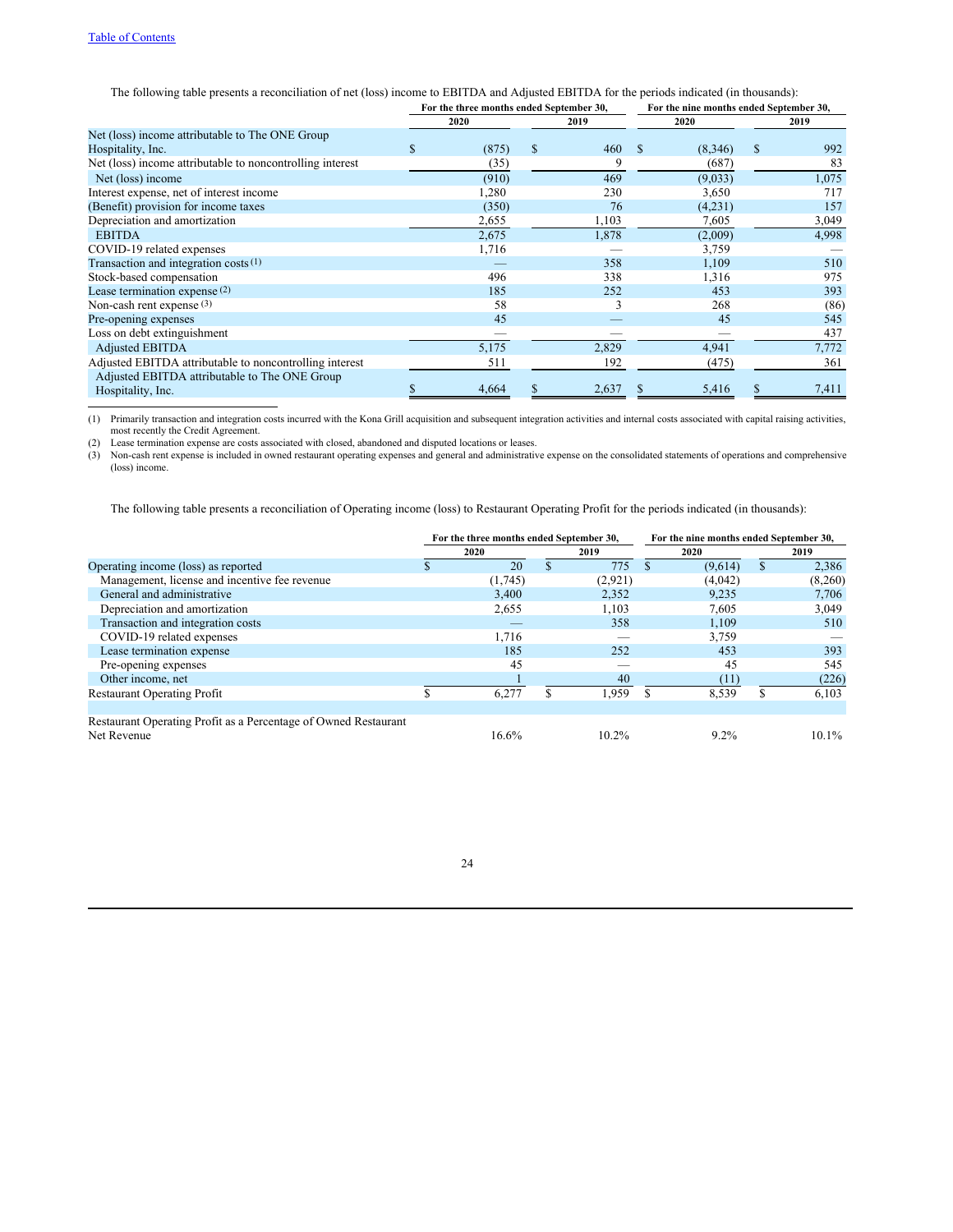### **Results of Operations for the Three Months Ended September 30, 2020 and 2019**

#### *Revenues*

*Owned restaurant net revenue.* Owned restaurant net revenue increased \$18.6 million to \$37.8 million for the three months ended September 30, 2020 from \$19.2 million for the three months ended September 30, 2019. The increase in revenue is primarily attributable to the addition of the Kona Grill restaurants, which had revenues of \$22.8 million in the third quarter of 2020, partially offset by limited in-person seating due to state and local mandates. Comparable restaurant sales decreased 15.6% in the third quarter of 2020.

*Management and license fee revenue.* Management and license fee revenues decreased \$1.2 million to \$1.7 million for the three months ended September 30, 2020 from \$2.9 million for the three months ended September 30, 2019. Management and license fee revenue decreased primarily as a result of temporary closures and limited in-person seating at our managed locations due to COVID-19 prevention measures.

### *Cost and Expenses*

*Owned restaurant cost of sales.* Food and beverage costs for owned restaurants increased \$4.2 million, or 84.7% to \$9.1 million for the three months ended September 30, 2020 from \$4.9 million for the three months ended September 30, 2019. The increase in owned restaurant cost of sales was due to the addition of the Kona Grill restaurants. As a percentage of revenues, cost of sales decreased 170 basis points to 24.0% for the three months ended September 30, 2020 from 25.7% for the three months ended September 30, 2019 due to purchasing synergies across the Company.

*Owned restaurant operating expenses.* Owned restaurant operating expenses increased \$10.2 million to \$22.5 million for the three months ended September 30, 2020 from \$12.3 million for the three months ended September 30, 2019. Approximately \$13.9 million of the restaurant operating expenses are attributable to the addition of the Kona Grill restaurants. Owned restaurant operating costs decreased 470 basis points as a percentage of revenue from 64.1% in the three months ended September 30, 2019 to 59.4% for the three months ended September 30, 2020 due to actively managing operating costs and implementing cost saving measures.

*General and administrative.* General and administrative costs increased \$1.0 million, or 44.6%, to \$3.4 million for the three months ended September 30, 2020 from \$2.4 million for the three months ended September 30, 2019. However, general and administrative expenses as a percent of revenue decreased to 8.6% of revenue for the three months ended September 30, 2020 from 10.6% for the three months ended September 30, 2019. We have implemented measures to reduce our costs while our operations are affected by COVID-19, including the furlough of certain employees, deferral of capital projects, and reduction of third-party professional services.

*Depreciation and amortization.* Depreciation and amortization expense increased \$1.6 million to \$2.7 million for the three months ended September 30, 2020 from \$1.1 million for the three months ended September 30, 2019 due to the addition of the Kona Grill restaurants.

*Pre-opening expenses*. In the three months ended September 30, 2020, we incurred less than \$0.1 million of pre-opening expenses related to the amortization of the right-of-use asset and liability for our upcoming Bellevue location.

*Interest expense, net of interest income.* Interest expense, net of interest income was \$1.3 million and \$0.2 million for the three months ending September 30, 2020 and 2019, respectively. The Company refinanced its debt in October 2019 in conjunction with the Kona Grill acquisition.

*(Benefit) provision for income taxes.* The benefit for income taxes for the three months ended September 30, 2020 was \$0.4 million compared to a tax expense of \$0.1 million for the three months ended September 30, 2019. Our annualized effective tax rate is estimated at 32% for 2020 compared to 12.7% for the nine months ended September 30, 2019. Our projected annual effective tax rate differs from the statutory U.S. tax rate of 21% primarily due to the following: (i) tax credits for FICA taxes on certain employees' tips (ii) taxes owed in foreign jurisdictions such as the United Kingdom, Canada and Italy; and, (iii) taxes owed in state and local jurisdictions.

*Net loss attributable to noncontrolling interest*. Net loss attributable to noncontrolling interest was less than \$0.1 million for the three months ended September 30, 2020 compared to net income of less than \$0.1 million for the three months ended September 30 2019.

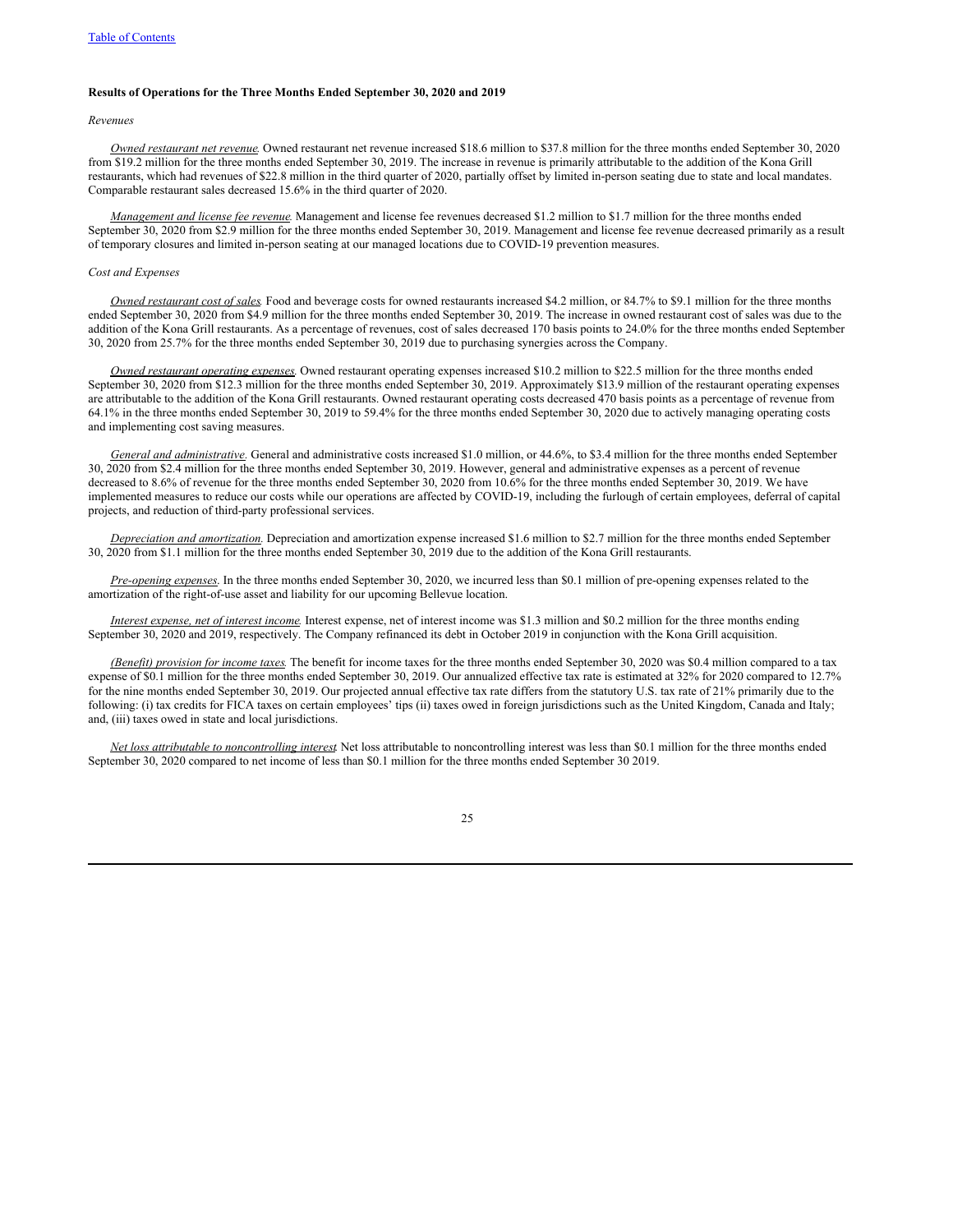# **Results of Operations for the Nine Months Ended September 30, 2020 and 2019**

### *Revenues*

*Owned restaurant net revenue.* Owned restaurant net revenue increased \$32.7 million, or 54.3% to \$92.9 million for the nine months ended September 30, 2020 from \$60.2 million for the nine months ended September 30, 2019. Approximately \$55.8 million of the increase in owned restaurant revenue is attributable to the addition of the Kona Grill restaurants. The increase in total revenue was partially offset by the temporarily closures and limited operations of our restaurants beginning in March 2020 as a result of COVID-19. Comparable restaurant sales decreased 32.6% in the first nine months of 2020.

*Management and license fee revenue.* Management and license fee revenues decreased \$4.3 million to \$4.0 million for the nine months ended September 30, 2020 from \$8.3 million for the nine months ended September 30, 2019. Management and license fee revenue decreased primarily as a result of temporary closures for our managed locations due to COVID-19.

#### *Cost and Expenses*

*Owned restaurant cost of sales.* Food and beverage costs for owned restaurants increased \$7.9 million to \$23.4 million for the nine months ended September 30, 2020 from \$15.5 million for the nine months ended September 30, 2019. Approximately \$13.8 million of the increase in owned restaurant cost of sales is attributable to the addition of the Kona Grill restaurants. The increase in owned restaurant cost of sales was partially offset by the temporary closures and limited operations of our restaurants beginning in March 2020 as a result of COVID-19.

*Owned restaurant operating expenses.* Owned restaurant operating expenses increased \$22.3 million to \$61.0 million for the nine months ended September 30, 2020 from \$38.7 million for the nine months ended September 30, 2019. Approximately \$36.6 million of the owned restaurant operating expenses for the period is attributable to the addition of the Kona Grill restaurants. The Company began reducing operating costs in March due to the business impact of COVID-19. As restaurant sale volumes increase with the resumption of in-person dining, restaurant operating costs are expected to increase.

*General and administrative.* General and administrative costs increased \$1.5 million, or 19.8%, to \$9.2 million for the nine months ended September 30, 2020 from \$7.7 million for the nine months ended September 30, 2019. However, general and administrative costs as a percentage of total revenues decreased to 9.5% for the nine months ended September 30, 2020 from 11.3% for the nine months ended September 30, 2019. We have leveraged our general and administrative costs with the acquisition of Kona Grill along with implemented measures to reduce our costs while our operations are affected by COVID-19, including furlough of certain employees, deferral of capital projects, and reduction of third-party professional services.

*Depreciation and amortization.* Depreciation and amortization expense increased \$4.6 million to \$7.6 million for the nine months ended September 30, 2020 from \$3.0 million for the nine months ended September 30, 2019 due to the addition of the Kona Grill restaurants.

*Transaction and integration costs.* In the nine months ended September 30, 2020 and 2019, we incurred transaction and integration costs of \$1.1 million and \$0.5 million, respectively, related to the Kona Grill acquisition. Over the remainder of 2020, we intend to continue to integrate Kona Grill by leveraging our corporate infrastructure, our bar-business knowledge and unique Vibe Dining program, to elevate the brand experience and drive improved performance.

*Lease termination expenses.* Lease termination expense was approximately \$0.5 million and \$0.4 million in the nine months ended September 30, 2020 and 2019, respectively. Lease termination expenses are costs associated with closed, abandoned and disputed locations or disputed leases.

*Pre-opening expenses.* Pre-opening expenses for the nine months ended September 30, 2020 were less than \$0.1 million, related to the amortization of the right-of-use asset and liability for our upcoming Bellevue location. Pre-opening expenses for the nine months ended September 30, 2019 were \$0.5 million related to the development of our owned STK restaurant in Nashville, Tennessee which opened in March 2019.

*Interest expense, net of interest income.* Interest expense, net of interest income was approximately \$3.7 million and \$0.7 million for the nine months ending September 30, 2020 and 2019, respectively. The Company refinanced its debt in October 2019 in conjunction with the Kona Grill acquisition.

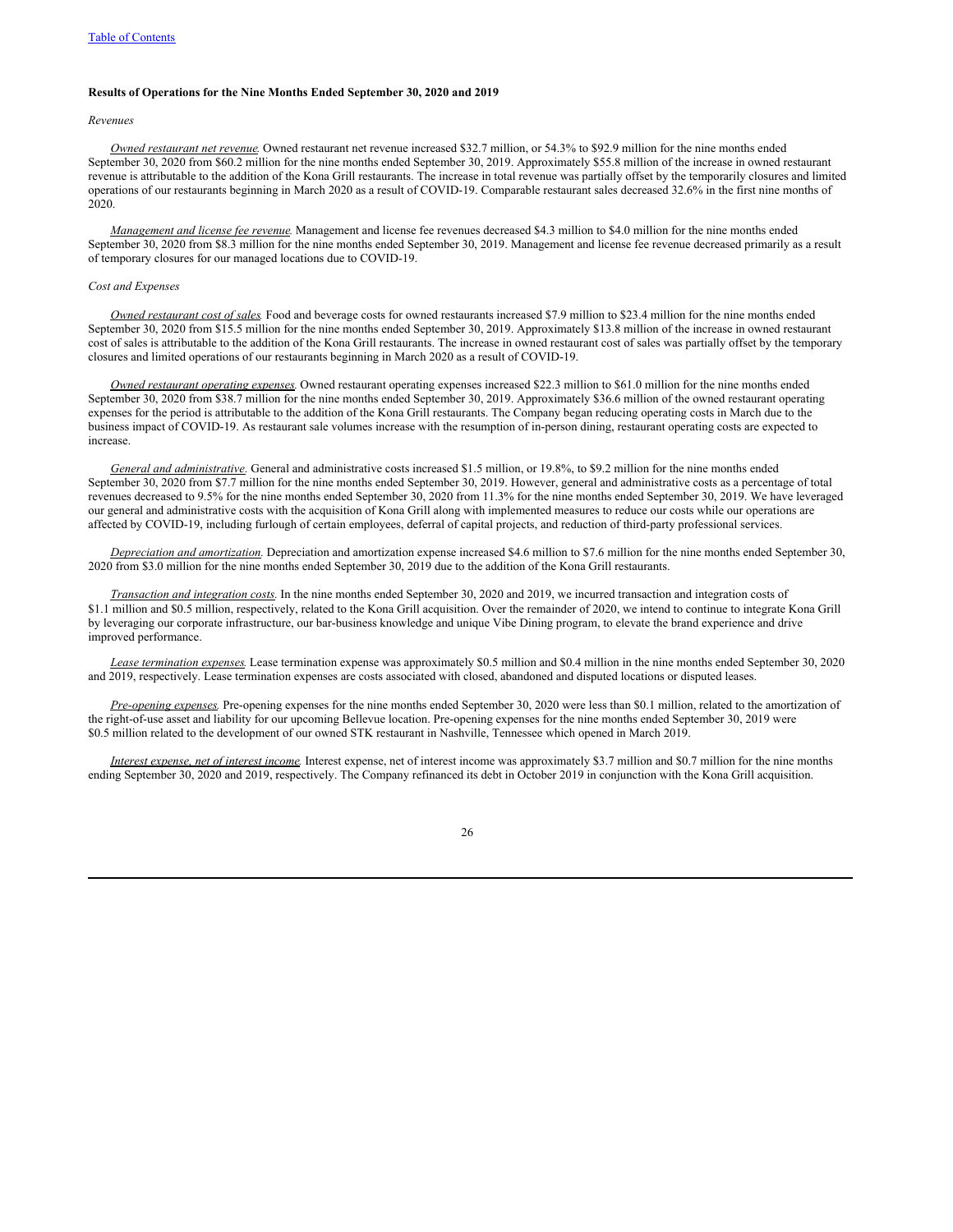*(Benefit) provision for income taxes.* The benefit for income taxes for the nine months ended September 30, 2020 was a tax benefit of \$4.2 million compared to tax expense of \$0.2 million for the nine months ended September 30, 2019. Our annualized effective tax rate is estimated at 32% for 2020 compared to 12.7% for the nine months ended September 30, 2019.

*Net loss attributable to noncontrolling interest*. Net loss attributable to noncontrolling interest was \$0.7 million compared to net income of \$0.1 million for the nine months ended September 30, 2020 and 2019, respectively, due to the impact of COVID-19.

# **Liquidity and Capital Resources**

### *Executive Summary*

Our principal liquidity requirements are to meet our lease obligations, our working capital and capital expenditure needs and to pay principal and interest on our outstanding indebtedness. Subject to our operating performance, which, if significantly adversely affected, would adversely affect the availability of funds, we expect to finance our operations for at least the next 12 months, including the costs of opening currently planned new restaurants, through cash provided by operations, borrowings on our Credit Agreement and construction allowances provided by landlords of certain locations. We believe the combination of the aforementioned items are adequate to support our immediate business operations and plans. As of September 30, 2020, we had cash and cash equivalents of approximately \$26.6 million. We had \$47.7 million in long-term debt, which consisted of our Credit Agreement and an equipment financing agreement, and \$18.3 million in CARES Act Loans as of September 30, 2020. As of September 30, 2020, the availability on our revolving credit facility was \$10.7 million, subject to the restrictions described in Note 5.

In the nine months ended September 30, 2020, our capital expenditures were \$2.7 million. Our future cash requirements will depend on many factors, including the pace of our expansion, conditions in the retail property development market, construction costs, the nature of the specific sites selected for new restaurants, and the nature of the specific leases and associated tenant improvement allowances available, if any, as negotiated with landlords. Additionally, under our current capital light strategy, we plan to enter into management and license agreements for the operation of future STK restaurants where we are not required to contribute significant capital upfront.

Our operations have not required significant working capital, and, like many restaurant companies, we may have negative working capital during the year. Revenues are received primarily in credit card or cash receipts, and restaurant operations do not require significant receivables or inventories, other than our wine inventory. In addition, we receive trade credit for the purchase of food, beverages and supplies, thereby reducing the need for incremental working capital to support growth.

In the event the Company needs to temporarily suspend all operations due to COVID-19 restrictions, the ongoing operating costs per month are expected to be as follows:

| Minimum rent                           | .200  |
|----------------------------------------|-------|
| Insurance payments                     | 200   |
| Interest payments                      | 400   |
| Minimum general & administrative costs | 500   |
| Total                                  | 2.300 |

### *Credit Agreement*

On October 4, 2019, in conjunction with the acquisition of Kona Grill, we entered into the Credit Agreement, which replaced the credit agreement with Bank of America and provides for a secured revolving credit facility of \$12.0 million and a \$48.0 million term loan. The term loan is payable in quarterly installments, with the final payment due in October 2024. The revolving credit facility also matures in October 2024.

On May 4, 2020, Goldman Sachs Bank USA ("GSB"), as administrative agent, collateral agent and lead arranger under the Credit Agreement, (1) consented to the CARES Act Loans described below and (2) agreed that the amount of the CARES Act Loans will not be counted toward the permitted amount of Consolidated Total Debt, as defined under the Credit Agreement, to the extent the amounts are retained as cash during the term of the CARES Act Loans in a segregated deposit account or used for purposes that are forgivable under the CARES Act, provided that the proceeds of the CARES Act Loans must be used only for "allowable uses" under the CARES Act (with at least 75% of the utilized proceeds to be used for purposes that result in the CARES Act Loans being eligible for forgiveness) or used for the repayment of the CARES Act Loans.

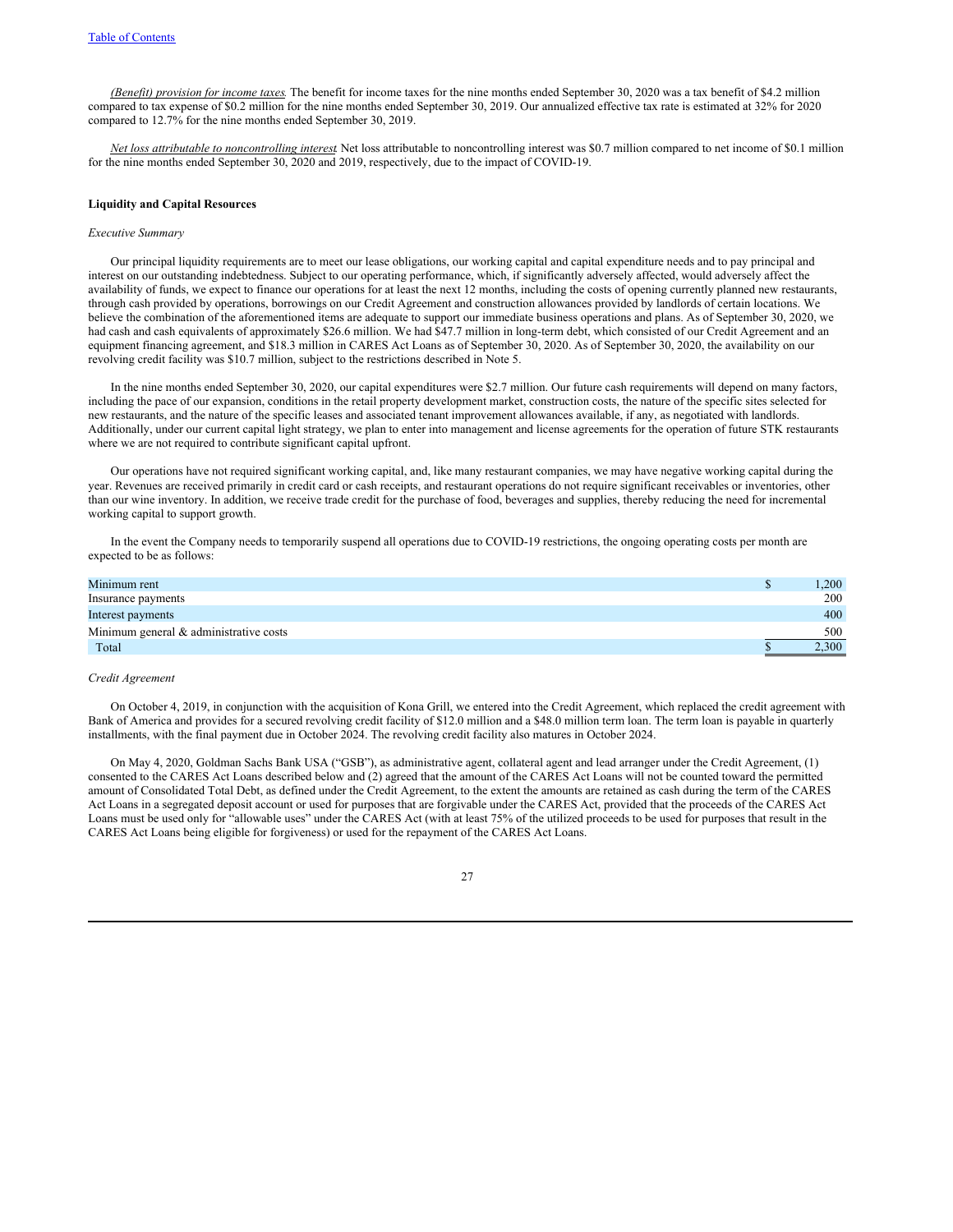On May 8, 2020 and August 10, 2020, we amended the Credit Agreement with GSB to:

- Eliminate testing of the fixed charge coverage ratio for the balance of 2020 and 2021;
- For the purpose of testing, replace maximum "Leverage Ratio" with maximum "Net Leverage Ratio". The maximum Net Leverage Ratio is (i) 2.85 to 1.00 as of the fiscal quarter ending September 30, 2020, (ii) 3.60 to 1.00 as of the fiscal quarter ending December 31, 2020, (iii) 3.10 to 1.00 as of the fiscal quarter ending March 31, 2021, (iv) 2.10 to 1.00 as of the fiscal quarters ending June 30, 2021 and September 30, 2021, and (v) 1.90 to 1.00 as of the fiscal quarter ending December 31, 2021. The agreement provides for a pro forma adjustment to reflect one full year of Kona Grill operations;
- Reduce the maximum consolidated capital expenditures to \$7,000,000 for 2020 and \$7,000,000 for 2021; and
- Require minimum "Consolidated Liquidity" of not less than \$4,000,000 for the balance of 2020 and 2021 (from \$1,500,000 for 2021).

As of September 30, 2020, we were compliant with the covenants required by the Credit Agreement. Based on current projections, we believe that we would continue to comply with the covenants in the Credit Agreement, as amended, throughout the twelve months following the issuance of the financial statements. Additionally, our consolidated adjusted EBITDA as defined by the Credit Agreement for determining covenant compliance includes pro forma adjustments for the annualization of the Kona Grill restaurant performance which includes results before the acquisition date.

Refer to Note 5 and Note 15 to our condensed consolidated financial statements set forth in Item 1 of this Quarterly Report on Form 10-Q for further information regarding the terms of our long-term debt arrangements and information regarding our commitments and contingencies.

### *CARES Act Loans*

On May 4, 2020, two subsidiaries of the Company obtained CARES Act Loans from BBVA USA under the Paycheck Protection Program ("PPP") created by the CARES Act. Repayment of the CARES Act Loans is guaranteed by the SBA. The ONE Group, LLC received a loan of \$9.8 million related to the operations of STK restaurants, and Kona Grill Acquisition, LLC received a loan of \$8.5 million related to the operation of Kona Grill restaurants.

The CARES Act Loans are scheduled to mature on April 28, 2022 and have a 1.00% interest rate and are subject to the terms and conditions applicable to PPP loans. Among other terms, BBVA USA may declare a default of the CARES Act Loans if the SBA disputes the validity of the guaranty of indebtedness, if a material adverse change occurs in our financial condition, or if BBVA USA believes the prospect of repayment of the CARES Act Loans or performance of obligations under the promissory notes is impaired. On an event of default, BBVA USA may declare principal and unpaid interest immediately due and payable, and it may charge default interest of 10%.

The CARES Act Loans are eligible for forgiveness if the proceeds are used for qualified purposes within a specified period and if at least 60% is spent on payroll costs. As of September 30, 2020, the Company has used all of the proceeds from the CARES Act Loans for qualified purposes in accordance with the CARES Act and SBA regulations, and these funds have supported the re-opening of in person dining and the return of approximately 3,000 furloughed employees to work. The Company anticipates forgiveness of the entire amount of the CARES Act Loans; however, no assurance can be provided that the Company will obtain forgiveness of the CARES Act loans in whole or in part. Therefore, the Company has elected to classify the entire principal amount of the CARES Act Loans as long-term debt on the condensed consolidated balance sheet as of September 30, 2020.

#### *Capital Expenditures and Lease Arrangements*

Given the present uncertainty due to the COVID-19 pandemic, the Company has deferred capital expenditures. To the extent we open new companyowned restaurants, we anticipate capital expenditures would increase related to the construction of new restaurants compared to general capital expenditures of existing restaurants. Although we are committed to our capital light strategy, in which our capital investment is expected to be limited, we are willing to consider opening owned restaurants as opportunities arise. For owned restaurants, where we build from a shell state, we have typically targeted an average cash investment of approximately \$3.8 million for a 10,000 square-foot STK restaurant, net of landlord contributions and equipment financing and excluding pre-opening costs. For locations where we may be the successor restaurant tenant, and currently our preference, total cash investment will be significantly less and in the \$1.0 million to \$1.5 million range. Typical pre-opening costs will be in the \$0.3 million to \$0.5 million range. In addition, some of our existing restaurants will require capital improvements to either maintain or improve the facilities. We may add seating or provide enclosures for outdoor space in the next twelve months for some of our locations, which we expect will increase revenues for those locations. As the impact of COVID-19 persists, the Company will evaluate the timing of opening new locations.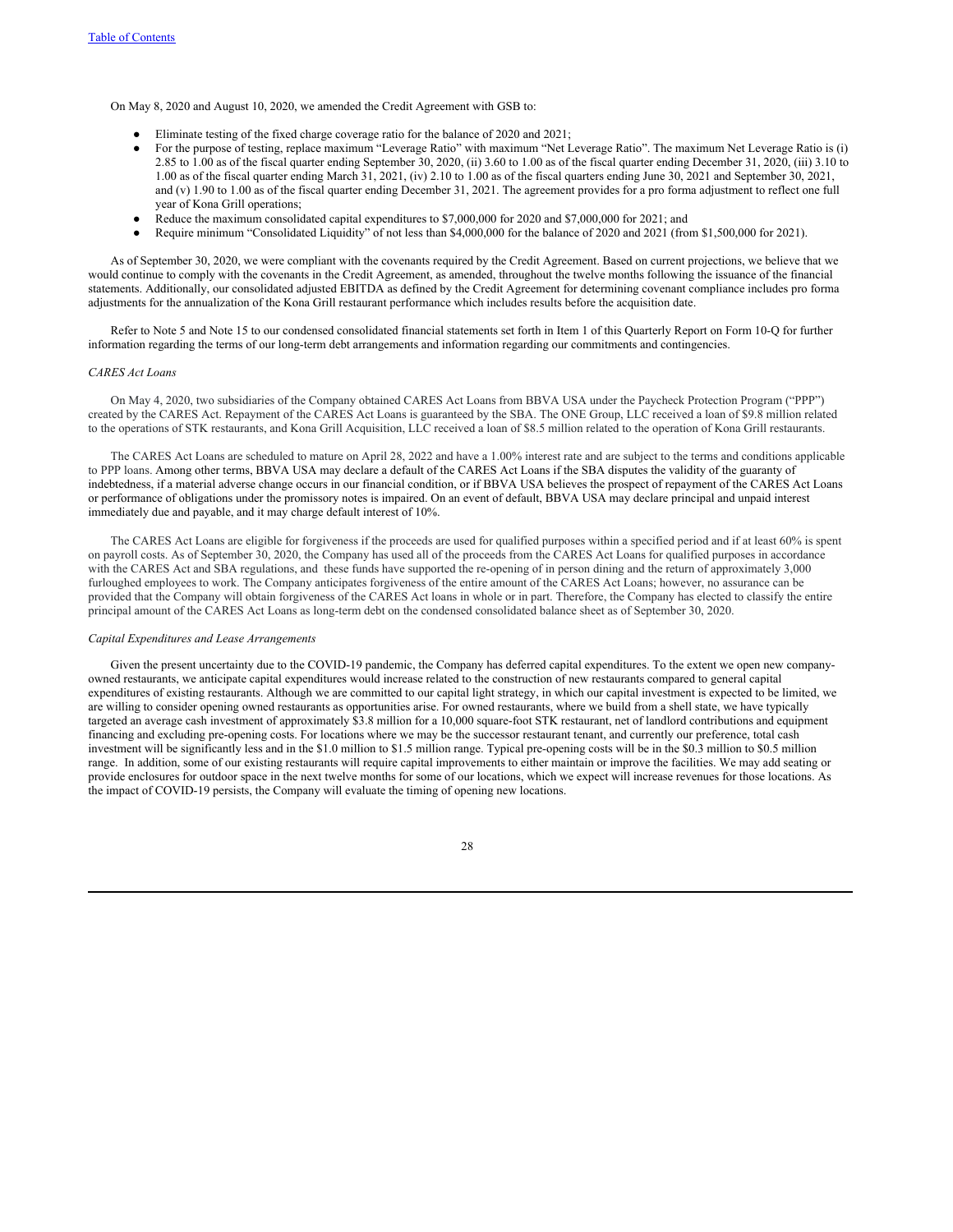Our hospitality F&B services projects typically require limited capital investment from us. Capital expenditures for these projects will primarily be funded by cash flows from operations and equipment financing, depending upon the timing of these expenditures and cash availability.

We typically seek to lease our restaurant locations for periods of 10 to 20 years under operating lease arrangements, with a limited number of renewal options. Our rent structure varies, but our leases generally provide for the payment of both minimum and contingent rent based on sales, as well as other expenses related to the leases such as our pro-rata share of common area maintenance, property tax and insurance expenses. Many of our lease arrangements include the opportunity to secure tenant improvement allowances to partially offset the cost of developing and opening the related restaurants. Generally, landlords recover the cost of such allowances from increased minimum rents. However, there can be no assurance that such allowances will be available to us on each project that we select for development.

For the nine months ended September 30, 2020, we spent a total of \$2.7 million in capital expenditures compared to \$3.5 million spent for the same period in the prior year. We expect to keep capital expenditures at a low level as long as the uncertainty related to COVID-19 continues.

# *Cash Flows*

The following table summarizes the statement of cash flows for the nine months ended September 30, 2020 and 2019 (in thousands):

|                                                      | For the nine months ended September 30, |  |         |
|------------------------------------------------------|-----------------------------------------|--|---------|
|                                                      | 2020                                    |  | 2019    |
| Net cash provided by (used in):                      |                                         |  |         |
| Operating activities                                 | (675)                                   |  | 2.978   |
| Investing activities                                 | (2,660)                                 |  | (3,509) |
| Financing activities                                 | 17.607                                  |  | 1,342   |
| Effect of exchange rate changes on cash              | (51)                                    |  | (357)   |
| Net increase (decrease) in cash and cash equivalents | 14.221                                  |  | 454     |

*Operating Activities.* Net cash used by operating activities was \$0.7 million for the nine months ended September 30, 2020 compared to \$3.0 million of net cash generated from operating activities for the nine months ended September 30, 2019. The decrease was primarily attributable to the net loss for the nine months ended September 30, 2020 as a result of the temporary closure and limited seating capacity at our restaurants due to the COVID-19 pandemic, including \$3.8 million in costs directly attributable to COVID-19, and \$1.1 million in transaction and integration expenses related to the Kona Grill acquisition.

*Investing Activities*. Net cash used in investing activities for the nine months ended September 30, 2020 was \$2.7 million compared to \$3.5 million for the nine months ended September 30, 2019. We have implemented measures to reduce our costs for the foreseeable future due to COVID-19, including the deferral of most non-safety related capital projects.

*Financing Activities*. Net cash provided by financing activities for the nine months ended September 30, 2020 was \$17.6 million compared to \$1.3 million in the nine months ended September 30, 2019. In May of 2020, we received \$18.3 million in proceeds from the CARES Act Loans.

#### **Off-Balance Sheet Arrangements**

We do not have any off-balance sheet arrangements as defined in Item 303(a)(4)(ii) of Regulation S-K.

#### **Recent Accounting Pronouncements**

See Note 1 to our condensed consolidated financial statements set forth in Item 1 of this Quarterly Report on Form 10-Q for a detailed description of recent accounting pronouncements. We do not expect the recent accounting pronouncements discussed in Note 1 to have a significant impact on our consolidated financial position or results of operations.

#### **Item 3. Quantitative and Qualitative Disclosures About Market Risk.**

<span id="page-28-0"></span>As a "smaller reporting company," as defined by Item 10 of Regulation S-K, we are not required to provide this information.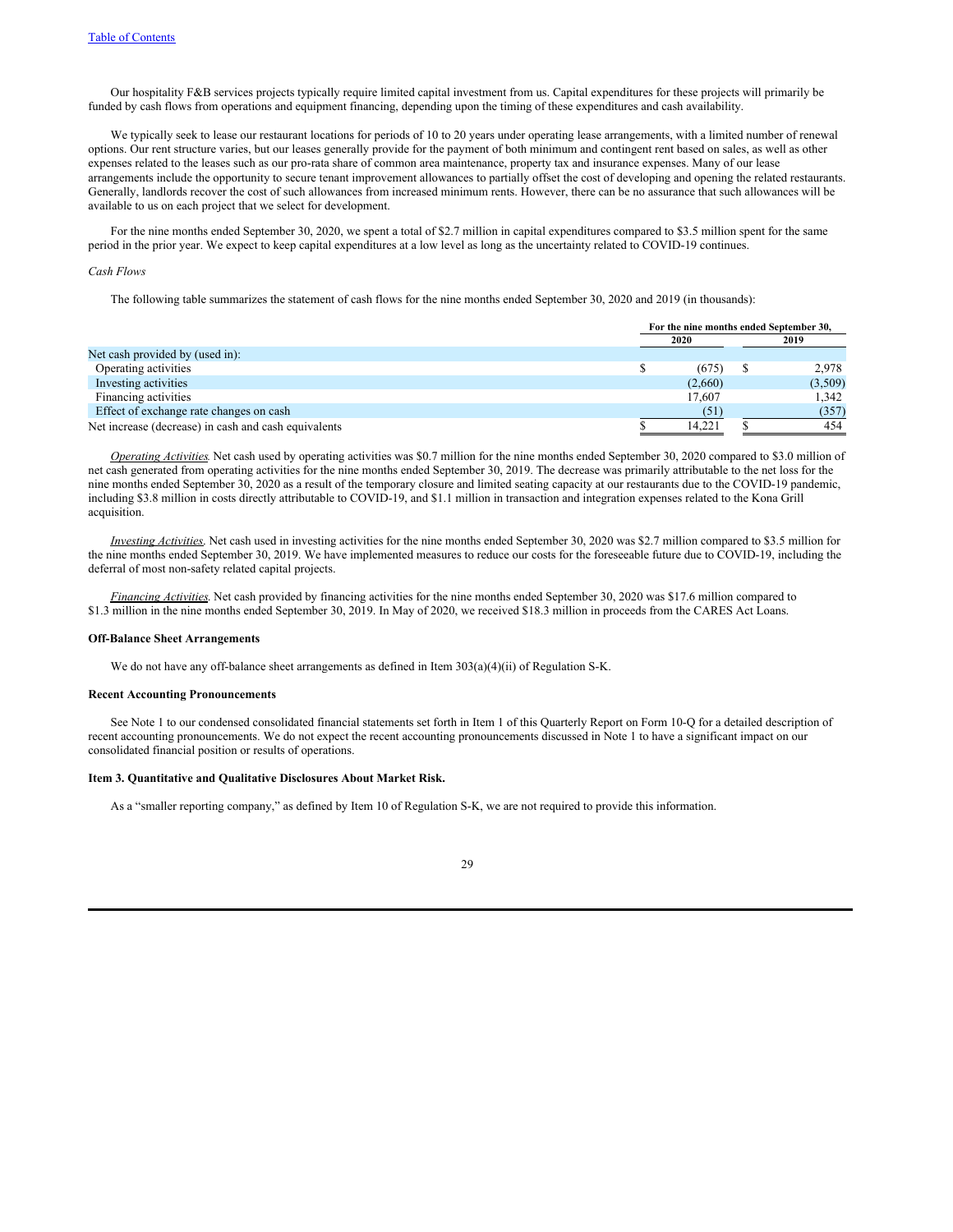### <span id="page-29-0"></span>**Item 4. Controls and Procedures.**

#### *Evaluation of Disclosure Controls and Procedures*

Our management, with the participation of our Chief Executive Officer and Chief Financial Officer, carried out an evaluation as of the last day of the period covered by this Quarterly Report on Form 10-Q of the effectiveness of the design and operation of our disclosure controls and procedures as defined in Rule 13a-15(e) of the Securities Exchange Act of 1934, as amended ("Exchange Act"). Based upon that evaluation, the Chief Executive Officer and Chief Financial Officer concluded that our disclosure controls and procedures (a) are effective to ensure that information required to be disclosed by us in reports filed or submitted under the Exchange Act is timely recorded, processed, summarized and reported and (b) include, without limitation, controls and procedures designed to ensure that information required to be disclosed by us in reports filed or submitted under the Exchange Act is accumulated and communicated to our management, including our Chief Executive Officer and Chief Financial Officer, as appropriate to allow timely decisions regarding required disclosure.

### *Changes in Internal Controls*

There were no changes in our internal control over financial reporting, as defined in Rules 13a-15(f) and 15d-15(f) under the Exchange Act, that occurred during the third quarter of 2020 that have materially affected, or are reasonably likely to materially affect, our internal control over financial reporting.

# <span id="page-29-1"></span>**PART II — OTHER INFORMATION**

### <span id="page-29-2"></span>**Item 1. Legal Proceedings.**

We are subject to claims common to our industry and in the ordinary course of our business. Companies in our industry, including us, have been and are subject to class action lawsuits, primarily regarding compliance with labor laws and regulations. Defending lawsuits requires significant management attention and financial resources and the outcome of any litigation is inherently uncertain. We believe that accrual and disclosure for these matters are adequately provided for in our consolidated financial statements. We do not believe the ultimate resolutions of these matters will have a material adverse effect on our consolidated financial position and results of operations. However, the resolution of lawsuits is difficult to predict. A significant increase in the number of these claims, or one or more successful claims under which we incur greater liabilities than is currently anticipated, could materially and adversely affect our consolidated financial statements.

#### <span id="page-29-3"></span>**Item 1A. Risk Factors.**

The risk factors below update the risks factors contained in Item 1A of our Form 10-K for the year ended December 31, 2019.

### The outbreak of COVID-19 has, and will continue to, significantly affect our restaurant traffic and our business, financial condition and results of *operations.*

The outbreak of COVID-19 and government actions to contain COVID-19 have, and may continue for an extended period of time to, materially and adversely affected our restaurant traffic and our business, and may continue to materially and adversely affect us for an extended period. In response to the COVID-19 pandemic, in March 2020 government agencies declared a state of emergency in the U.S. and in foreign jurisdictions where we operate, and some government agencies restricted movement, required restaurant and bar closures, and advised people not to visit restaurants or bars. In some jurisdictions, people were instructed to stay at home to reduce the spread of COVID-19. In response to these conditions, we temporarily closed several restaurants and shifted operations at others to provide only take-out and delivery service. Although most of our restaurants have been allowed to open for outdoor dining or in-person dining they are subject to seating capacity restrictions to allow for social distancing.

A prolonged occurrence and resurgence of COVID-19 cases may result in state or local governments implementing further guidelines, including travel restrictions, social distancing requirements and additional restrictions on the restaurant industry, including closures or partial closures. We are unable to predict how long the pandemic will last, what additional restrictions may be enacted, the extent to which our restaurants may be impacted if a significant number of our employees are diagnosed with COVID-19, or if an outbreak of COVID-19 is traced to one of our restaurants.

We have made operational changes to adhere to government requirements on safety and sanitation in our restaurants. However, we cannot guarantee that changes to our operational policies and training will be effective to keep our employees and customers safe from COVID-19. COVID-19 may impact the willingness of customers to dine outside of the home. While it is not possible at this time

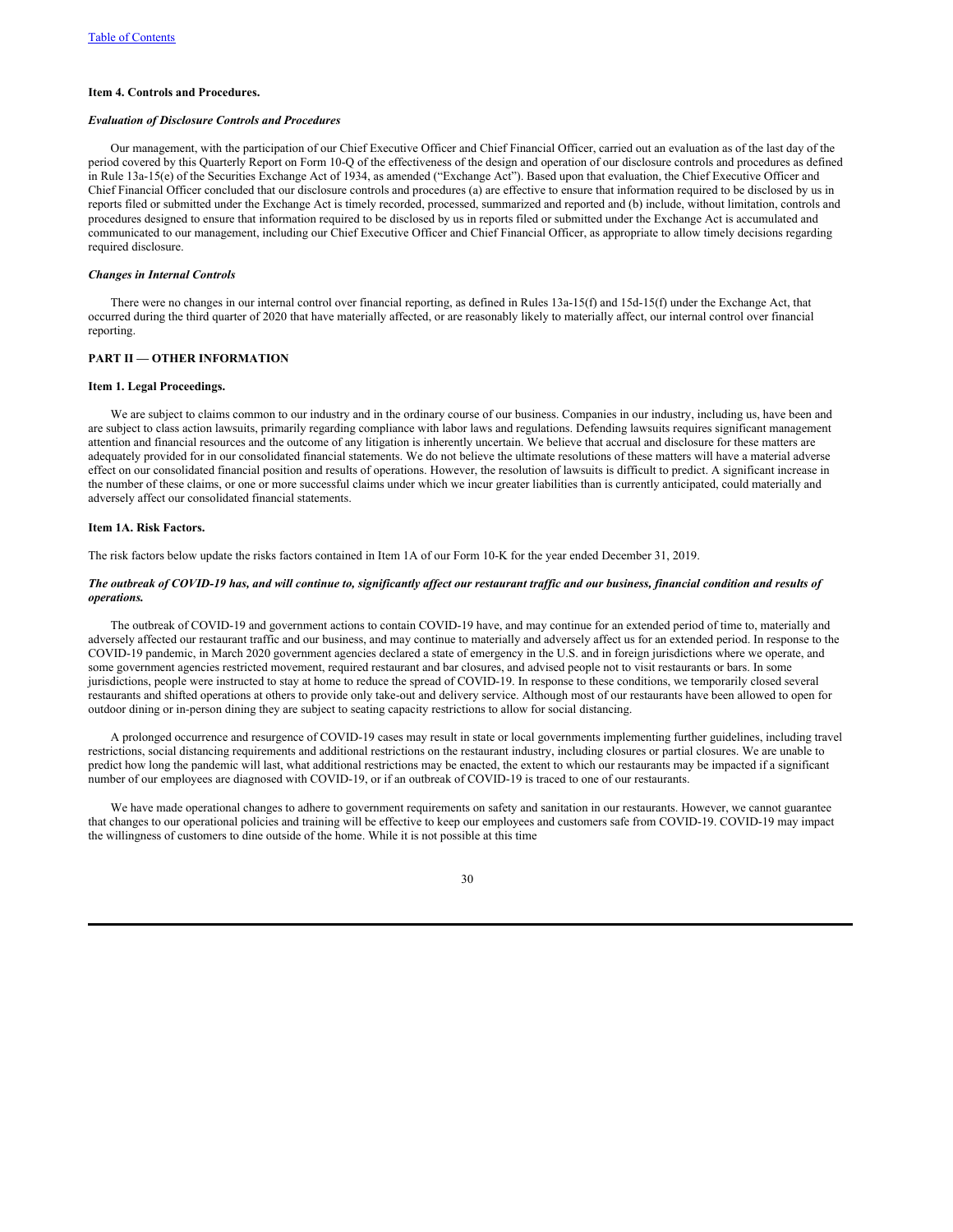to estimate the full impact that COVID-19 could have on our business going forward, the continued spread of the virus and the measures taken by governments or by us in response could adversely impact our business, financial condition and results of operations.

In response to the challenging business environment, we obtained CARES Act Loans as described in Note 5 to our condensed consolidated financial statements. At this time, we anticipate forgiveness of the entire amount of the CARES Act Loans; however, no assurance can be provided that we will obtain forgiveness of the CARES Act Loans in whole or in part.

The COVID-19 pandemic may also have the effect of heightening other risks disclosed in the Risk Factors section in our Annual Report on Form 10-K for the year ended December 31, 2019, including, but not limited to, those related to cybersecurity, supply chain, and liquidity.

# <span id="page-30-0"></span>**Item 6. Exhibits.**

(a) Exhibits required by Item 601 of Regulation S-K.

| <b>Exhibit</b> | <b>Description</b>                                                                                                        |
|----------------|---------------------------------------------------------------------------------------------------------------------------|
| <u>3.1</u>     | Amended and Restated Certificate of Incorporation (Incorporated by reference to Form 8-K filed on June 5, 2014).          |
| 3.2            | Amended and Restated Bylaws (Incorporated by reference to Form 8-K filed on October 25, 2011).                            |
| 10.1           | Second Amendment to Credit and Guaranty Agreement dated August 10, 2020 between The ONE Group, LLC, certain other         |
|                | credit parties, and Goldman Sachs Bank USA, as administrative agent for the lenders (Incorporated by reference to Form 8- |
|                | K filed on August 12, 2020).                                                                                              |
| $31.1*$        | Certification of Chief Executive Officer pursuant to Section 302 of the Sarbanes – Oxley Act of 2002                      |
| $31.2*$        | Certification of Chief Financial Officer pursuant to Section 302 of the Sarbanes – Oxley Act of 2002                      |
| $32.1*$        | Certification of Chief Executive Officer pursuant to Section 906 of the Sarbanes – Oxley Act of 2002, 18 U.S.C. Section   |
|                | 1350.                                                                                                                     |
| $32.2*$        | Certification of Chief Financial Officer pursuant to Section 906 of the Sarbanes – Oxley Act of 2002, 18 U.S.C. Section   |
|                | 1350.                                                                                                                     |
| $101.CAL*$     | XBRL Taxonomy Extension Calculation Linkbase Document                                                                     |
| $101.$ DEF*    | XBRL Taxonomy Extension Definition Linkbase Document                                                                      |
| $101.LAB*$     | XBRL Taxonomy Extension Label Linkbase Document                                                                           |
| 101.PRE*       | XBRL Taxonomy Extension Presentation Linkbase Document                                                                    |
| $101.$ $N^*$   | <b>XBRL</b> Instance Document                                                                                             |
| $101.SCH*$     | <b>XBRL Taxonomy Extension Schema Document</b>                                                                            |

\* Filed herewith.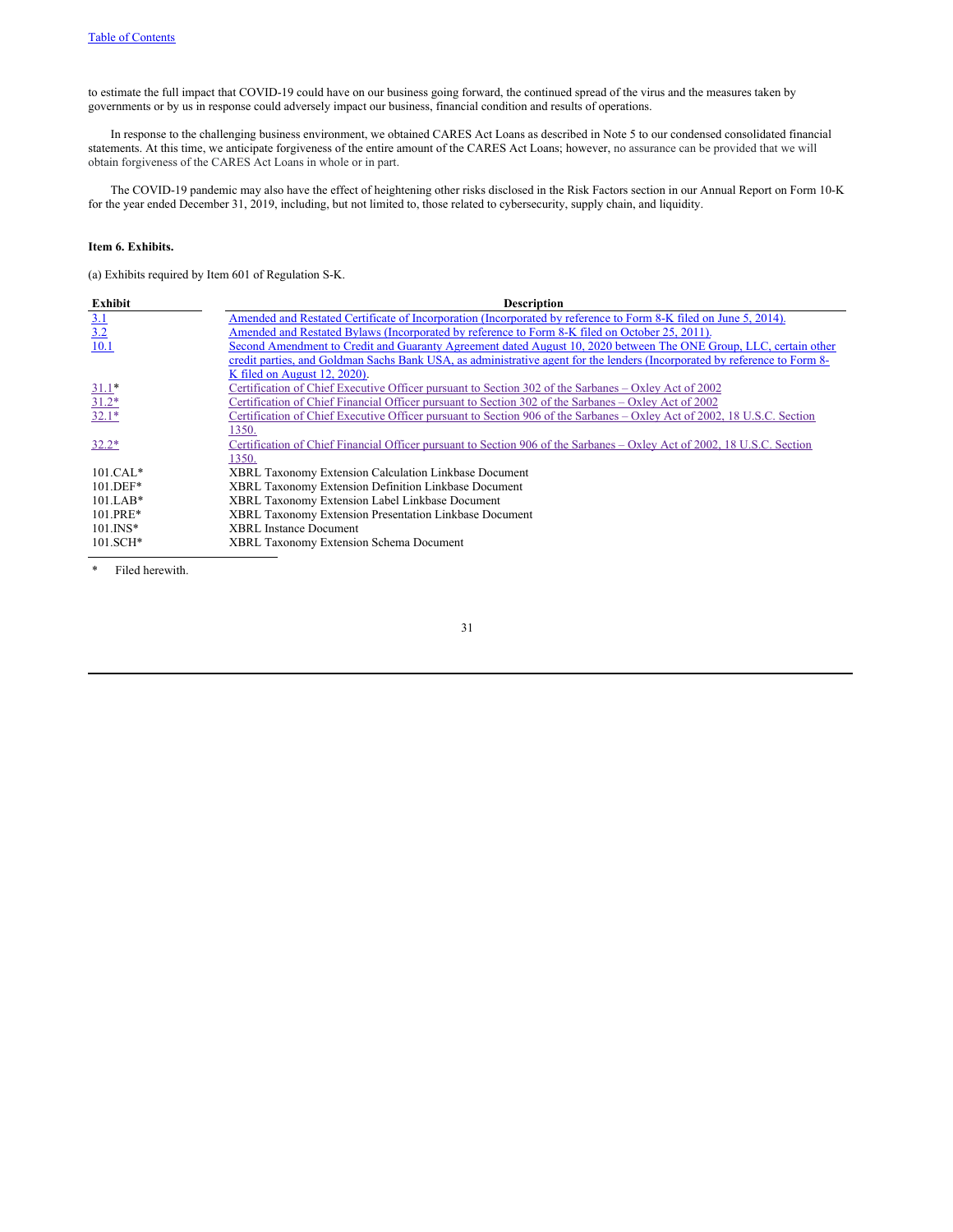# <span id="page-31-0"></span>**SIGNATURES**

Pursuant to the requirements of the Securities Exchange Act of 1934, the registrant has duly caused this report to be signed on its behalf by the undersigned, thereunto duly authorized.

Dated: November 5, 2020

THE ONE GROUP HOSPITALITY, INC.

By: /s/ Tyler Loy

Tyler Loy, Chief Financial Officer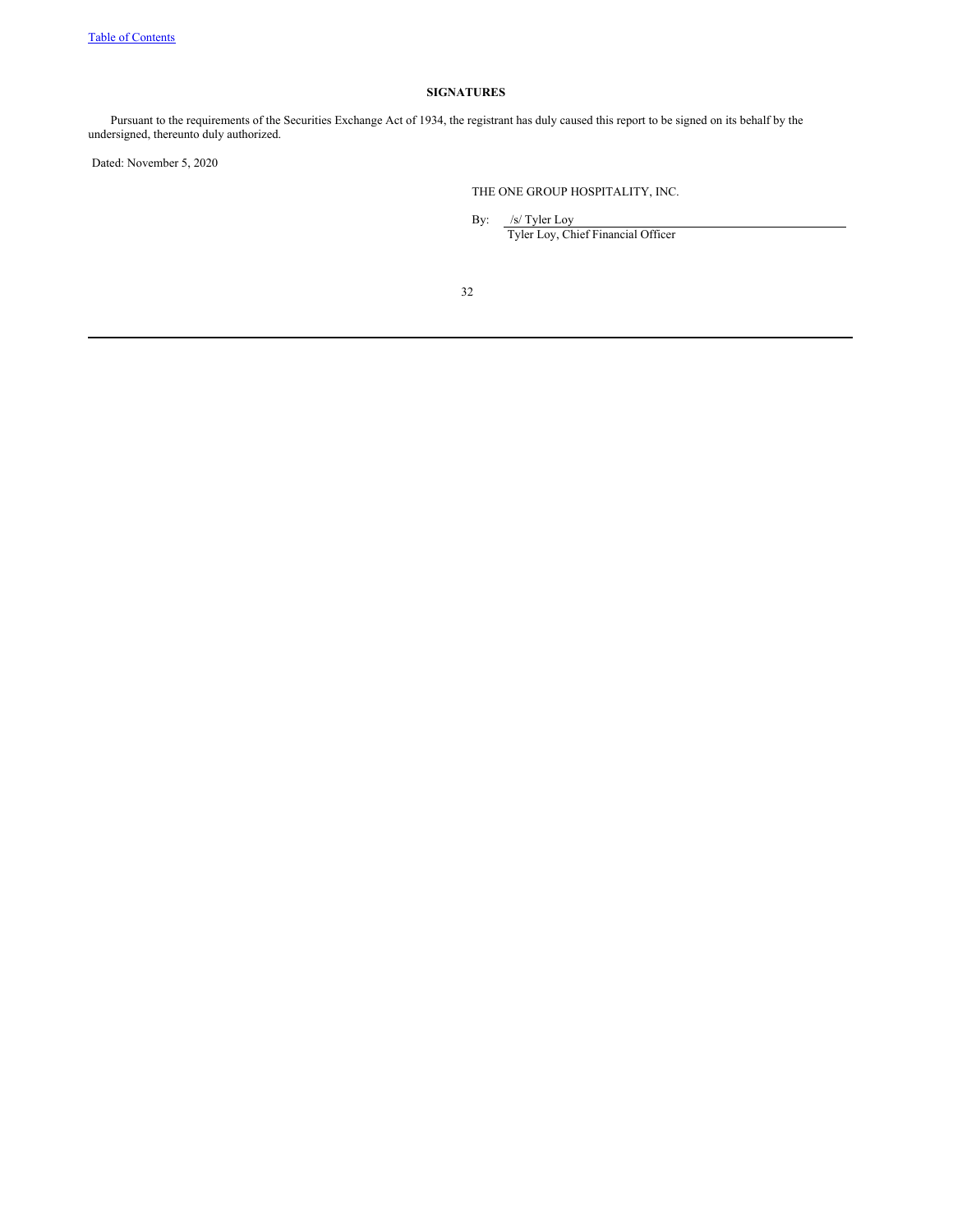<span id="page-32-0"></span>I, Emanuel Hilario, certify that:

1. I have reviewed this Quarterly Report on Form 10-Q of The ONE Group Hospitality, Inc.;

2. Based on my knowledge, this report does not contain any untrue statement of a material fact or omit to state a material fact necessary to make the statements made, in light of the circumstances under which such statements were made, not misleading with respect to the period covered by this report;

3. Based on my knowledge, the financial statements, and other financial information included in this report, fairly present in all material respects the financial condition, results of operations and cash flows of the registrant as of, and for, the periods presented in this report;

4. The registrant's other certifying officer(s) and I are responsible for establishing and maintaining disclosure controls and procedures (as defined in Exchange Act Rules 13a-15(e) and 15d-15(e)) and internal control over financial reporting (as defined in Exchange Act Rules 13a-15(f) and 15d-15(f)) for the registrant and have:

a) designed such disclosure controls and procedures, or caused such disclosure controls and procedures to be designed under our supervision, to ensure that material information relating to the registrant, including its consolidated subsidiaries, is made known to us by others within those entities, particularly during the period in which this report is being prepared;

b) designed such internal control over financial reporting, or caused such internal control over financial reporting to be designed under our supervision, to provide reasonable assurance regarding the reliability of financial reporting and the preparation of financial statements for external purposes in accordance with generally accepted accounting principles;

c) evaluated the effectiveness of the registrant's disclosure controls and procedures and presented in this report our conclusions about the effectiveness of the disclosure controls and procedures, as of the end of the period covered by this report based on such evaluation; and

d) disclosed in this report any change in the registrant's internal control over financial reporting that occurred during the registrant's most recent fiscal quarter (the registrant's fourth fiscal quarter in the case of an annual report) that has materially affected, or is reasonably likely to materially affect, the registrant's internal control over financial reporting; and

5. The registrant's other certifying officer(s) and I have disclosed, based on our most recent evaluation of internal control over financial reporting, to the registrant's auditors and the audit committee of the registrant's board of directors (or persons performing the equivalent functions):

a) all significant deficiencies and material weaknesses in the design or operation of internal control over financial reporting which are reasonably likely to adversely affect the registrant's ability to record, process, summarize and report financial information; and

b) any fraud, whether or not material, that involves management or other employees who have a significant role in the registrant's internal control over financial reporting.

Date: November 5, 2020

/s/ Emanuel Hilario **Emanuel Hilario** Title: Chief Executive Officer (Principal Executive Officer)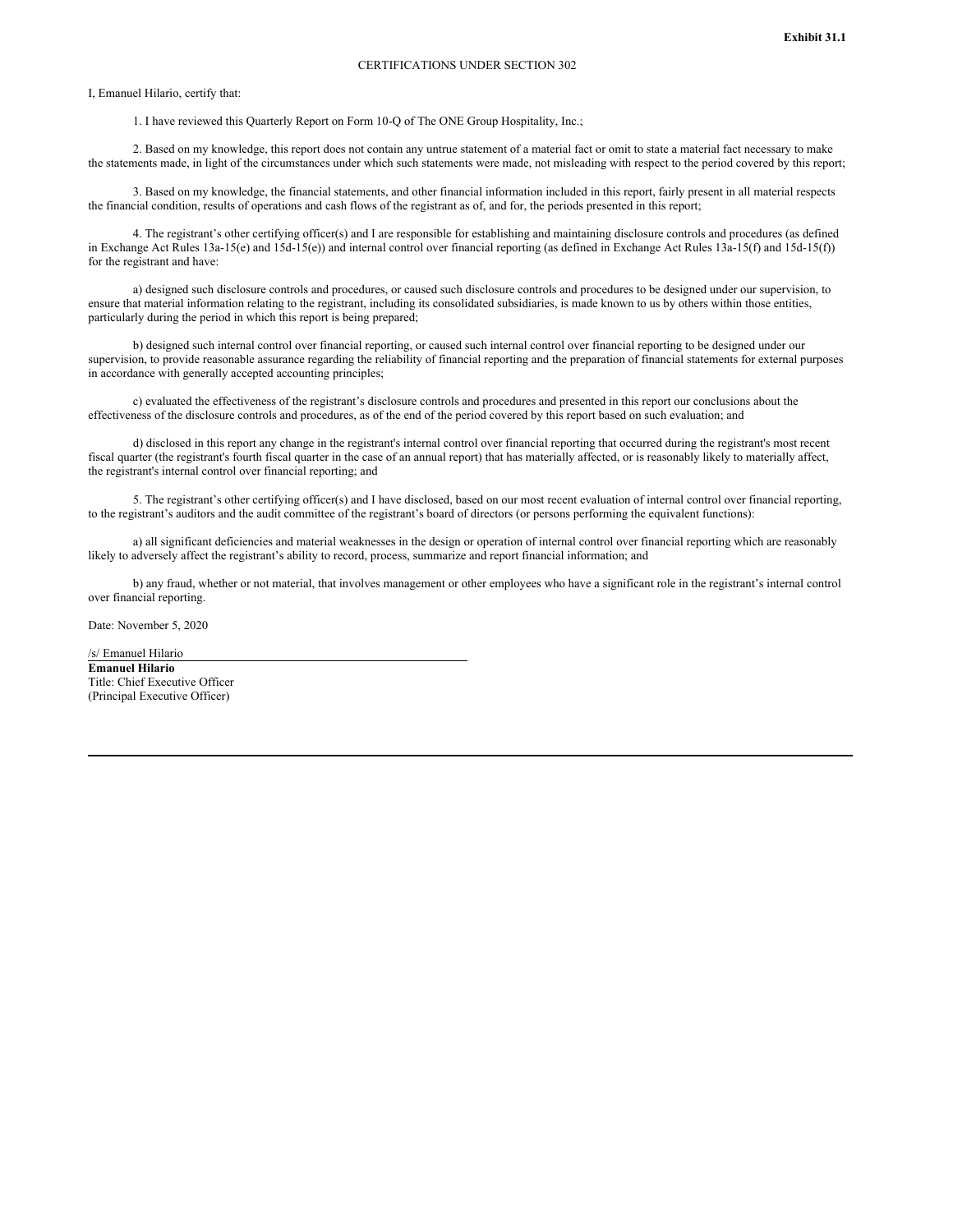<span id="page-33-0"></span>I, Tyler Loy, certify that:

1. I have reviewed this Quarterly Report on Form 10-Q of The ONE Group Hospitality, Inc.;

2. Based on my knowledge, this report does not contain any untrue statement of a material fact or omit to state a material fact necessary to make the statements made, in light of the circumstances under which such statements were made, not misleading with respect to the period covered by this report;

3. Based on my knowledge, the financial statements, and other financial information included in this report, fairly present in all material respects the financial condition, results of operations and cash flows of the registrant as of, and for, the periods presented in this report;

4. The registrant's other certifying officer(s) and I are responsible for establishing and maintaining disclosure controls and procedures (as defined in Exchange Act Rules 13a-15(e) and 15d-15(e)) and internal control over financial reporting (as defined in Exchange Act Rules 13a-15(f) and 15d-15(f)) for the registrant and have:

a) designed such disclosure controls and procedures, or caused such disclosure controls and procedures to be designed under our supervision, to ensure that material information relating to the registrant, including its consolidated subsidiaries, is made known to us by others within those entities, particularly during the period in which this report is being prepared;

b) designed such internal control over financial reporting, or caused such internal control over financial reporting to be designed under our supervision, to provide reasonable assurance regarding the reliability of financial reporting and the preparation of financial statements for external purposes in accordance with generally accepted accounting principles;

c) evaluated the effectiveness of the registrant's disclosure controls and procedures and presented in this report our conclusions about the effectiveness of the disclosure controls and procedures, as of the end of the period covered by this report based on such evaluation; and

d) disclosed in this report any change in the registrant's internal control over financial reporting that occurred during the registrant's most recent fiscal quarter (the registrant's fourth fiscal quarter in the case of an annual report) that has materially affected, or is reasonably likely to materially affect, the registrant's internal control over financial reporting; and

5. The registrant's other certifying officer(s) and I have disclosed, based on our most recent evaluation of internal control over financial reporting, to the registrant's auditors and the audit committee of the registrant's board of directors (or persons performing the equivalent functions):

a) all significant deficiencies and material weaknesses in the design or operation of internal control over financial reporting which are reasonably likely to adversely affect the registrant's ability to record, process, summarize and report financial information; and

b) any fraud, whether or not material, that involves management or other employees who have a significant role in the registrant's internal control over financial reporting.

Date: November 5, 2020

/s/ Tyler Loy **Tyler Loy** Title: Chief Financial Officer (Principal Financial Officer)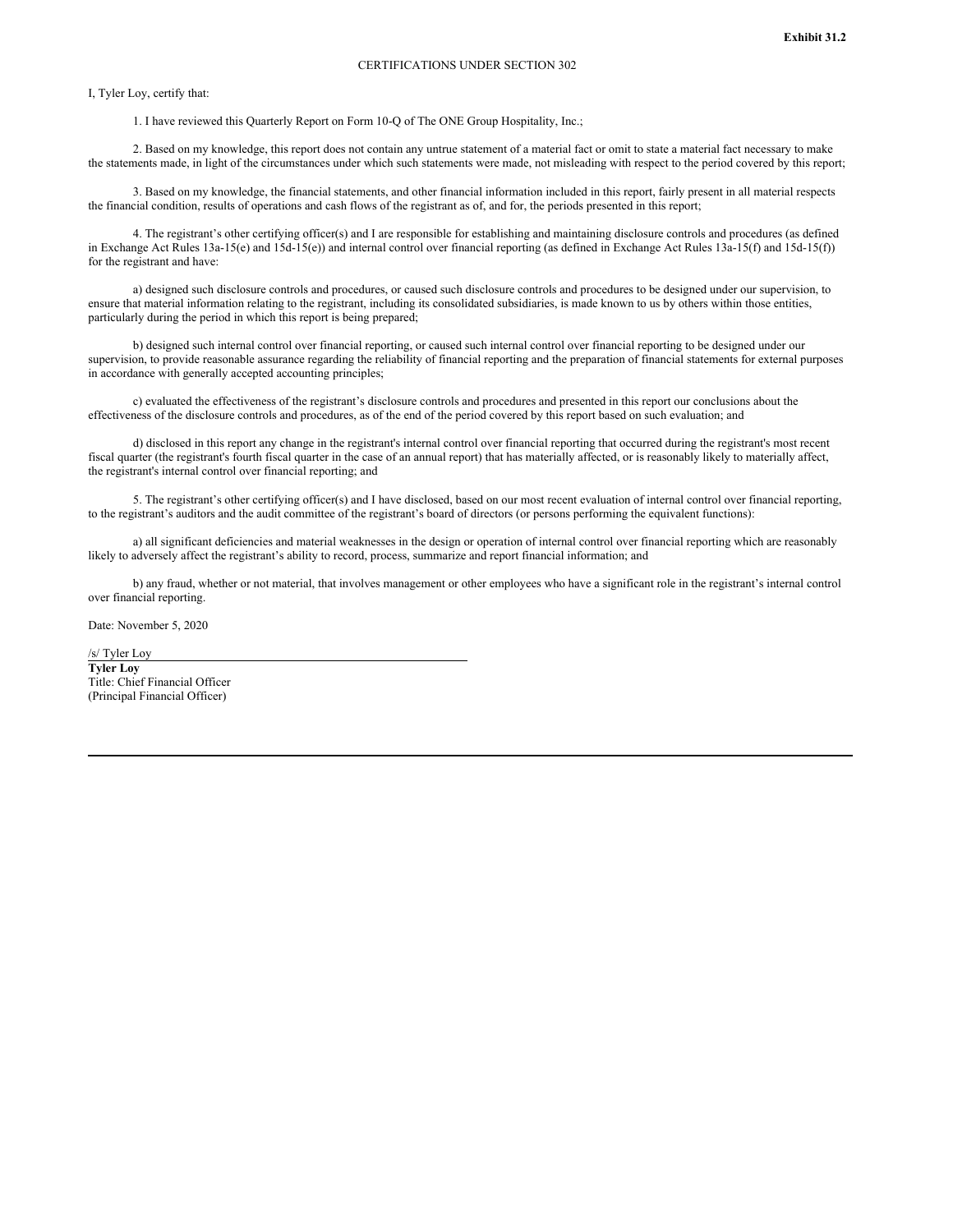# CERTIFICATIONS UNDER SECTION 906

<span id="page-34-0"></span>Pursuant to Section 906 of the Sarbanes-Oxley Act of 2002 (subsections (a) and (b) of section 1350, chapter 63 of title 18, United States Code), the undersigned officer of The ONE Group Hospitality, Inc., a Delaware corporation (the "Company"), does hereby certify, to such officer's knowledge, that:

The Quarterly Report for the three months ended September 30, 2020 (the "Form 10-Q") of the Company fully complies with the requirements of Section 13(a) or 15(d) of the Securities Exchange Act of 1934, and the information contained in the Form 10-Q fairly presents, in all material respects, the financial condition and results of operations of the Company.

Dated: November 5, 2020 /s/ Emanuel Hilario

Emanuel Hilario

Title: Chief Executive Officer (Principal Executive Officer)